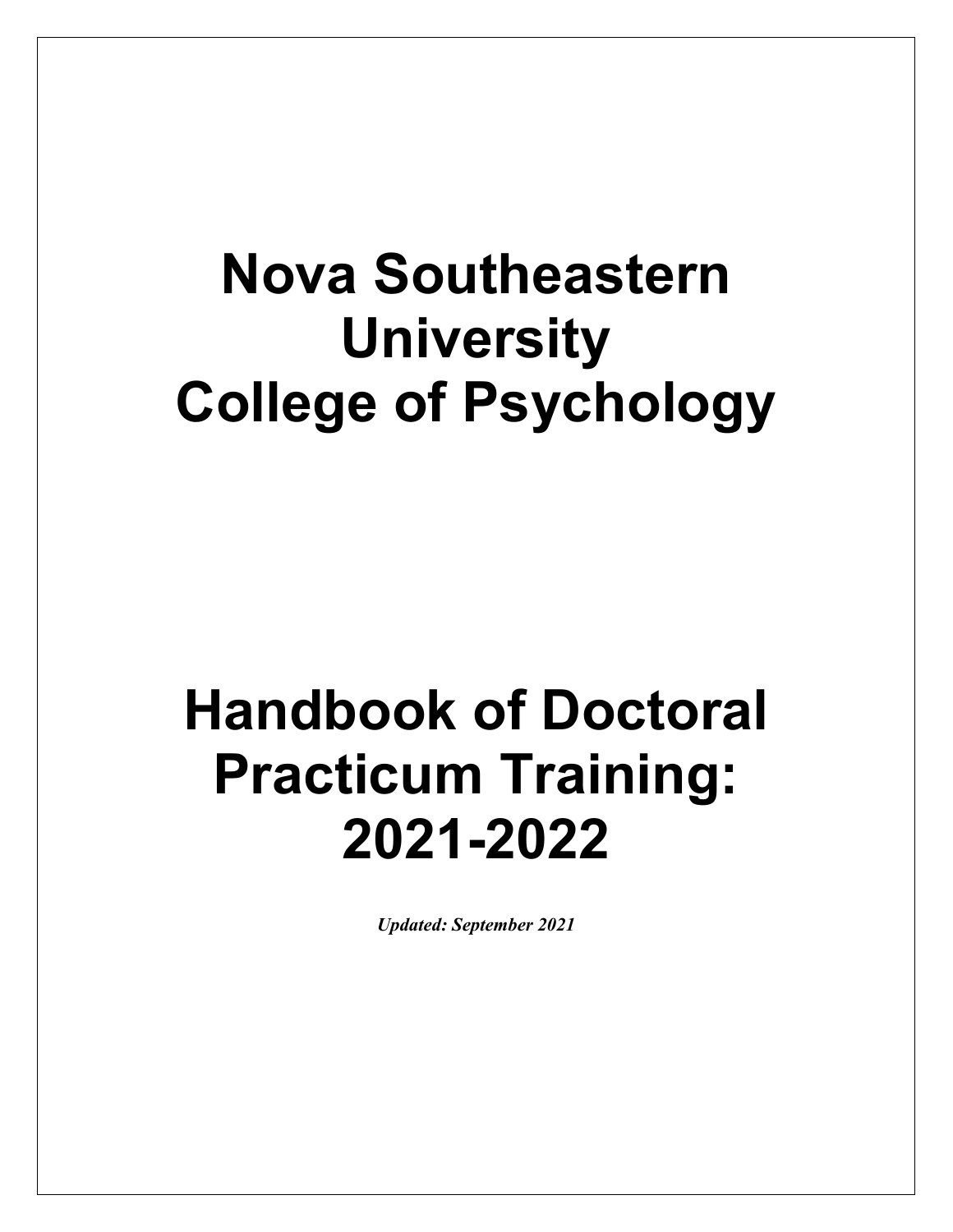|  | Table of Contents |
|--|-------------------|
|--|-------------------|

| Duties and Responsibilities of PSC Faculty Directors, Staff Psychologist Directors, and |     |
|-----------------------------------------------------------------------------------------|-----|
|                                                                                         |     |
|                                                                                         |     |
| Appendices:                                                                             |     |
|                                                                                         |     |
|                                                                                         | .23 |
|                                                                                         |     |
|                                                                                         |     |
|                                                                                         |     |
|                                                                                         |     |
|                                                                                         |     |
| Appendix H: Psychology Recording Procedure for Third Party (Non-NSU) Sites45            |     |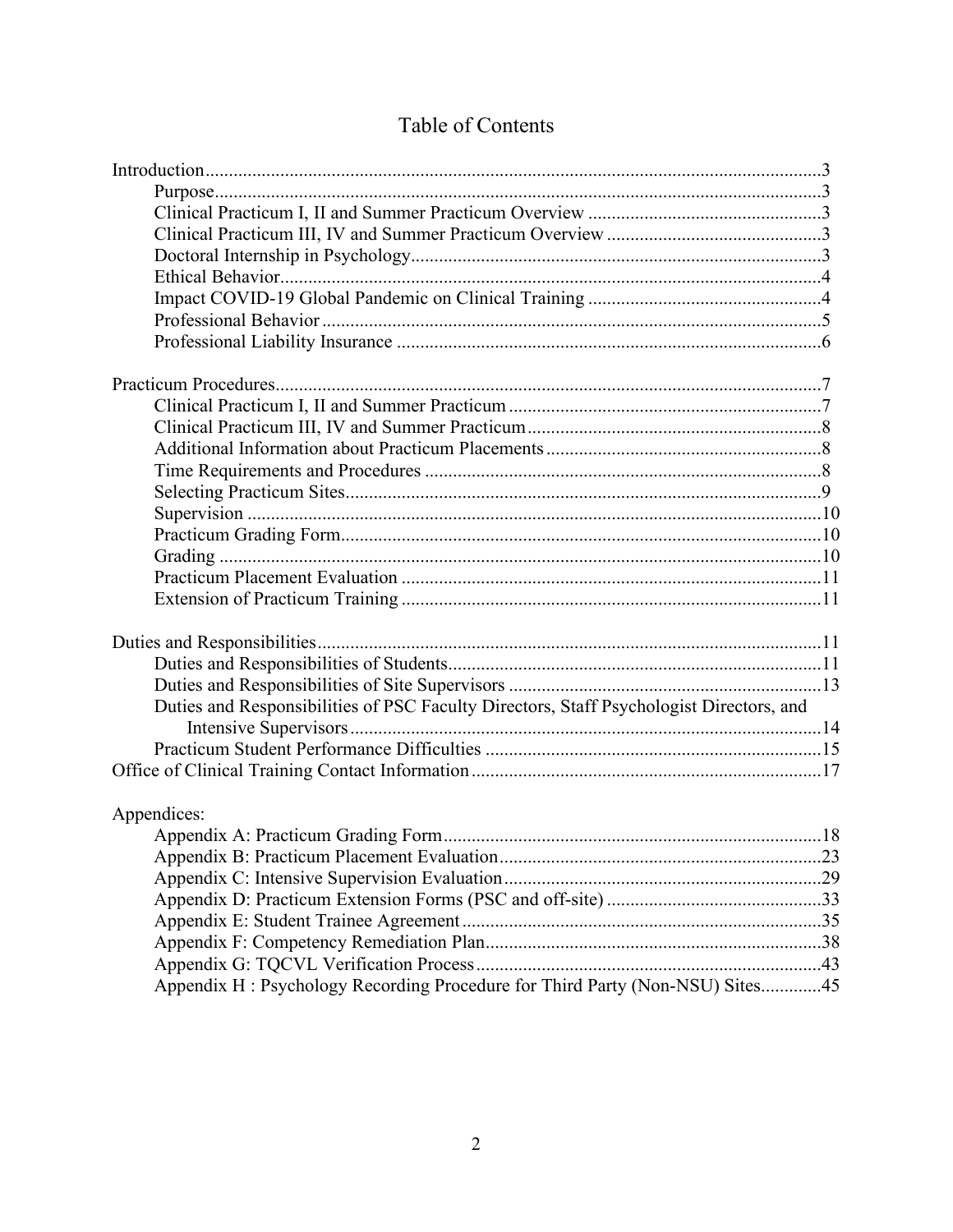#### **Introduction**

This handbook was prepared to assist Clinical Psychology doctoral students in the College of Psychology at Nova Southeastern University as they engage in clinical practica training. It will also help Nova Southeastern University Psychology Service Center (PSC) faculty clinic directors, staff psychologist clinic directors, faculty intensive supervisors, and community placement supervisors understand their respective roles. Students are advised that this handbook does not include all doctoral program or other COP policies. Students should consult the appropriate doctoral program handbooks for additional information.

#### *Purpose*

The curricula of both Clinical Psychology doctoral programs require students to successfully complete two 12-month practicum placements, the first starting in the second year of the curriculum, and the second starting in the third year of the curriculum. Students may also take an elective practicum in the fourth year of the curriculum. These experiences allow students to integrate science and practice through staged and guided implementation of assessment and intervention methods and their theoretical and empirical foundations. As students learn theories and techniques in the classroom, they begin to practice and to apply these skills under close supervision. The goal of practica is to provide supervised clinical experiences with a focus on practice informed by science that will enhance the development of students' knowledge and skills as they become clinical psychologists. The Director of Clinical Training (DCT) or other designated core faculty members will evaluate practicum placements regularly to ensure continuity of training and compliance with the placement's practicum agreement.

Student eligibility for practicum is determined by meeting all of the *College of Psychology Core Performance Standards for Admissions and Progress* (outlined in Psy.D. Program in Clinical Psychology Handbook and the Ph.D. Program in Clinical Psychology Handbook).

### *Clinical Practicum I, II and Summer Practicum Overview*

During the second year of matriculation, students are required to enroll in a 3-credit hour course for each of 3 semesters called **Clinical Practicum I, II and Summer Practicum (PSY 2701, 2702, 270A)**. This is a 480-hour practicum experience that enables students to gain firsthand experience at a clinical training site. Concurrently with each practicum registration, students enroll for 1 credit of intensive supervision with a faculty member (PSY 2703, 2704, 270B).

#### *Clinical Practicum III, IV and Summer Practicum Overview*

During the third year of matriculation, students are required to enroll in a 3-credit hour course for 3 semesters called **Clinical Practicum III, IV and Summer Practicum (PSY 3701, 3702, 370A)**. This is a 720-hour practicum experience that enables students to extend their clinical training knowledge and skills. Concurrently with each practicum registration, students enroll for 1 credit of intensive supervision with a faculty member (PSY 3703, 3704, 370B).

### *Doctoral Internship in Psychology*

During the fall of the fourth year of matriculation, students begin the internship application process. Concurrently with their completion and submission of internship applications, students complete a course entitled Advanced Professional Development (PSY 4499) to facilitate critical thinking and related skills needed for success on internship and in their careers. The internship is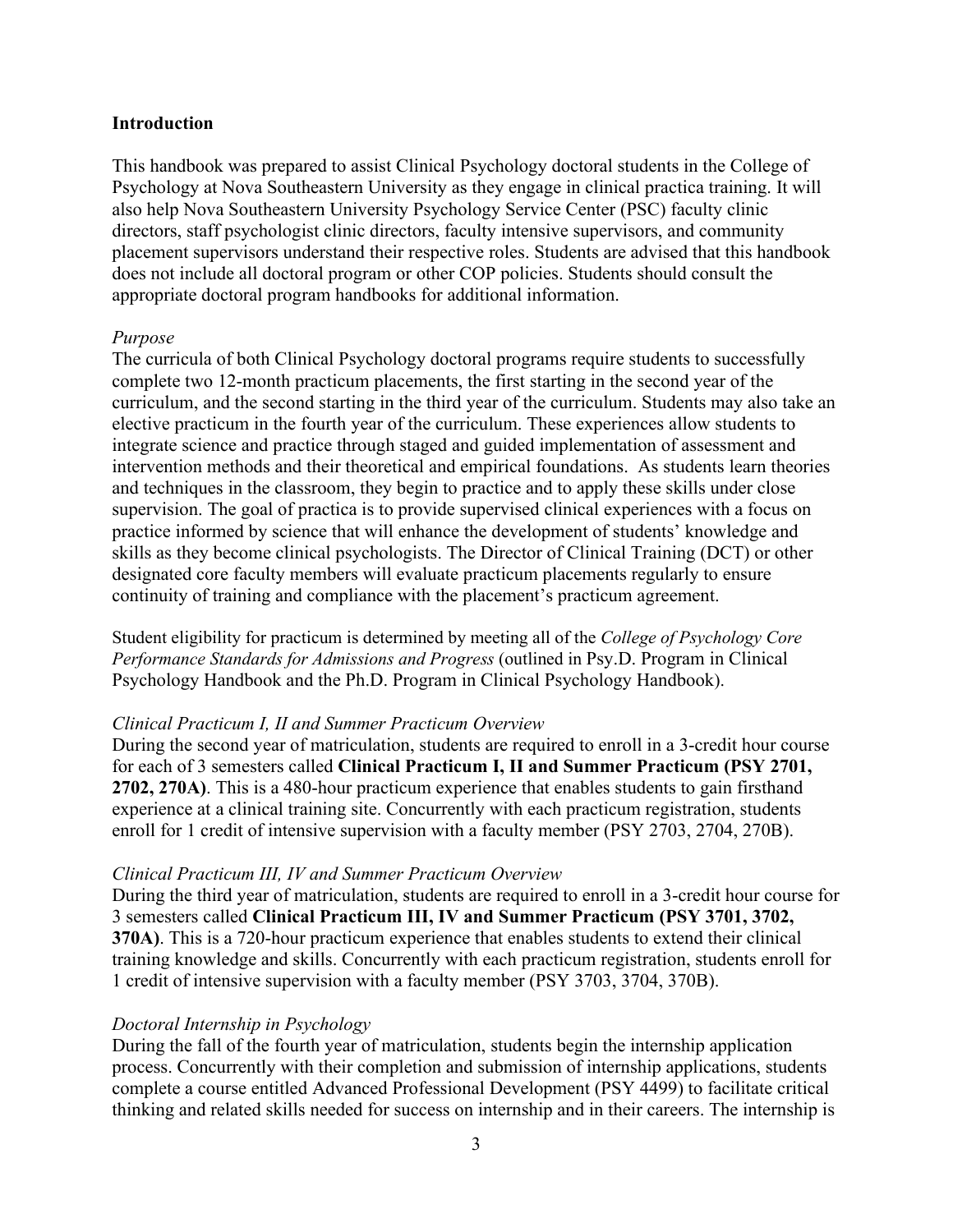a full-time, 2,000 clock-hour field-based placement designed to serve as the culminating training experience in the program.

### **Impact COVID-19 Global Pandemic on Clinical Training**

As a result of the COVID-19 global pandemic, practicum hours and activities may continue to be modified during the 2021-2022 training year to prioritize safety. As a result, the focus will remain on preparing students for internship and to practice as competent health service psychologists with a reduced focus on direct service hours.

Students should contact their supervisors at assigned sites with questions about training plans, the site's safety protocols, or service delivery options (e.g., telehealth versus face-to-face). Students must be in Florida to deliver telehealth services to clients residing in Florida. This is based on communication from the Florida Board of Psychology, and not any program rule or decision. Practicum sites have been made aware that students may provide face-to-face services so long as CDC and Department of Health guidelines are followed.

While most practicum sites will include some telehealth options during the 2021-2022 training year, others including primary assessment-focused sites and hospitals may not be able to fully deliver their services using telehealth. Where there have been limits to telehealth service delivery, sites have developed creative clinical training opportunities to enhance student competencies. Competency development can happen in many ways, the delivery of direct services is only one of these ways. Hence, it will be very important for all students to be open to availing themselves of all the many training activities sites and supervisors have developed to help enhance their clinical training.

Despite all the many challenges brought about by this pandemic, it is important that students remain professionally committed. Students are expected to honor their commitments to their assigned practicum site. Namely, a 12-month commitment for first- and second-practicum students and an 8-month commitment for elective practicum students. Hence, students will be expected to continue reporting to their practicum site, either virtually or in-person in accordance with their training agreement (including leave time policy) with the site, during the entire training year unless the site closes, or the college or university suspend clinical rotations/training. If students become ill or need to take a leave of absence for any unforeseen situation that would also be understandable. If students have symptoms or test positive for COVID-19, it is important that they keep themselves and others safe by self-quarantining and seeking appropriate medical attention as needed. Students who have been exposed to COVID-19 or tested positive must contact the College of Psychology COVID Coordinator, Kirk Berner at kirk@nova.edu for follow up.

# *Ethical Behavior*

Students, faculty, and staff are responsible for abiding to the [ethical principles of the American](http://www.apa.org/ethics/code/index.aspx)  [Psychological Association \(APA\).](http://www.apa.org/ethics/code/index.aspx) Students are responsible for reading, understanding, and being prepared to utilize the information from this document prior to starting their first clinical practicum. In the first-year courses entitled Ethics and Professional Issues (PSY 1417) and Ethics and Legal Issues (PSY 1418), all students will receive NSU didactics in the Health Information Portability and Accountability Act (HIPAA).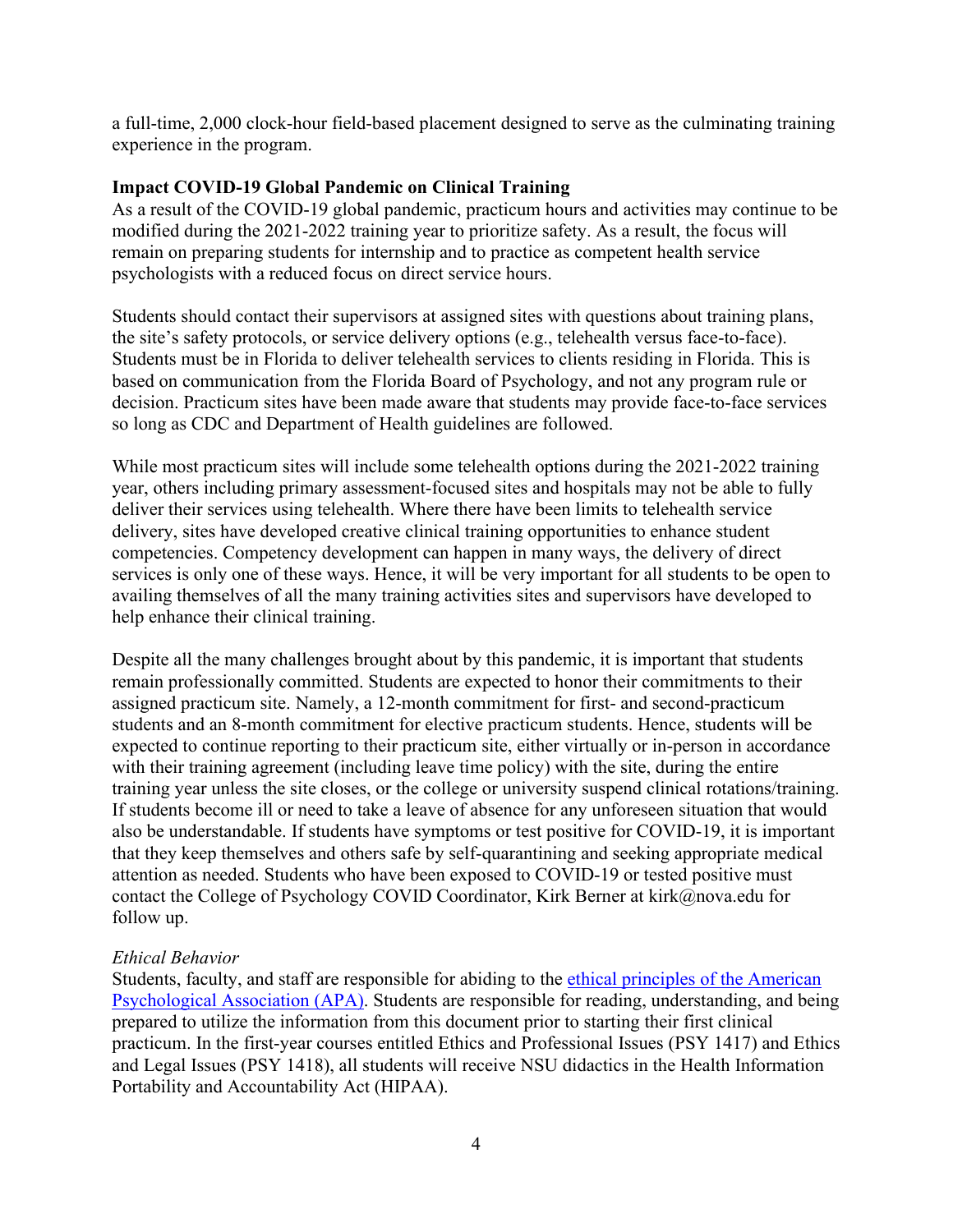# *Professional Behavior*

Information regarding professional behavior and appropriate conduct for the College of Psychology can be found in the Psy.D. Program in Clinical Psychology Handbook, the Ph.D. Program in Clinical Psychology Handbook, and the [current COP](https://psychology.nova.edu/students/current-students.html) Catalogue. Information on the review process for alleged violations of the University Student Code of Conduct, including academic standards and ethical standards for practicum placements are reviewed in the section titled *Professional Standing Committee* found in the above listed handbooks.

Several behavioral categories are considered to be an integral part of professional functioning. The broad categories include the following:

- 1. Professional Behavior
	- a. Demonstrating dependability (e.g., punctuality in submitting papers and assignments, meeting with clients, etc.)
	- b. Accepting responsibility for one's own work (e.g., presenting passages as one's own from the internet or other source is plagiarism)
	- c. Carrying through and completing tasks
	- d. Seeking guidance from appropriate sources
	- e. Dressing in a manner consistent with the professional setting
- 2. Intrapersonal Behavior
	- a. Displaying mature and appropriate behavior
	- b. Demonstrating ability to function independently
	- c. Exhibiting usual and customary judgment and discretion in both student and professional activities
	- d. Presenting a generally respectful and non-hostile attitude
	- e. Participating in activities that are pursuant to professional development
	- f. Developing intrinsic criteria to evaluate own performance
- 3. Interpersonal Behavior
	- a. Cooperating with and being respectful of others
	- b. Giving, accepting, and utilizing feedback effectively
	- c. Developing and maintaining positive relationships with peers and faculty
	- d. Developing satisfactory working relationships with supervisors and advisors
	- e. Respecting and incorporating individual and cultural diversity
	- f. Communicating appropriately and effectively
	- g. Demonstrating ethical responsibility
	- h. Adapting well to new situations
- 4. Students are expected to carefully read their student handbooks and are expected to follow all the guidelines set out therein. Additionally, the following guidelines associated with specific practicum related behaviors must be adhered to:
	- a. Under no circumstances are students to arrange or attempt to arrange a practicum placement with any facility or program, whether it is part of the PSC or in the community. If a student becomes aware of a facility or program that he/she believes might be a potential practicum placement, he/she should so advise the DCT.
	- b. Students must put in the required hours at each site.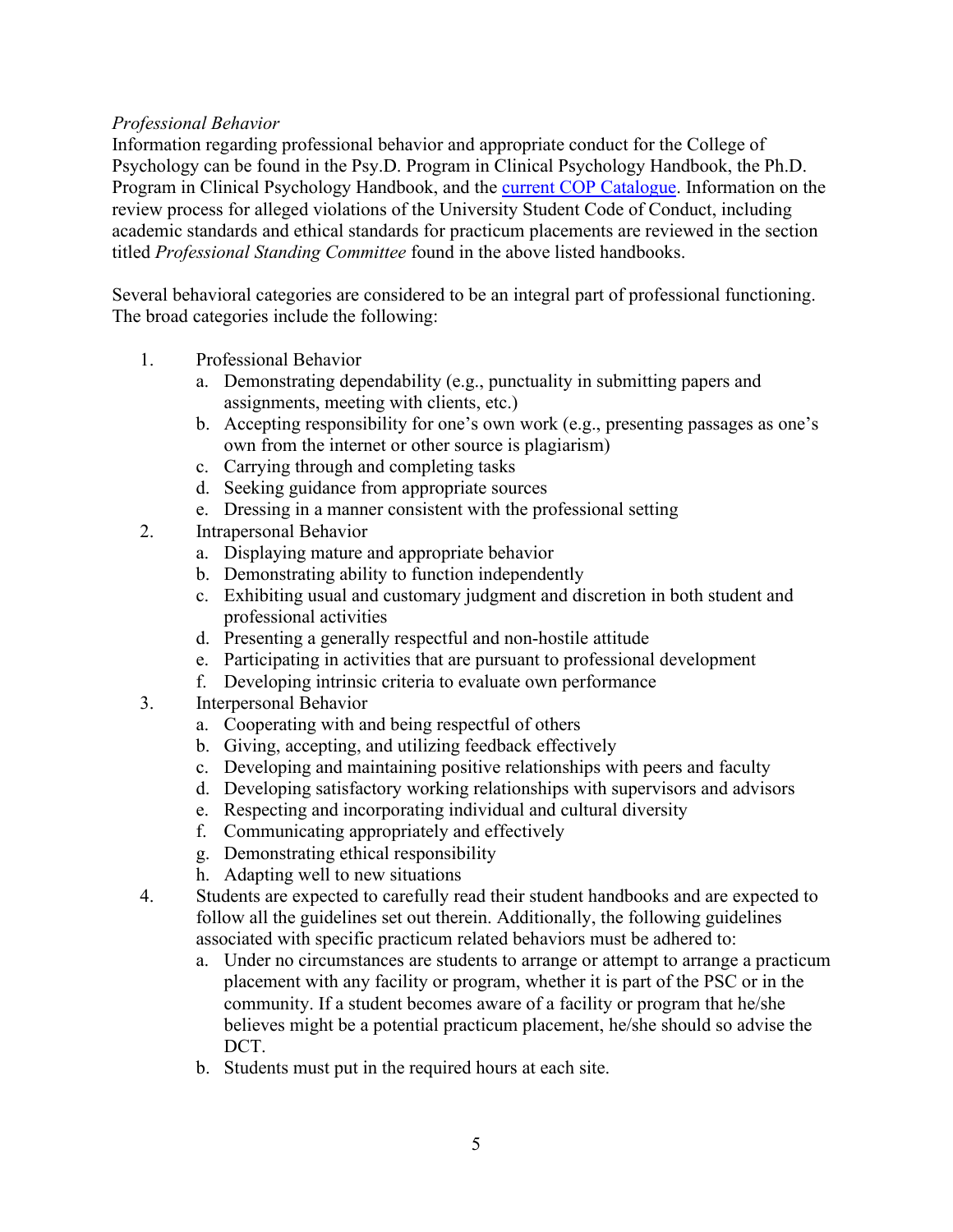- c. When arranging practicum schedules with placements to which they have been assigned, students must bear in mind that only assigned classes take precedence over practicum schedule. Work hours or other personal matters do not take priority.
- d. Students will typically be notified of their recommended practicum placements in early March for either a Summer start (first of May) or Fall start (end of August). Each student will be notified of his/her placement assignment and intensive supervisor and should immediately contact the placement to arrange an interview. No student can be accepted for assignment to the placement without an interview. The placement has the right of refusal. It is important to contact recommended placements immediately upon receipt of placement notification, as some placements require extensive federal/state background checks.
- e. Students should also be aware that several practicum placements require background checks and drug testing, which students must pay for themselves, that include past arrests and convictions, urine screens, and so forth. It is imperative that each student report honestly. Failure to do so may result in his/her not being able to go to that placement, in addition to a possible referral to the Professional Standing Committee. It is also imperative that students consider training sites' policies regarding medical marijuana prior to listing these sites on practicum applications. Some sites will not accept students with medical marijuana prescriptions.
- f. Any students experiencing difficulties contacting a placement or supervisor or having difficulty meeting practicum hour requirements should contact the DCT or the Associate DCT. Students assigned to placements outside the PSC can also discuss issues with their intensive supervisor, who may consult with the DCT.
- g. Students need to be aware that first year practicum placements can begin in the summer of the first year or the fall of the second year. Therefore, students should not plan to engage in activities that could compete with beginning the practicum placement in the summer (e.g., vacations or work).
- h. Students cannot complete practicum placements at any facility or program that does not have a licensed clinical psychologist supervisor. Practicum placement recommendations are made with this proviso in mind.
- i. Any student who wishes to continue seeing clients beyond his/her assigned practicum placement year should submit a completed Practicum Extension Form to the DCT. These forms are available in the Clinical Training Office and on the COP website. This extension requirement applies to all [PSC](https://psychology.nova.edu/common-pdf/studentresources/PSC_Extension_Form.pdf) and [community](https://psychology.nova.edu/common-pdf/studentresources/Non_Nova_Site_Extension_Form.pdf)  [placements.](https://psychology.nova.edu/common-pdf/studentresources/Non_Nova_Site_Extension_Form.pdf)

### *Professional Liability Insurance*

All enrolled students have liability coverage through NSU. This coverage applies to academic, clinical practicum, or research activities for all semesters in which a student is registered.

All students are required to abide by the *American Psychological Association Ethical Principles of Psychologists and Code of Conduct*, understand the [State of Florida statutes for Licensed](http://www.leg.state.fl.us/statutes/index.cfm?App_mode=Display_Statute&URL=0400-0499/0490/0490ContentsIndex.html&StatuteYear=2010&Title=%2D%3E2010%2D%3EChapter%20490)  [Psychologists](http://www.leg.state.fl.us/statutes/index.cfm?App_mode=Display_Statute&URL=0400-0499/0490/0490ContentsIndex.html&StatuteYear=2010&Title=%2D%3E2010%2D%3EChapter%20490) (Title XXXII, Chapter 490) and follow the policies and procedures of the College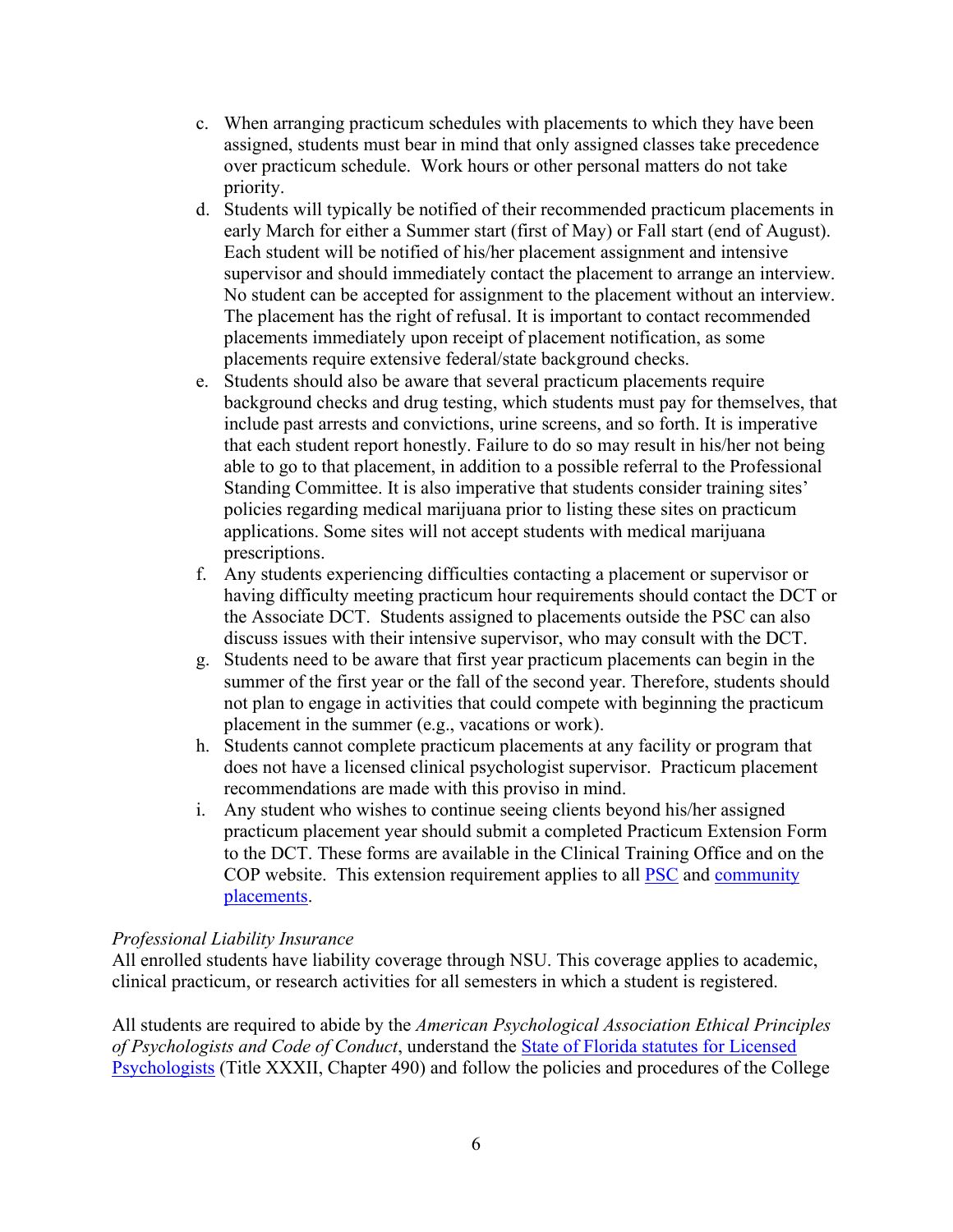of Psychology. In addition, students must adhere to policies, procedures, rules and regulations of his/her assigned practicum placement or doctoral internship.

### **Practicum Procedures**

The DCT will determine each student's readiness for practicum based on his/her academic eligibility. Problems in professional behavior identified following referral to the Professional Standing Committee with concurrence by the Dean of COP will take precedence over academic eligibility and may accordingly preclude practicum eligibility. **Students who do not meet the minimum requirements will be advised and remediated as appropriate.**

### *Clinical Practicum I, II and Summer Practicum*

The first practicum experience will start either in the summer (May) or Fall (end of August) during the student's second year. To be eligible to register for **Summer Practicum** or **Clinical Practicum I** (depending on practicum start date) students must have been matriculated and have successfully completed (or be co-enrolled in) the following courses with a grade of at least a B-.

PSY 1401: History and Systems of Psychology PSY 1403: Adult Psychopathology PSY 1405: Developmental: Child & Adolescent PSY 1407: Developmental: Adult & Older Adult PSY 1408: Child & Adolescent Psychopathology PSY 1417: Ethics and Professional Issues PSY 1418: Ethics and Legal Issues PSY 1501: Assessment: Intelligence Testing with Lab PSY 1502: Diagnostic Interviewing PSY 1605: Diversity in Assessment & Interventions PSY 1610: Adult Intervention I

PSY 1703: Pre-Practicum

There are two prerequisites for **Clinical Practicum II and Supervision II**: PSY 2701: Clinical Practicum I PSY 2703: Supervision I

### *Clinical Practicum III and IV and Summer Practicum*

The second practicum experience will start in either the summer (May) of the second year or Fall (end of August) of the third year. However, students who began their first practicum in the fall cannot start a second practicum the following summer, as students cannot complete two practicum placements concurrently.

The following prerequisites with a Grade of B or higher are required for **Clinical Practicum III:**

PSY 2507: Objective Personality Assessment PSY 2509: Behavioral Assessment PSY 2511: Projective Personality Assessment PSY 2602: Systems/ Family Therapy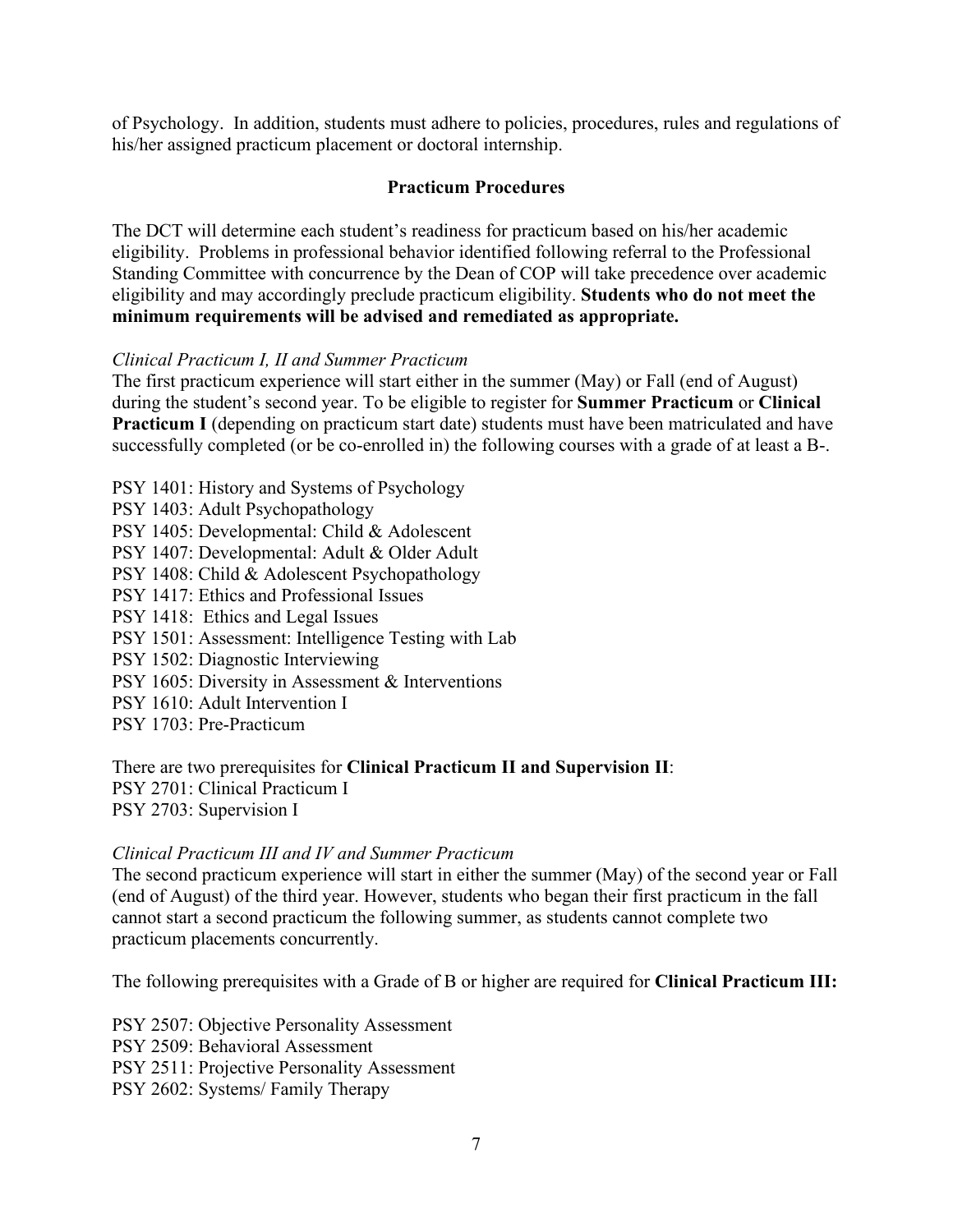PSY 2604: Child and Adolescent Intervention PSY 2606: Case Conceptualization PSY 3501 (Psy.D. Only): Integrated Report-Co/prerequisite PSY 2702: Clinical Practicum II PSY 2704: Supervision II Summer Practicum and Summer Supervision

There are two prerequisites for **Clinical Practicum IV**: PSY 3701: Clinical Practicum III PSY 3703: Supervision III

#### *Additional information about practicum placements*

**Following notification of recommended practicum placements, students are required to contact the placement within two (2) weeks to arrange for an interview with the director or supervisor at the site**. Although most students are accepted at their assigned site, each site has the opportunity to interview each student for a goodness of fit. If a site decides a student is not appropriate or if a student fails to receive the required clearance(s) at a site, the student should contact the Clinical Training Office immediately and another practicum site will be sought.

#### *Time Requirements and Procedures*

**Please note that the time requirements listed below are a minimum.** Some sites may require more hours, specific days of the week, evening hours, weekends, specific courses, past experiences, languages spoken, and other training requirements. The requirements for each site are described in detail in the COP practicum brochure that is available on the COP [website](https://psychology.nova.edu/students/current-students.html) and is updated each year. Please be sure to check the most recent practicum brochure online.

- First year practicum students are required to complete and document on average 10 weekly hours for Clinical Practicum I, II and Summer of which a minimum would be on average four (4) face to face hours in direct service provision (e.g. assessment or intervention).
- Second year practicum students are required to complete and document on average 15 weekly hours for Clinical Practicum III, IV and Summer of which a minimum would be on average six (6) face to face hours in direct service provision delivery (e.g. assessment or intervention).
- Elective practicum students are required to document on average 10 weekly hours of which a minimum would be on average 4 face-to-face hours in direct service provision (e.g. assessment or intervention). Elective practicum placements are typically for two semesters or eight (8) months. They are assigned after all first and second year practica students have been assigned.

**Please note that as indicated in the** *Psy.D. Program in Clinical Psychology Handbook* **or the** *Ph.D. Program in Clinical Psychology Handbook***, the only requirement that can take precedence over practicum hours is enrollment in a required or elective course.** In other words, students cannot tell practicum placements that they cannot work certain times or days because of employment or other personal obligations. In instances in which conflicts between practicum placement and class schedules exist, students are encouraged to work with site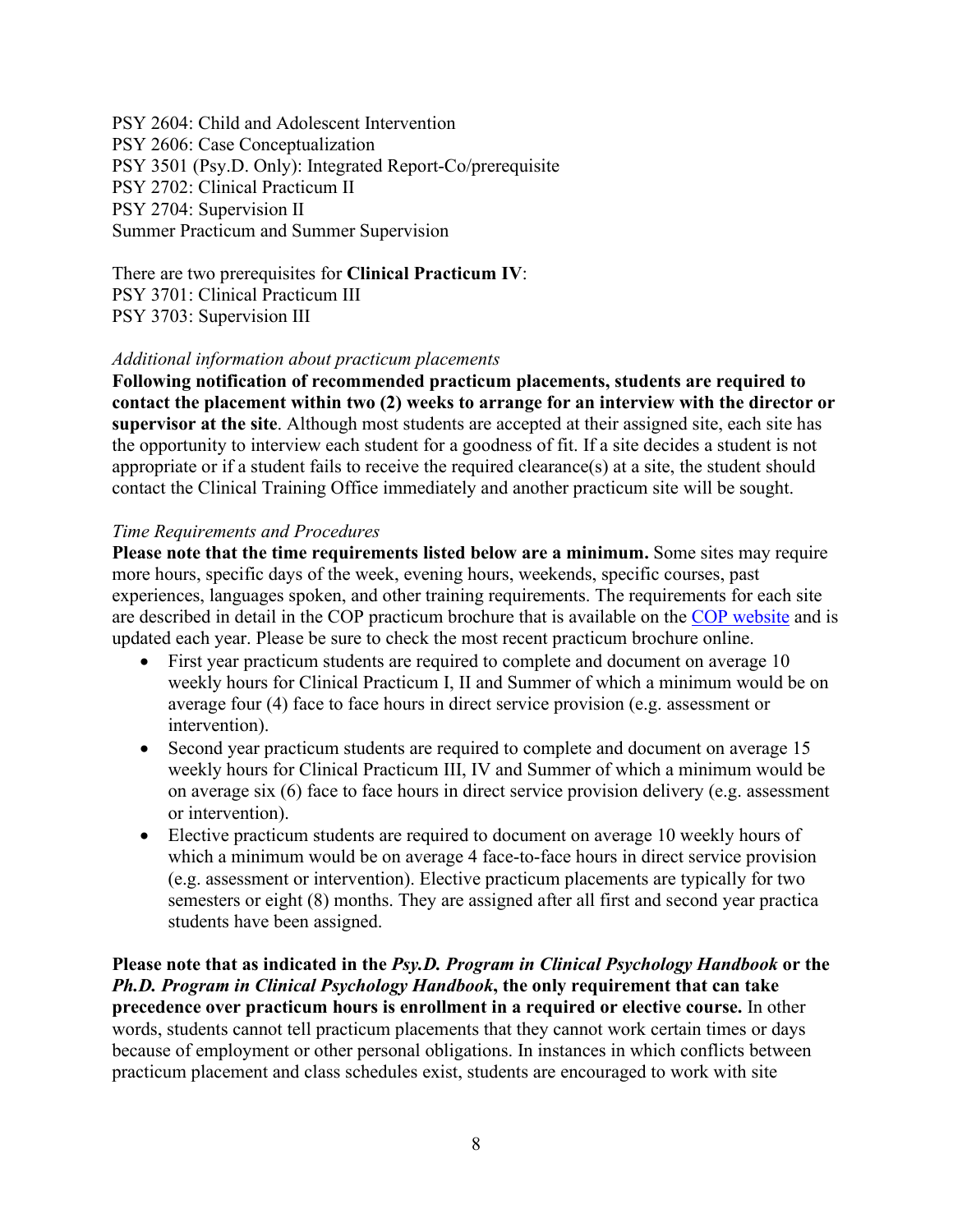supervisors to resolve the scheduling conflicts. If such efforts are unsuccessful, students should contact the DCT or the Associate DCT.

# *Selecting Practicum Sites*

All students are required to complete two 12-month years of practicum training. If consistent with career goals, one of these placements can be one at which most or all service provision is assessment oriented. This requirement is part of our generalist training models and ensures preparation for applying empirically supported or evidence-based intervention methods during internship training and the ensuing career. Training in providing and assessing the efficacy of appropriate intervention methods also facilitates preparation for the Clinical Competency Examination, a prerequisite for the doctoral internship.

All practicum applications are to be completed online. Students will be notified by email when they can start the application process. Usually this will occur sometime in January. To complete the application students should do the following:

- Log on to <https://www.nova.edu/webforms/cps/practicum/request/draft.html>
- Students will be asked for a username and a password that will be emailed at the time of the announcements for completing the application form. Students will also be asked for their NSU number and their NSU email address.
- **Only NSU email addresses are to be used for the application process.**
- With few exceptions (e.g., concentration students in some years), students will be asked to select and rank order 10 possible practicum placements. The names of the placements are listed in boxes in the on-line application.
- Descriptions of the placements can be found in the COP Practicum Brochure that is available on the COP website at www.http://psychology.nova.edu/. On the left-hand side go to Students and click on online documents. From here you can download the pdf file titled Practicum Brochure (make sure this is the current practicum year's brochure)
- Before making final choices students are advised to carefully look at the requirements in the COP doctoral Practicum Brochure (make sure this is the current practicum year's brochure). Some sites will not accept first year students or require certain courses or experiences (e.g., Neuropsychology) or certain time commitments (e.g., Friday mornings, weekend training for the first month). Some placements require criminal or other background checks, substance abuse screening, and/or health status/immunization confirmation. Students must cover any costs associated with required drug testing and background checks. Some sites do not accept medical marijuana; hence students with such prescriptions must carefully review the Practicum Brochure before listing such sites on their practicum application. The Veteran's Affairs (VA) hospitals in Miami and West Palm beach require a Trainee Qualifications and Credentials Verification Letter (TQCVL) letter from the Office of Clinical Training (OCT), which will require students matched to a VA to submit confidential health information to the OCT and allow the OCT to disclose this information to the VA. Review these requirements in Appendix G prior to listing a VA practicum site.
- **Once students submit their applications further changes cannot be made. Students are urged to look over their applications carefully before submitting them.**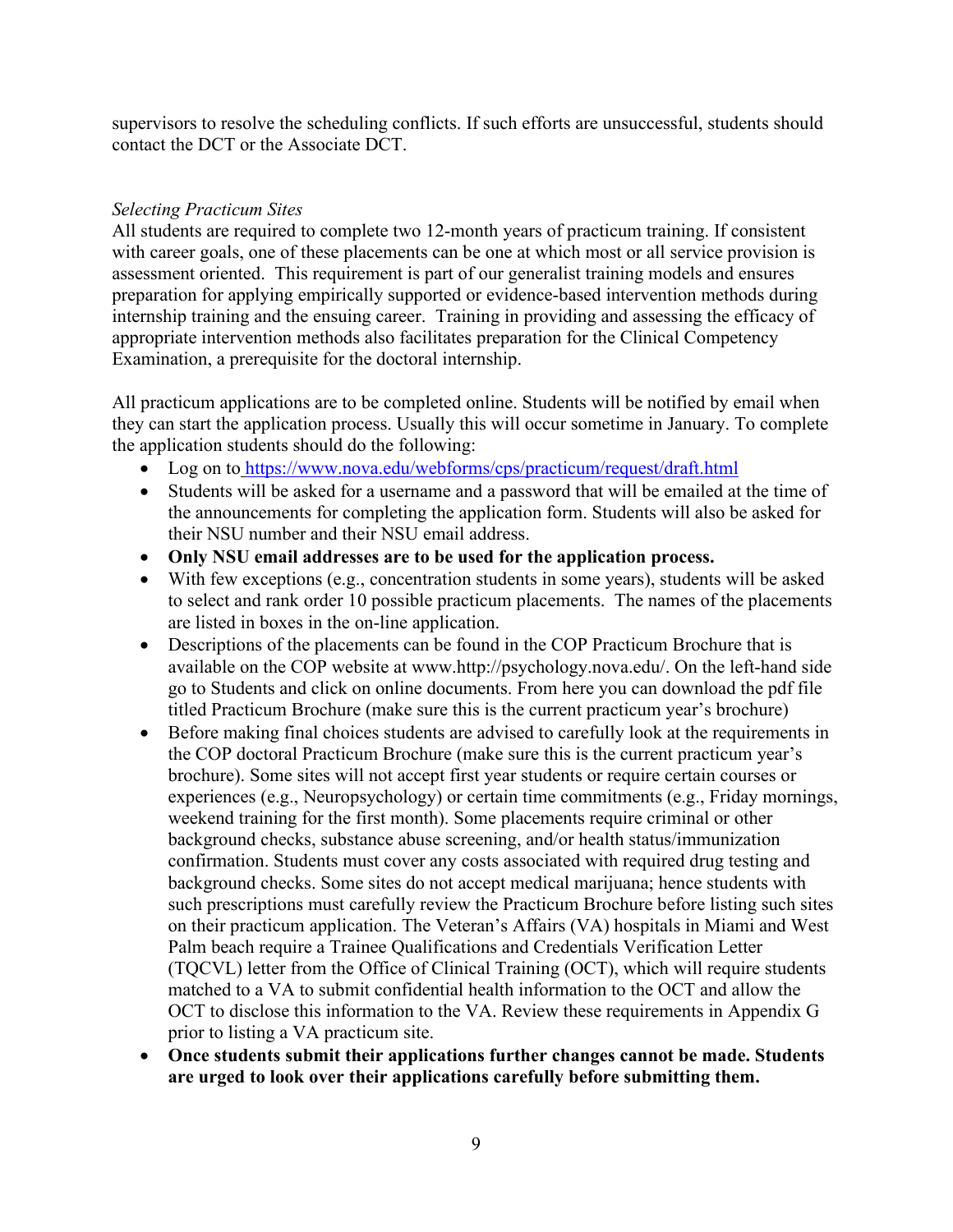• After submission, a copy of the application and choices will be sent to each student at his/her NSU email address.

# The two required years of practica must be completed within sites listed in the Practicum Brochure. **UNDER NO CIRCUMSTANCES SHOULD STUDENTS SEEK A PLACEMENT ON THEIR OWN NOR SHOULD THEY ATTEMPT TO CONTACT COMMUNITY SUPERVISORS TO DISCUSS PLACEMENTS WITHOUT THE ADVICE AND CONSENT OF THE DIRECTOR OF CLINICAL TRAINING.**

### *Supervision*

Students are required to have 45 minutes of program (i.e., case management) supervision and 45 minutes of intensive (i.e., in-depth focus on a limited number of cases) supervision per week or its equivalent in groups (e.g., if there are 6 students in a supervision group, the group will be 6 x 45 minutes or 4.5 hours in length).

In addition, the American Psychological Association (APA) requires that an appropriately credentialed (i.e., licensed psychologist) individual who is located at the site at least 20 hours per week provide all supervision. APA also requires direct observation of students engaged in direct service delivery. This may be done via live supervision or review of recordings.

Students who are in practicum placements directed by a COP faculty member (in the PSC) have as their supervisor, for both program and intensive supervision, the faculty member who heads the faculty clinic.

Students assigned to PSC clinics directed by staff psychologists or to community placements are also assigned COP faculty members who serve as their intensive supervisors, and who provide intensive supervision. Intensive supervision differs from case management-oriented supervision in that the supervisors provide in-depth supervision on a subset of their students' caseloads. Using HIPAA-compliant forms provided by their practicum placements, students are required to obtain written consent prior to discussing or playing recorded sessions of clients in intensive supervision. Signed consent forms remain in the client's file at the practicum site but intensive supervisors must ensure clients have signed consent forms prior to reviewing recordings in supervision (review Appendix . Intensive supervision is optional for elective practicum students.

# *Practicum Grading Form*

Each semester all students will be evaluated and will receive two grades: (a) a practicum grade, and (b) an intensive supervision grade. For students in PSC faculty clinics directed by COP faculty, the clinic directors will rate student competencies and accordingly give both grades using the Practicum Grading Form (See Appendix A). For students in the PSC clinics directed by staff psychologists and students assigned to community placements, the on-site psychologist supervisor will rate student competencies and assign the practicum grade. Evaluations should be based, in part, on direct observation of students engaged in direct service delivery either live or via recordings. Faculty intensive supervisor will rate student competencies and assign the intensive supervision grade.

# *Grading*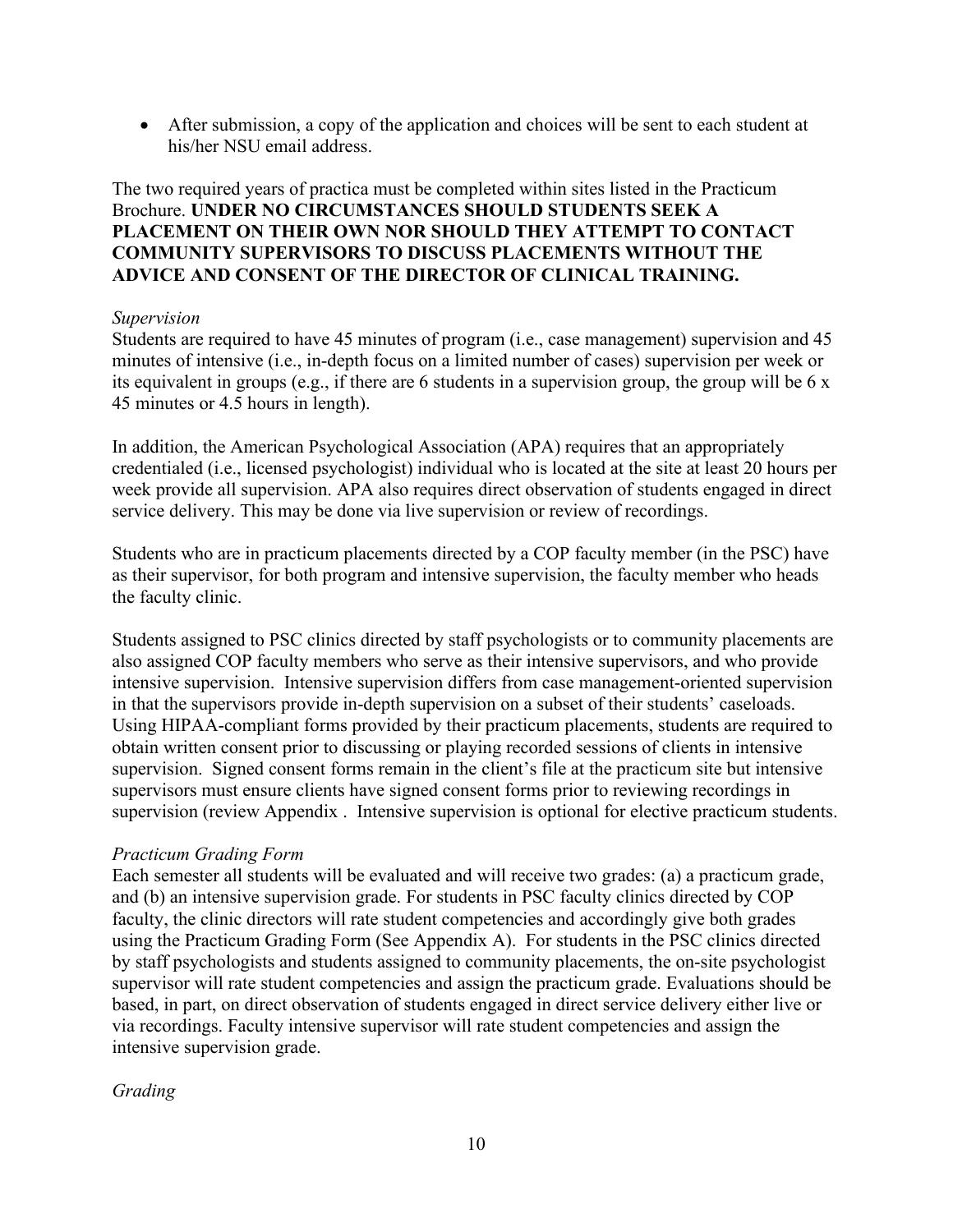Using the Practicum Grading Form (See Appendix A), students will be evaluated on nine (9) areas of profession-wide competency: research; ethical and legal standards; individual and cultural diversity; professional values, attitudes and behaviors; communication and interpersonal skills; assessment; intervention; supervision; and consultation and interprofessional/ interdisciplinary skills. Every semester, all practicum students must be directly observed by their primary licensed supervisor (this does not apply to intensive supervisors) either live-in person, by a one-way mirror, or audio/video recordings. These observations are intended to inform the evaluations of student performances. Supervisors are expected to have the student review, discuss, and sign the evaluation. In order to receive a grade for a practicum, students must satisfactorily demonstrate competencies as required by the practicum site and complete all of the practicum site requirements (e.g., paperwork, reports etc.), and demonstrate satisfactory performance on the Practicum Grading Form. Evaluations of the delineated competencies will be assigned according to the following system: Exceeds or Meets Expectations, Meets Minimal Expectations, or Does Not Meet Expectations, as follows:

- $A = 93-100\%$  Meets or Exceeds Expectations
- A- = 90-92% Meets or Exceeds Expectations

 $B<sup>+</sup> = 88-89%$  Meets Expectations

- $B = 83-87%$  Meets Expectations
- $B = 80-82\%$  Minimum Level of Achievement
- $C_{+}$  = 78-79% Does not meet Expectations
- $C = 73-77$  % Does not meet Expectations
- $C = 70-72\%$  Does not meet Expectations
- $F =$  Below 70% Does not meet Expectations

Supervisors are expected to have the student review, discuss, and sign the evaluation. The supervisor submits a recommended grade to the Director of Clinical Training, who assigns the final grade. Grades are not assigned until all evaluation forms have been received.

A grade lower than a B- in practicum or failure to attain minimum levels of achievement for any profession-wide competency area is considered unsatisfactory performance and will require remediation. Supervisors are encouraged to contact the DCT or Associate DCT early on to discuss any student performance concerns and the possibility of developing a remediation plan before a failing grade or rating below B- on any practicum evaluation item is issued.

The practicum course must be retaken if the practicum course grade is lower than B- (see the *Practicum student performance difficulties section below*). The supervision course will also be required for additional practica. It is a policy of the department that students are assured due process regarding concerns which might arise over their performance and functioning in practicum. For additional information please refer to the *Grievance and Appeals* section of the Psy.D. Program in Clinical Psychology Handbook and the Ph.D. Program in Clinical Psychology Handbook.

### *Practicum Placement Evaluation*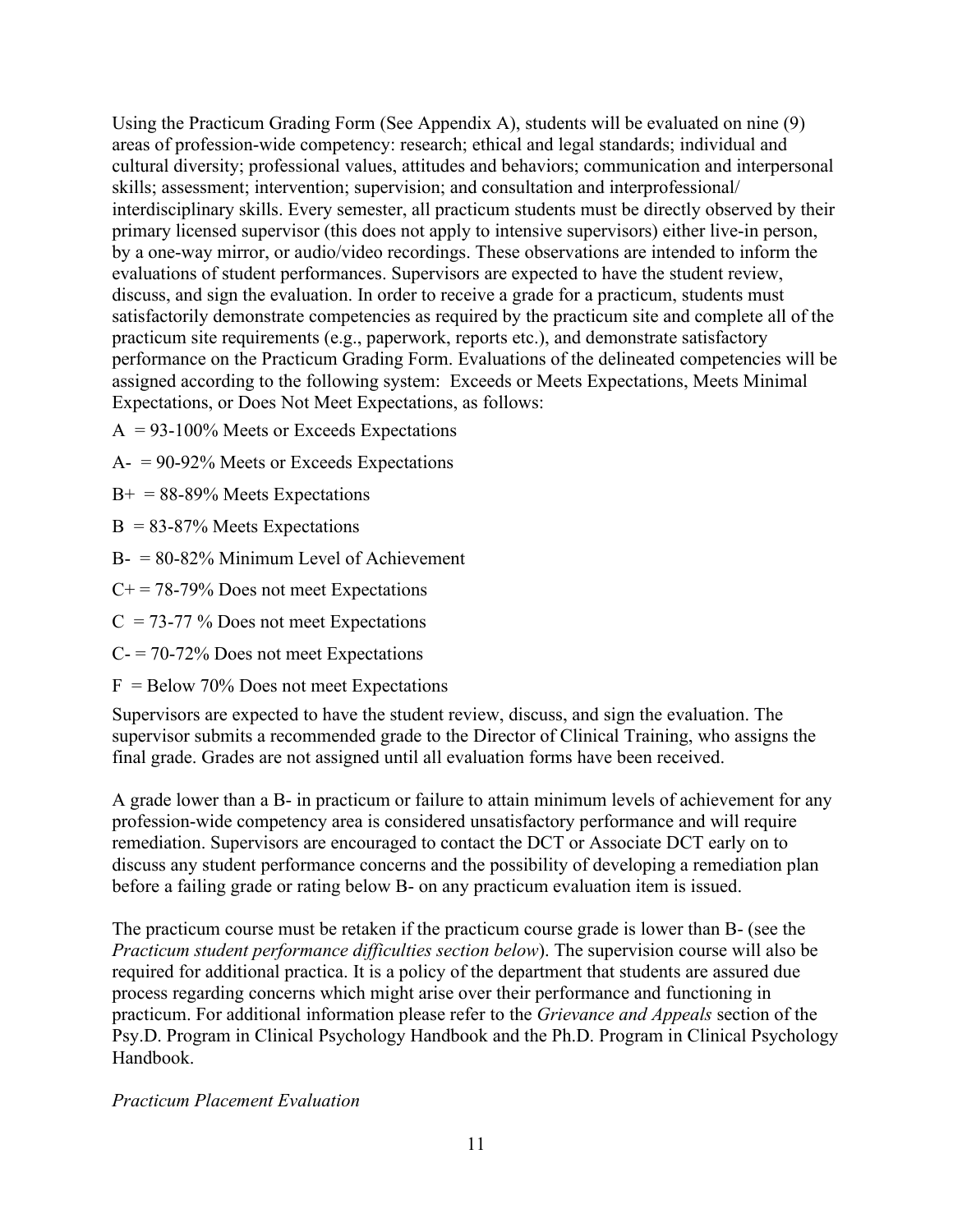Each semester students will also complete the Practicum Placement Evaluation form (see Appendix B), as well as an Intensive Supervision Evaluation (see Appendix C), if applicable. **These evaluations are anonymous, and students are never identified in any data summaries provided to supervisors**. These forms need to be turned in to the Clinical Training Office each semester.

# *Extension of Practicum Training*

At times, students may choose to extend a practicum placement, either to gain further experience or continue treating specific clients for training purposes (e.g., to develop CCE cases). Students must obtain permission from the practicum supervisor and must submit a Practicum Extension Form (See Appendix D or find the respective extension form [PSC](https://psychology.nova.edu/common-pdf/studentresources/PSC_Extension_Form.pdf) or [external practicum site](https://psychology.nova.edu/common-pdf/studentresources/Non_Nova_Site_Extension_Form.pdf)  form on the student resources webpage) to the Clinical Training Office prior to continuing the practicum placement beyond the required one-year period.

# **Duties and Responsibilities**

In order to optimize the practicum experience, it is important to delineate the responsibilities of all parties involved. The following sections describe the responsibilities of students, PSC facultydirected clinic supervisors, PSC staff psychologists who direct general population clinics, on-site psychologists at community placements, and faculty intensive supervisors.

### *Duties and Responsibilities of Students*

The placement of a practicum student in a facility is made with consideration of the needs and strengths of the practicum student, as well as the specific needs of the placement setting. **Practicum students are expected to act in a professional manner at all times (as described in this document under the heading of Professional Behavior) and is expected to fulfill the following responsibilities:**

- 1. Perform appropriate job-related functions in the facility as directed by the on-site supervisor(s).
- 2. Demonstrate competencies associated with the areas described in the Practicum Training Evaluation form.
- 3. If applicable, read assigned materials or applicable literature in the knowledge base.
- 4. Discuss with the site supervisor and/or the intensive supervisor any problems or issues that may arise at a practicum. **If a problem arises at the site that cannot be resolved, the student should contact the DCT or Associate DCT to discuss this further.**
- 5. Continuously work to improve his or her performance in response to constructive feedback provided by supervisors.
- 6. Complete the *Evaluation of Clinical Experience* form collected at the end of each semester.
- 7. Abide by the ethical principles of the American Psychological Association (APA), and understand the State of Florida statutes for Licensed Psychologists (Title XXXII, Chapter 490). Likewise, as representatives of NSU, all students have an obligation to perform at the highest level of functioning and to demonstrate professional behavior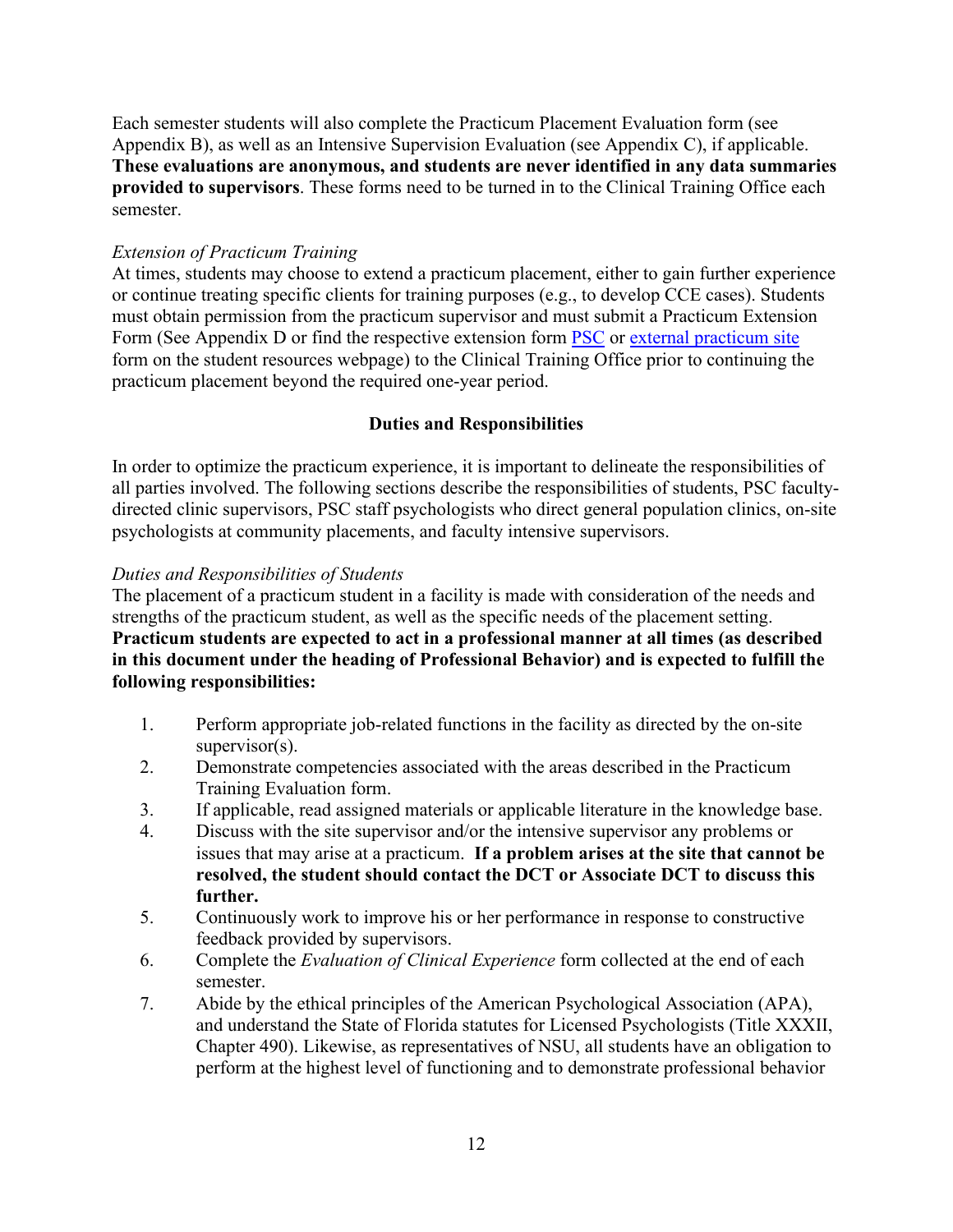as specified in this handbook and the Clinical Psychology doctoral program handbooks at all times.

- 8. Become familiar with and abide by all state and federal regulations governing the practice of psychology (e.g., abuse of disabled, elders, children; rules governing breaking confidentiality).
- 9. Maintain confidentiality of client records and all relevant information.
- 10. Spend the required amount of time in practicum activities and supervision: First year practicum students – a minimum of 480 hours of practicum activities and 90 minutes of supervision per week. Second year practicum students – a minimum of 720 hours of practicum activities and 90 minutes per week of supervision. Elective practicum students – a minimum of 320 hours of practicum activities (for an 8-month placement and 45 minutes per week of individual supervision (with an additional 45 minutes of weekly supervision for those elective practicum students choosing to have intensive supervisors).
- 11. Obtain proper informed consent from clients (or guardians) for audio or video recordings of assessment, intervention or consultation sessions and ensure client confidentiality and adherence to HIPAA when sharing recordings with supervisors by following the procedures outlined in Appendix H. **Students are never to coerce clients into signing consents for taping.**
- 12. Must have completed HIPAA training offered through COP prior to starting their first practicum as well as any other additional training required by practicum placements.
- 13. Ascertain from the Practicum Brochure and or site supervisors whether any background check, drug screen (including acceptance of medical marijuana, if relevant), physical readiness or other screening is required prior to ranking the site on the practicum application and to take all necessary steps to have such screening steps completed in a timely manner prior to beginning the placement.

# *Duties and Responsibilities of Site Supervisors*

The site supervisors have major responsibility in helping to structure a beneficial learning experience throughout the practicum placement and to provide students with the requisite clinical hours and supervision. The practicum site holds full authority for the management of client care, and thus has responsibility over cases students are seeing. Supervisors closely supervise the practicum students' activities and will follow these guidelines:

- 1. Acquaint the practicum students with all practicum site's rules and policies, including those governing the students' practicum experiences, and policies and procedures regarding safety and security at the facility.
- 2. Provide opportunities for the practicum students to learn to apply empirically supported intervention methods (if identified by the profession) or evidence-based intervention methods otherwise, and to evaluate their efficacy. Provide the students with opportunities to complete required clinical hours and activities, and to provide a minimum of 45 minutes of individual supervision or its equivalent in groups per week.
- 3. When appropriate, assist the practicum students in relating experiences in the practicum setting to theoretical constructs learned in coursework.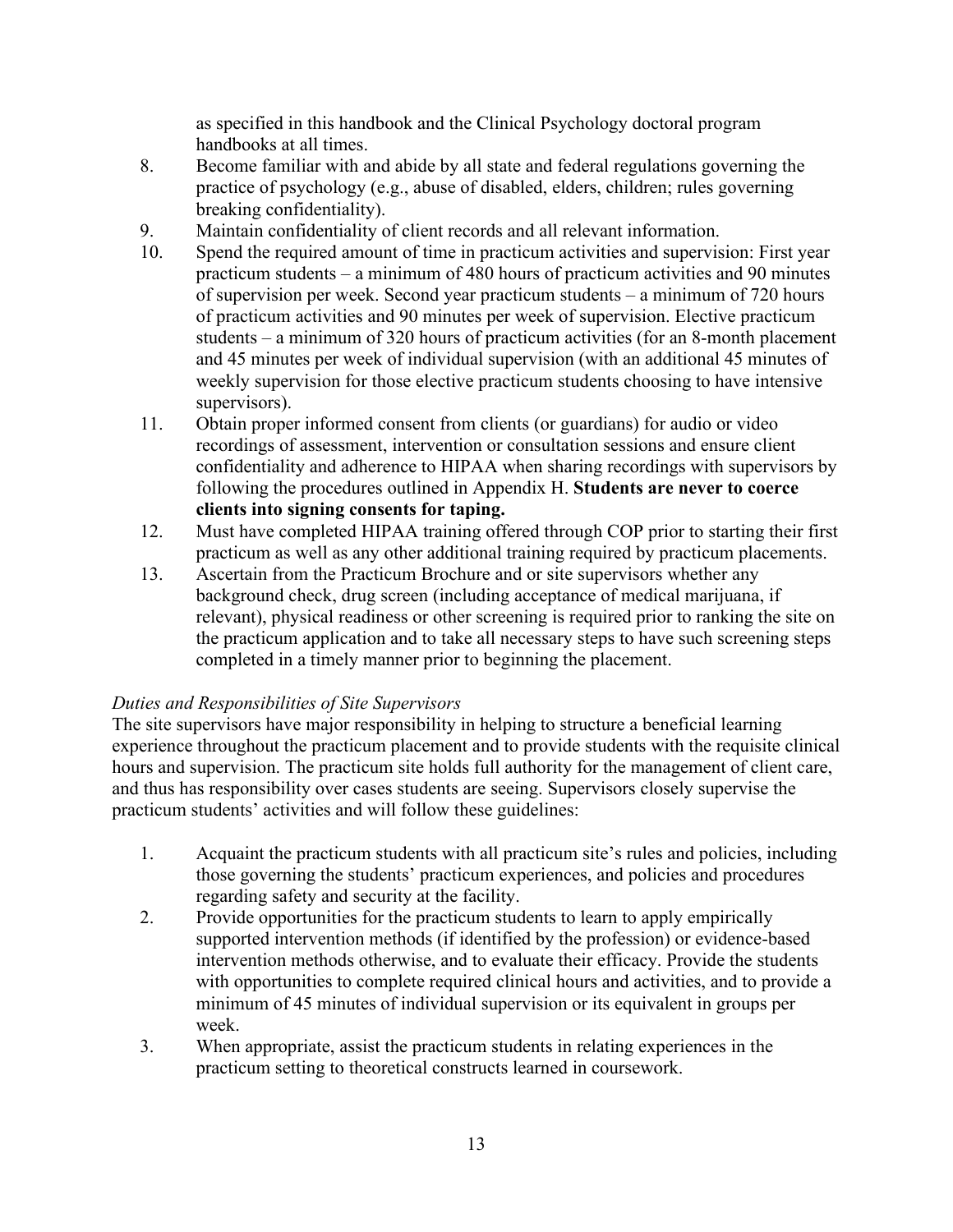- 4. Directly observe and directly (using recordings or in-vivo observation methods) the student working with a client providing assessment, intervention, consultation, or other services at minimum once per semester.
- 5. Provide continuous feedback to students about their performance. If necessary, report conflicts/concerns to the Director of Clinical Training or his/her designee. In the event of problematic student behavior or performance difficulties, the supervisor, will work together with the DCT and/or his/her designees to devise a plan (see Appendix F) by which the student may be assisted in achieving the stated objectives.
- 6. Complete the Practicum Grading Form and meet with students to discuss their competency attainment and associated grades each semester. Return the completed and signed evaluation form to the Clinical Training Office no later than two weeks after the end of the semester.
- 7. Maintain a valid licensed as a psychologist in the State of Florida and is employed at least 20 hours per week at the practicum placement.
- 8. Provide the practicum students with a place to work that offers privacy for the purpose of conducting assessments and/or interventions with clients and their families.
- 9. Provide opportunities for the practicum students to demonstrate clinical competencies relevant to the practicum placements and its clients, and if allowable by the agency, facilitate consent for recording and release of information forms listing NSU to students to provide to their clients for the purpose of obtaining consent for session recordings to be shared with their intensive supervisor at NSU.
- 10. Review and sign the practicum students' clinical records, charts, and reports as applicable.
- 11. Act as a troubleshooter as problems arise at the practicum site.

Affiliation agreements are required from each practicum site. It specifies the responsibilities of the facility, the student, and the university (through the Director of Clinical Training and/or his/her designees). An individual agreement between the student and his/her on-site supervisor (see Appendix E, Student Trainee Agreement) is also required. This agreement delineates starting and ending dates, primary responsibilities (e.g., 3-5 individual therapy clients, 1 2-hour group, and 2 hours of intakes weekly), and the required hours/days of attendance per week. Lastly, each practicum site must complete a description of its practicum placement that will go into the practicum brochure, and ensure it is received by the Office of Clinical Training prior to the end of the fall semester, in December, each training year.

# *Duties and Responsibilities of PSC Faculty Directors, Staff Psychologist Directors, and Intensive Supervisors*

Psychology Services Center faculty directors, staff psychologist directors, and faculty intensive supervisors training practicum students at placements apart from the faculty-directed PSC clinics have a major responsibility in helping to structure a beneficial learning experience throughout the practicum. Additionally, PSC faculty directors have to provide students with the requisite clinical hours. PSC faculty directors have primary responsibility for cases students are seeing and are ultimately responsible for client care. All three categories of supervisors will follow these guidelines: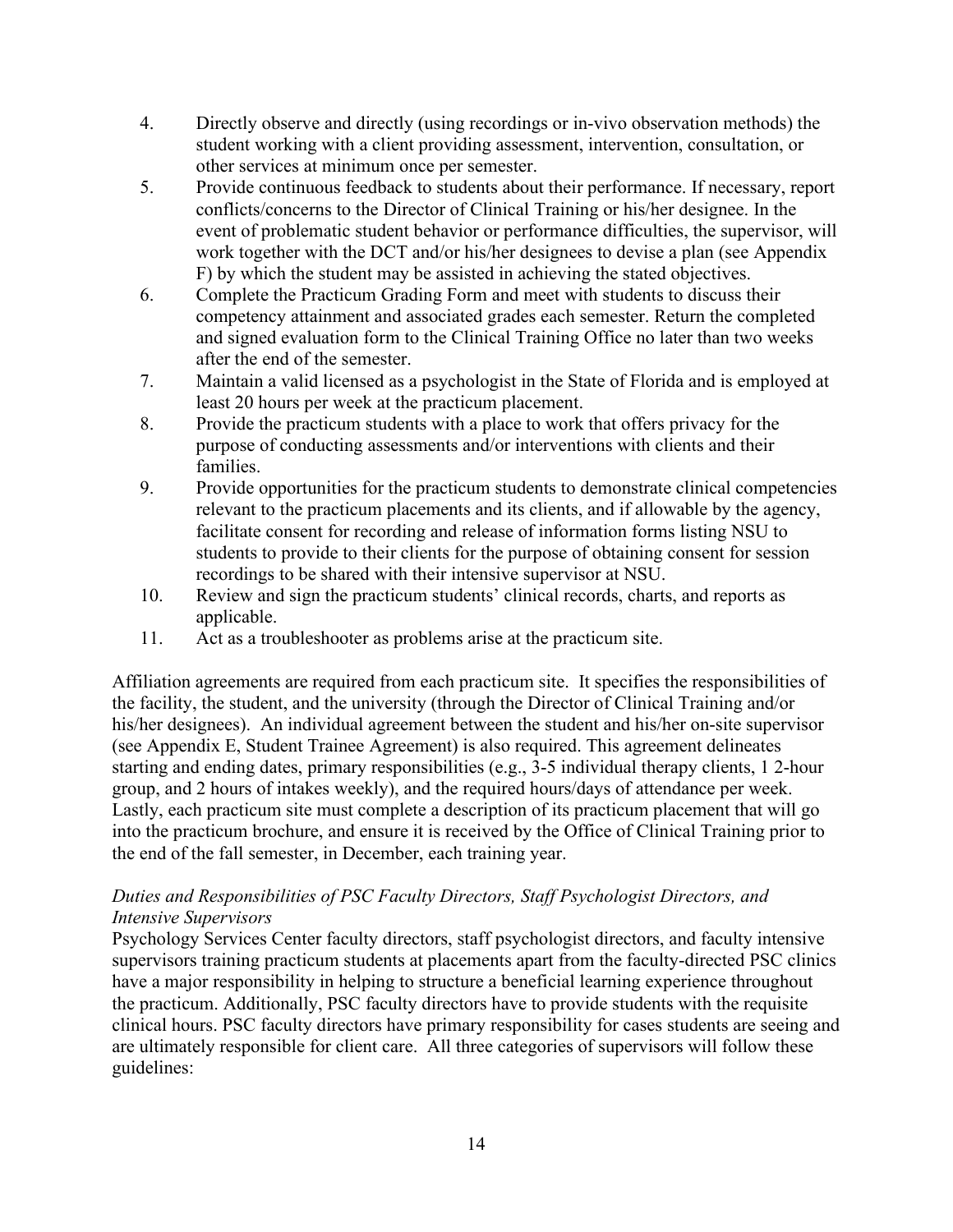- 1. Provide opportunities for practicum students to relate and discuss their clinical experiences/competencies/diagnoses at the practicum site and to help students formulate appropriate case conceptualizations.
- 2. Provide opportunities for the practicum students to learn to apply empirically supported intervention methods (if identified by the profession) or evidence-based intervention methods otherwise, and to evaluate their efficacy. Provide the students with opportunities to complete required clinical hours and activities, and to provide a minimum of 45 minutes of individual supervision or its equivalent in groups per week.
- 3. Monitor the activities of the practicum students closely over the year and, if necessary, report conflicts/concerns to the Director of Clinical Training or his/her designee. In the event of problematic student behavior or performance difficulties, the supervisor, will work together with the DCT and/or his/her designees to devise a plan (see Appendix F) by which the student may be assisted in achieving the stated objectives.
- 4. Monitor students' performance continuously throughout the semester and complete the Practicum Grading Form each semester.
- 5. As appropriate and relevant, discuss with practicum students ethical standards for professional behavior and legal issues pertaining to psychologists and their clients.
- 6. Supervise assessment and/or intervention skills through role-playing, audio recording or video recording review, direct observation (when feasible) and written reports.
- 7. Help students to evaluate their experiences and to recognize areas of growth and areas where further development is needed.
- 8. Maintain a valid license as a psychologist in the State of Florida.
- 9. Intensive supervisors training students in PSC staff psychologist directed clinics or community practicum placements recognize that the program directors' or community placement supervisors' judgments about client management supersede their own. However, if the intensive supervisor has concerns about the management of any case, he/she is expected to contact the site supervisor to discuss the matter directly. The DCT should be notified immediately about any serious concerns.
- 10. Intensive supervisors are reminded to abide by the APA ethics code and HIPAA, including maintaining client privacy and confidentiality by requiring students to deidentify case material and ensuring students have informed clients (including obtaining written consent for recording and adhering to the procedures detailed in Appendix H) about supervision case reviews prior to discussing cases in supervision.

# *Practicum student performance difficulties*

If a student in a first, second, or elective practicum evidences difficulties in competency attainment (i.e., knowledge acquisition or skill development), and/or behavioral difficulties that interfere with his/her development of the performance expected for his/her level of training, three stages of remediation may be employed. Difficulty in competency attainment is defined as one or more ratings below B-, within a competency area on the practicum evaluation (see Appendix A) in a single semester.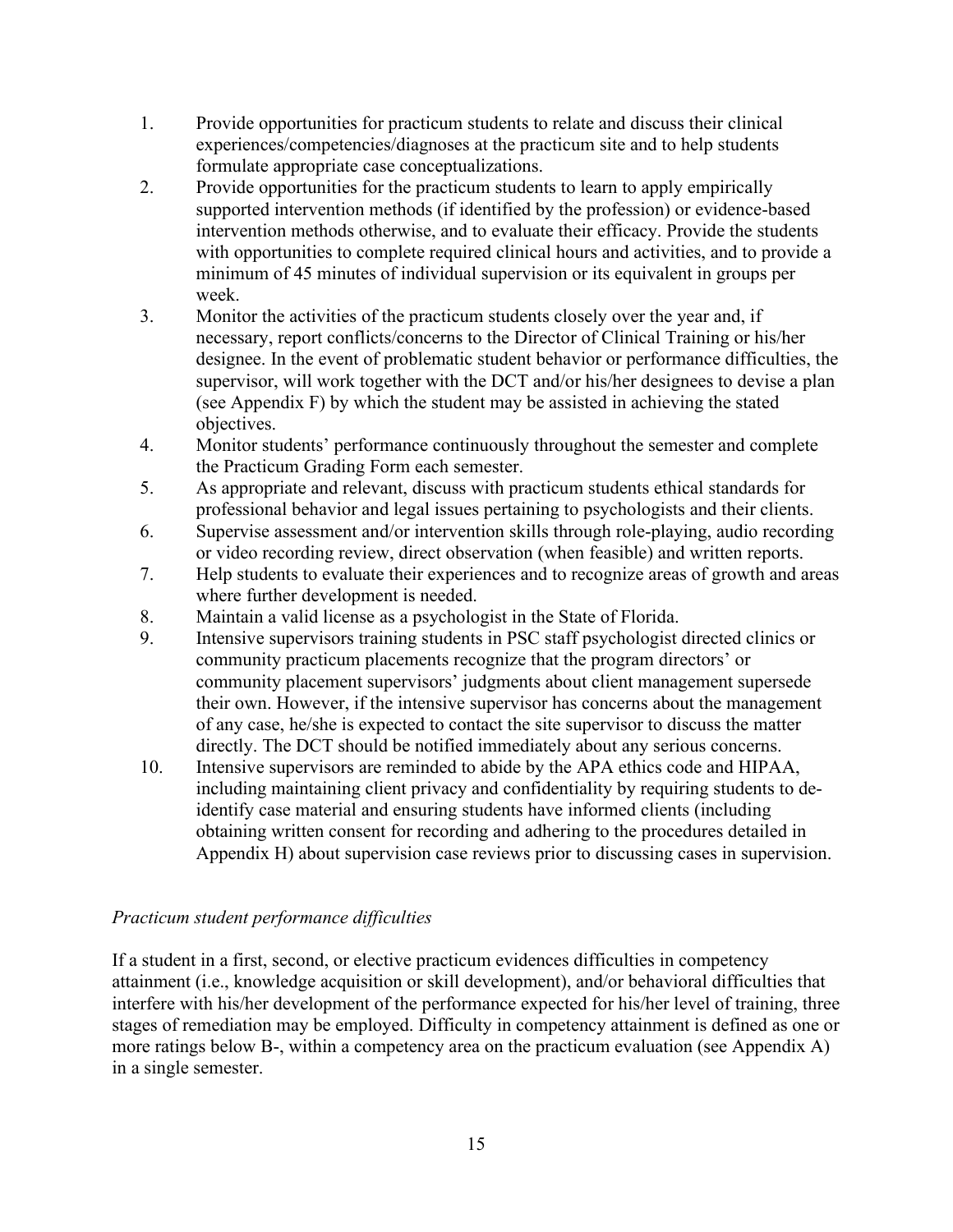First, the on-site supervisor, faculty supervisor, or both will discuss the difficulties with the student, suggest changes (e.g., additional reading) or implement changes (e.g., providing for supervisor review additional audio recordings of practicum performance), and monitor and provide feedback on their impact.

Second, if such steps do not lead to the warranted knowledge or skill improvement, the on-site and/or faculty supervisor will jointly develop a written performance improvement plan (see Appendix F), review it with the Director or Associate Director of Clinical Training, and discuss and sign it with the student before implementation. The fully signed performance improvement plan will be provided to the Director of Clinical Training for monitoring and placement into the student's clinical training file. Written documentation of completed remediation must also be provided to the Director of Clinical Training following the remediation period.

Third, if the performance improvement plan does not result in the targeted change(s) during the period specified, the matter will be referred to the Director of Clinical Training. In consultation with the Clinical Training Committee, the Director of Clinical Training will meet with the student and his/her supervisors, identify the areas of continuing deficit or surfeit, and determine whether interruption of the clinical practicum sequence is warranted to facilitate more intensive remediation steps. Such steps can include, but are not limited to, retaking a specified skills course, shadowing more advanced practicum students, specified reading, and a recommendation for personal therapy. A minimum time period for the remediation process may be specified. Behavioral indicators for successful completion of the remediation process will be identified and included in a written remediation plan. At the scheduled conclusion of the remediation period, the student, the Director of Clinical Training, and the practicum supervisor(s) will meet again to review the student's performance on the behavioral indicators, and determine whether the student (1) can return to clinical practicum training, (2) needs to extend the remediation plan with or without modification(s), or (3) warrants referral to the Professional Standing Committee for a determination of his/her fitness to continue doctoral training.

A grade lower than B- in a clinical practicum or supervision course during any semester or failure to attain one or more delineated competencies by the end of the practicum year requires a student to be evaluated by the Director of Clinical Training regarding fitness to continue in the clinical practicum sequence. Dismissal from or otherwise being asked to leave a clinical practicum likewise triggers an evaluation of fitness to continue by the Director of Clinical Training. At his/her discretion, the Director of Clinical Training may include other members of the Clinical Training Committee in such determination. If reinstatement in the clinical practicum sequence is judged to be feasible, successful completion of a remediation process may be required prior to such reinstatement. To review the documentation forms associated with the remediation process, please refer to Appendix F. In addition, if a student is to be continued, the practicum must be repeated (although possibly not at the same practicum placement) and a grade of B- or higher must be earned.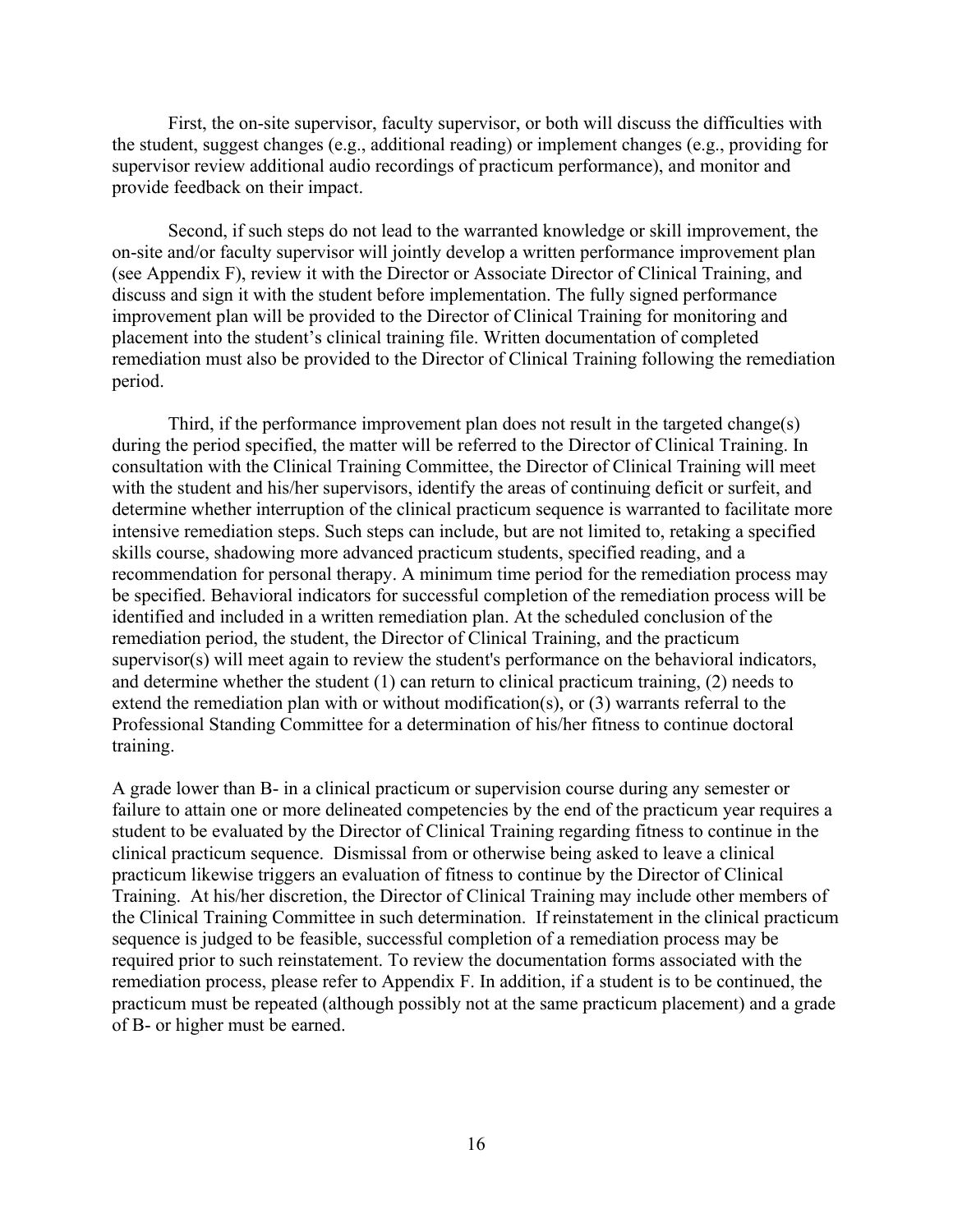*Office of Clinical Training Contact Information* 

Barbara Garcia-Lavin, Ph.D. Assistant Professor Director of Clinical Training College of Psychology 954-262-5749 [garciala@nova.edu](mailto:garciala@nova.edu)

Linda Carter Sobell, Ph.D., ABPP Professor Associate Director of Clinical Training College of Psychology [sobelll@nova.edu](mailto:sobelll@nova.edu) 954-262-5811

Cavell Vassell Administrative Coordinator II College of Psychology 954-262-5749 [cv303@nova.edu](mailto:cv303@nova.edu)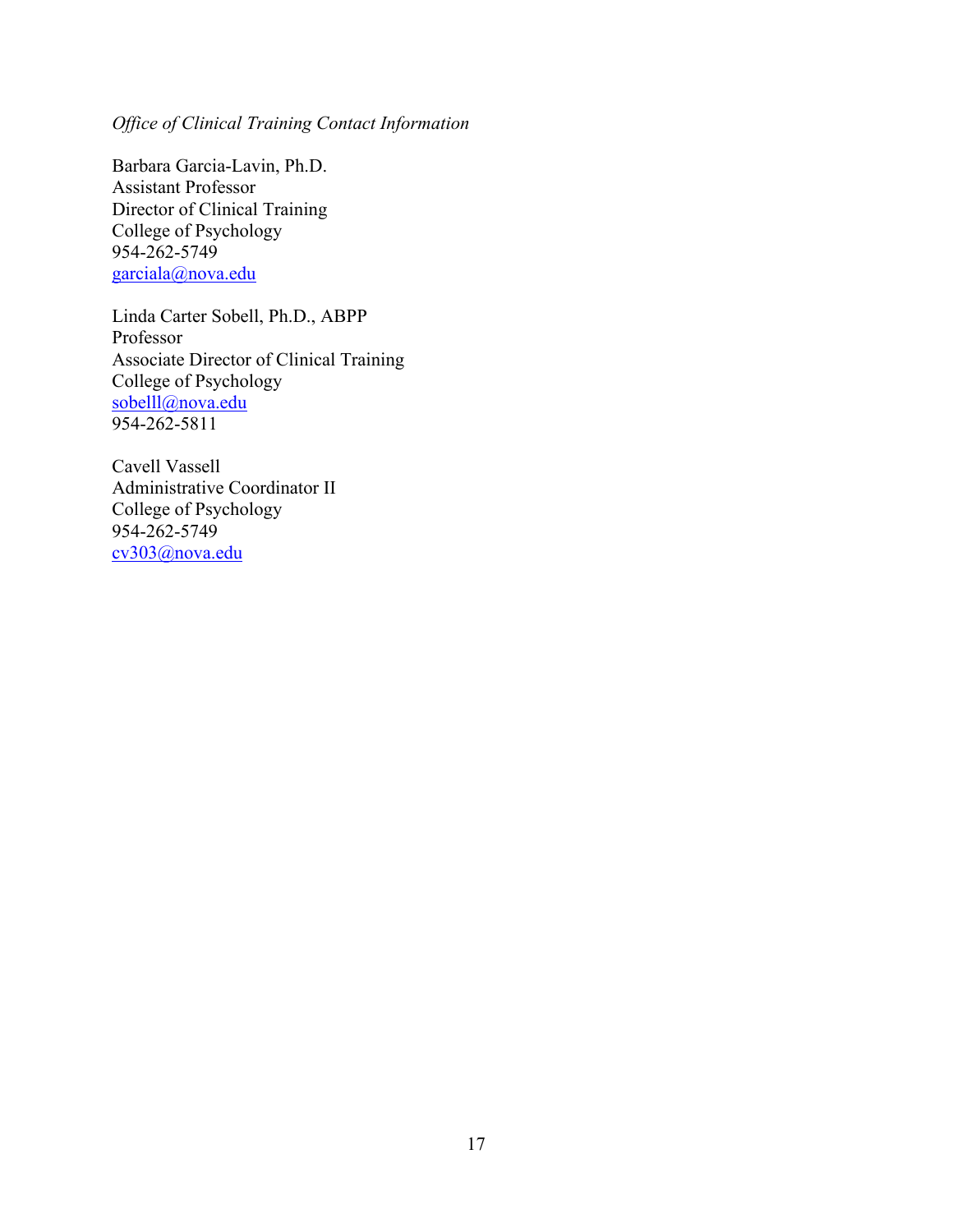### **Appendix A Practicum Grading Form Revised: Summer 2019**

| Name of Student:*       | $Date:$ <sup>*</sup> |
|-------------------------|----------------------|
| Supervisor's Name:*     | Supervisor's Email:* |
| Supervisor:*            | Practicum Type:*     |
| Evaluation (Semester):* | Evaluation (Year):*  |
| Academic Program:*      |                      |

#### **Grading Rubric**

A = 93-100% Meets or Exceeds Expectations

- A- = 90-92% Meets or Exceeds Expectations
- B+ = 88-89% Meets Expectations
- B = 83-87% Meets Expectations
- B- = 80-82% Minimum Level of Achievement
- C+ = 78-79% Does not meet Expectations
- C = 73-77 % Does not meet Expectations
- C- = 70-72% Does not meet Expectations
- F = Below 70% Does not meet Expectations

#### **I. RESEARCH: Ability to understand and to evaluate research critically to inform professional functioning.**

#### **Area**

1) Applies evidence of critical review and evaluation of research when planning assessments and/or interventions for clients.

2) Includes diversity considerations in evaluating research when selecting interventions and assessment techniques.

#### **II. PROFESSIONAL VALUES AND ATTITUDES: Behavior and comportment that reflect the values and attitudes of professional psychology**

3) Demonstrates integrity/honesty, personal responsibility, and adherence to professional values.

4) Understands how to conduct oneself in a professional manner.

- 5) Is accountable and reliable.
- 6) Shows concern for the welfare of others.

#### **Area Rating**

**Rating**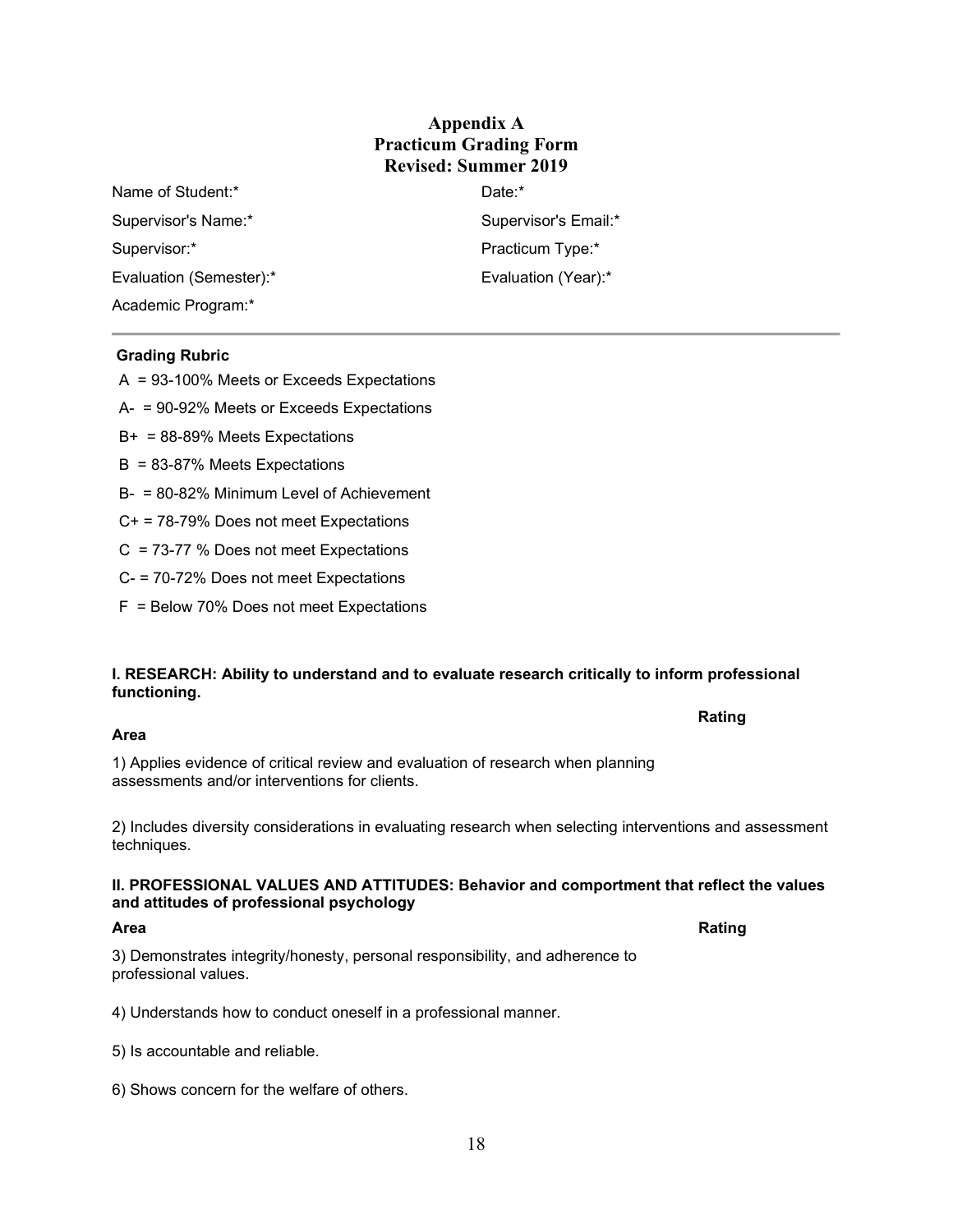7) Exhibits beginning understanding of self as professional; "thinking like a psychologist".

8) Demonstrates basic mindfulness and self-awareness

9) Shows emerging self-assessment skills and the ability to identify personal biases that can undermine clinical judgment.

10) Engages in self-care (attention to personal health and well-being to assure effective professional functioning); demonstrates understanding of the importance of self-care in effective practice; shows knowledge of self-care methods; attention to self-care.

11) For final Practicum evaluation only (Mark N/A at all other points): Responded professionally in increasing complex situations with a greater degree of independence across the practicum year.

#### **III. COMMUNICATION AND INTERPERSONAL SKILLS: Ability to communicate clearly and to relate effectively with others.**

**Area Rating**

12) Develops and maintains productive and respectful relationships with a wide range of individuals, including colleagues, supervisors, supervisees, professionals from other disciplines.

13) Develops and maintains productive and respectful relationships with individuals receiving psychological services.

14) Communicates clearly using verbal, nonverbal, and written communications in a professional context.

15) Demonstrates a thorough grasp of professional language and concepts.

16) Demonstrates the ability to manage difficult communication effectively.

17) Negotiates differences and handles conflict satisfactorily.

18) Is open and receptive to supervisory feedback.

#### **IV. INDIVIDUAL AND CULTURAL DIVERSITY Knowledge, awareness, sensitivities, and skills in working with diverse individuals, groups, and systems.**

19) Shows an understanding of how own personal/cultural history, attitudes, and biases may affect how he/she understands and interacts with people different from himself/herself.

20) Understands the current theoretical and empirical knowledge base as it relates to addressing diversity in all professional activities, including

#### **Area Rating**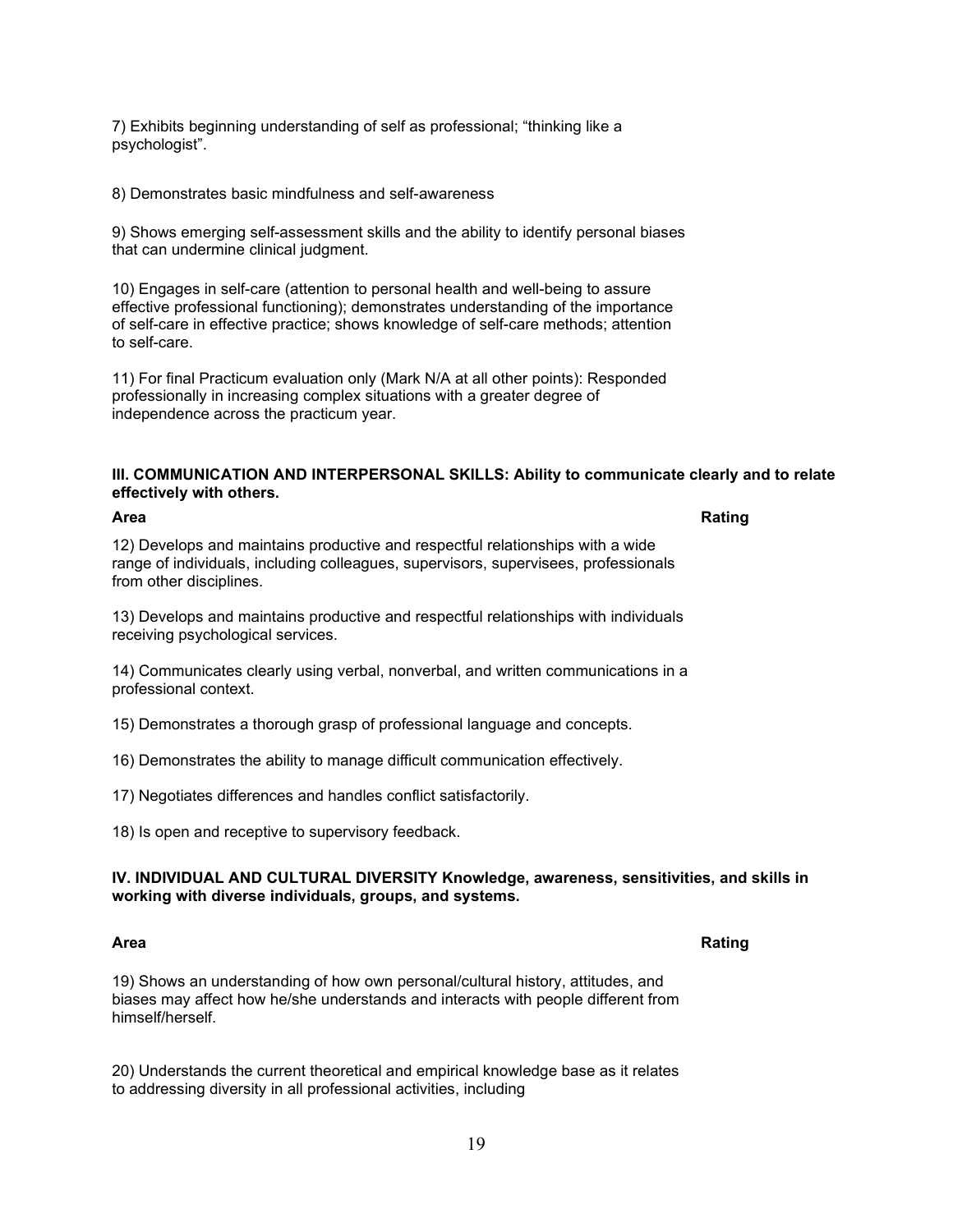supervision/consultation and service (prevention, intervention, and assessment).

21) Demonstrates the ability to integrate both awareness and knowledge of individual and cultural differences in the conduct of professional roles (e.g., psychological assessment, intervention, consultation, and supervision).

22) Articulates an approach to working effectively with diverse individuals and groups, and applies this approach effectively.

**V. ETHICAL LEGAL STANDARDS AND POLICY -** Application of ethical concepts and awareness of legal issues regarding professional activities with individuals, groups, and organizations.

23) Demonstrates basic knowledge of the principles of the APA Ethical Principles and Code of Conduct [ethical practice and basic skills in ethical decision making]; beginning knowledge of legal and regulatory issues in the practice of psychology that apply to practice while placed at practicum setting.

24) Exhibits awareness and application of an ethical decision-making model applied to practice.

25) Ethical attitudes and values evident in conduct.

**VI. ASSESSMENT -** Assessment and diagnosis of problems, capabilities, and issues associated with individuals, groups, and/or organizations.

26) Demonstrates knowledge of measurement across domains of functioning and practice settings.

27) Demonstrates basic knowledge regarding the range of normal and abnormal behavior in the context of stages of human development and diversity.

28) Shows basic knowledge of formulating diagnosis and case conceptualization.

29) Completes reports and or progress notes in a timely manner

**VII. INTERVENTION -** Interventions designed to alleviate suffering and to promote health and well-being of individuals, groups, and/or organizations*.*

30) Develop evidence-based intervention plans specific to the service delivery goals.

31) Implement interventions informed by the current scientific/scholarly literature,

#### **Area Rating**

# **Area Rating**

#### **Area Rating**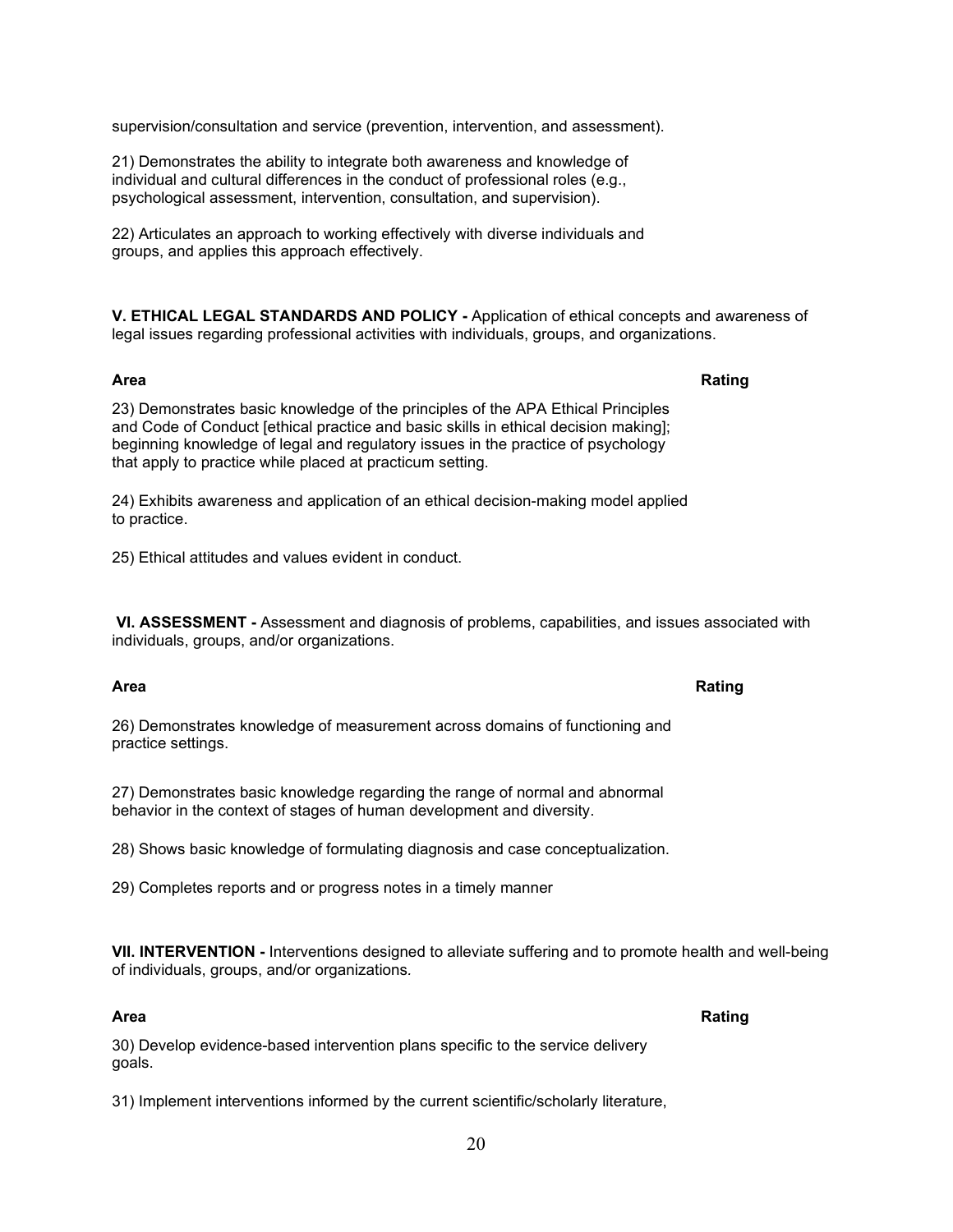assessment findings, diversity characteristics, and contextual variables.

32) Demonstrate the ability to apply the relevant research literature to clinical decision making.

33) Demonstrates basic helping skills (e.g., effective listening, communication of understanding and empathy, use of open-ended questions and other facilitating techniques, including clarification, confrontation, feedback, and silences).

34) Modify and adapt evidence-based approaches effectively when a clear evidence-base is lacking.

35) Evaluate intervention effectiveness, and adapt intervention goals and methods consistent with ongoing evaluation.

#### **VIII.SUPERVISION**

#### **Area Rating**

36) Demonstrates basic knowledge of expectations for supervision.

37) Shows interpersonal skills of communication and openness to feedback.

38) Exhibits basic knowledge of and sensitivity to issues related to individual and cultural differences as they apply to the supervision process and relationships.

39) Shows awareness of need for straightforward, truthful, and respectful communication in supervisory relationship.

#### **IX. CONSULTATION AND INTERPROFESSIONAL/INTERDISCIPLINARY SKILLS**

#### **Ability to provide expert guidance in response to a client's goals and to interact effectively with professionals from multiple disciplines.**

40) Demonstrates knowledge and respect for the roles and perspectives of other professions and professionals.

**IMPORTANT**: Before giving grades make sure that you consider that each grade should be given relative to each student's practicum level (i.e., first year students are typically new, second year students have had one year of practicum at the College of Psychology, and elective students have had 2 years of practica)

Practicum grade: (**For all Supervisors except Intensive Supervisors.**)

Intensive supervision grade: (**Only for Intensive Supervisors and NSU PSC Faculty Supervisors**)

#### **Area Rating**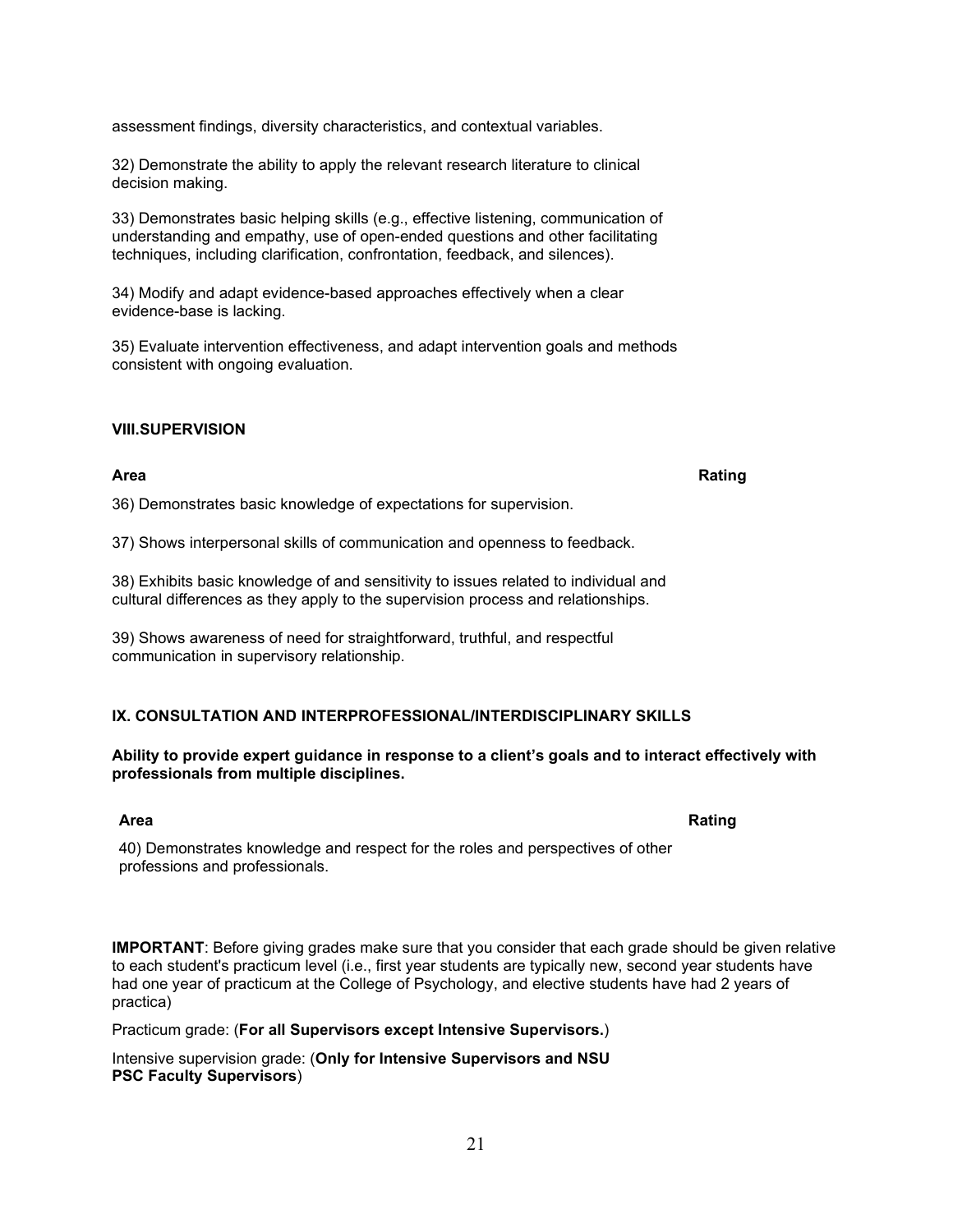**Fill in only at last semester of practicum:** Total Practicum Hours Credited:

**Overall Comments, Including Strengths and Areas Needing Improvement:** 

#### **Additional Comments:**

**I affirm** that I observed this student providing services either live or via a recording during this grading period.

**I affirm** that I directly supervised on a weekly basis the above named practicum student's performance of the clinical activities summarized herein, and that I was a licensed psychologist for the entirety of that supervision period. *If you are an intensive supervisor, please select N/A*.\*

\_\_\_\_\_\_\_\_\_\_\_\_\_\_\_\_\_\_\_\_\_\_\_\_\_\_\_\_\_\_\_\_\_\_ \_\_\_\_\_\_\_\_\_\_\_\_\_\_\_\_\_\_\_\_\_\_\_\_\_\_\_\_\_\_\_\_\_\_

Signature of Practicum Student Signature of Practicum Supervisor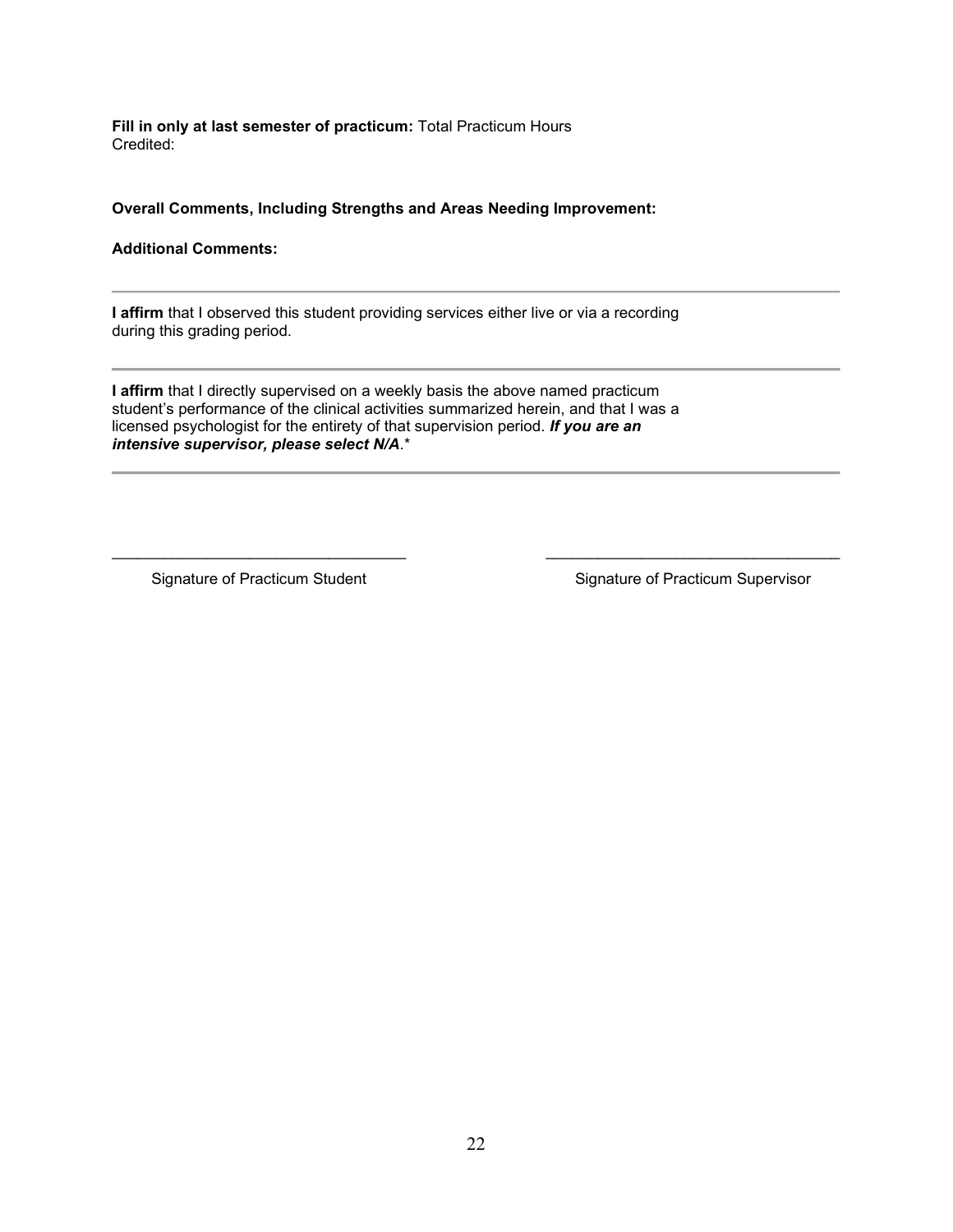# **Appendix B Practicum Placement Evaluation**

Below is an evaluation form for students to use to evaluate their clinical practicum and their intensive supervision experience. This is done every semester in which a student is enrolled in a clinical practicum course. All information is confidential and never is given to supervisors except in a de-identified format.

| <b>Name of Student:</b>                                                                                                                    | Date:               |                                                               |  |
|--------------------------------------------------------------------------------------------------------------------------------------------|---------------------|---------------------------------------------------------------|--|
| Email:                                                                                                                                     | <b>NSU ID:</b>      |                                                               |  |
| <b>Phone / Cell Phone:</b>                                                                                                                 |                     |                                                               |  |
|                                                                                                                                            |                     |                                                               |  |
| What practicum course did you just complete?                                                                                               |                     |                                                               |  |
| Semester:                                                                                                                                  | Year:               |                                                               |  |
| <b>Agency / Program Name:</b>                                                                                                              |                     | <b>Site and Intensive Supervisor</b><br>are one and the same: |  |
| <b>Name of Intensive</b><br><b>Supervisor:</b>                                                                                             | <b>Provided by:</b> | <b>Additional Supervision</b>                                 |  |
| Starting date for current practicum year:                                                                                                  | Month:              | Year:                                                         |  |
| How many hours have you completed since you started the last course you completed?                                                         |                     |                                                               |  |
| <b>Student Activities:</b><br>Fill in each box with the average number of hours per week at this site. If you have no hours,<br>write "0." |                     |                                                               |  |
| <b>Patient Contact:</b>                                                                                                                    | Testing:            | Therapy:                                                      |  |
| Supervision of your work in                                                                                                                | Testing:            | Therapy:                                                      |  |

Staffings: Research: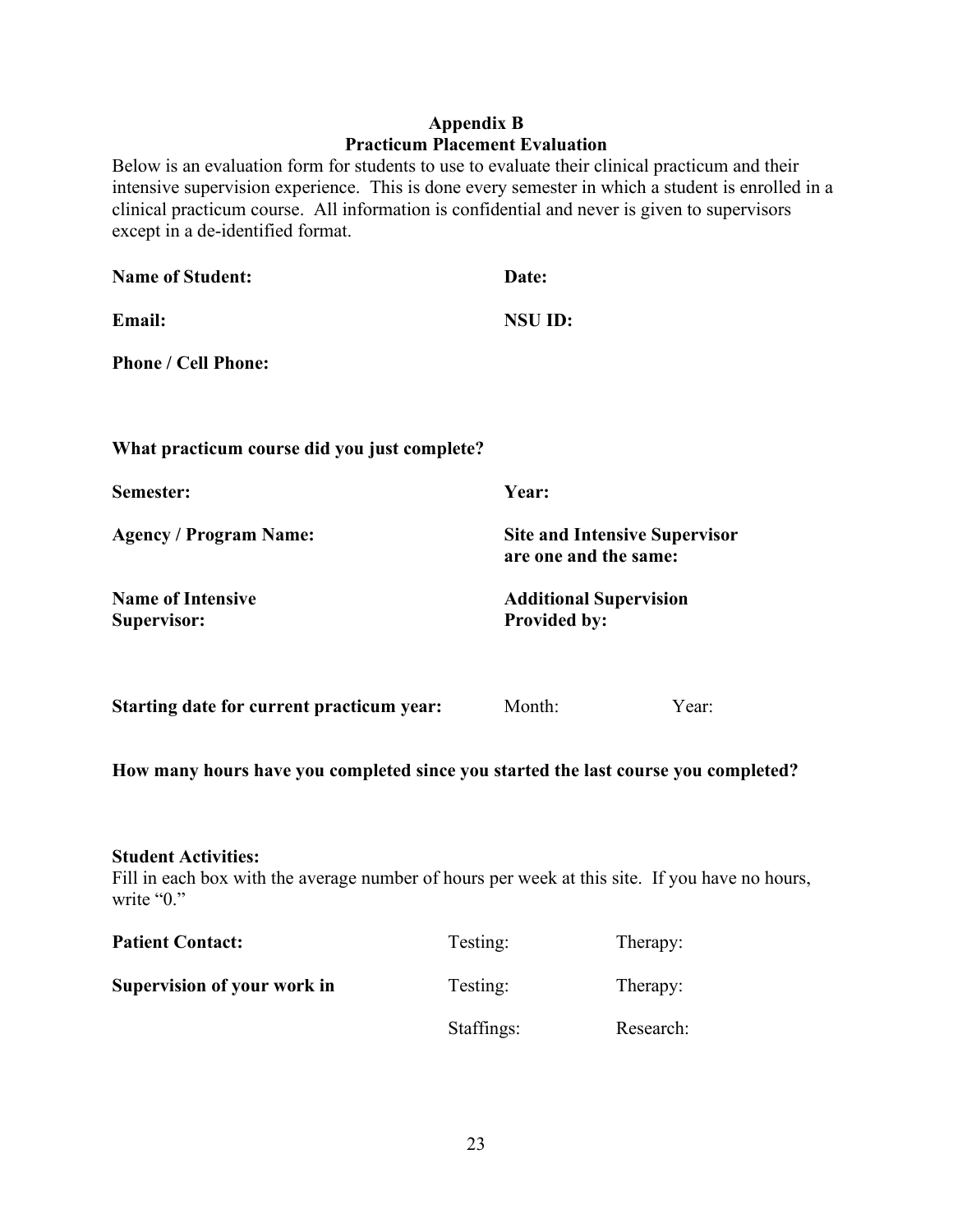# **Evaluations:**

| Rating of placement as a learning experience:        | Poor<br>Fair<br>Good<br>Very Good<br>Excellent |
|------------------------------------------------------|------------------------------------------------|
| Rating of supervision received:                      | Poor<br>Fair<br>Good<br>Very Good<br>Excellent |
| Did you feel adequately prepared for this placement? | Poor<br>Fair<br>Good<br>Very Good<br>Excellent |

If NO, what additional training would have been useful?

# **Comment on the positive aspects of this placement:**

**Please provide any feedback you feel would have enhanced your experience in this placement.**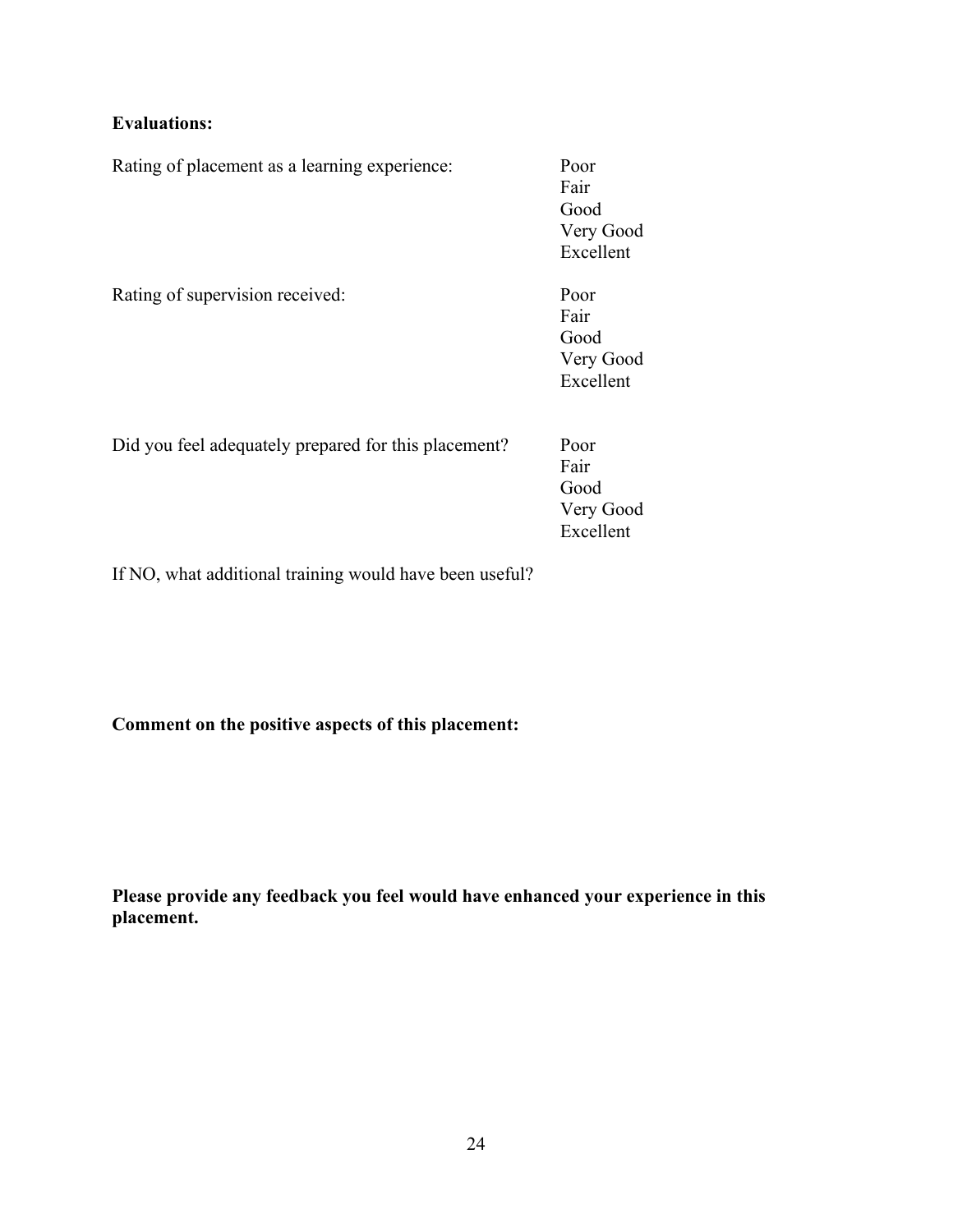# **Practicum "Site" Supervision Evaluation**

A Nova site has one person for both practicum and intensive supervision as opposed to an offsite whereby you have a site supervisor and a Nova intensive supervisor.

### **Practicum Supervisor's Name:**

Please rate your Practicum Supervisor in each of the areas listed below:

Supervisor's knowledge of assessment/diagnostic issues, therapeutic techniques, and client populations.

- 1. Unsatisfactory
- 2. Below Average
- 3. Satisfactory
- 4. Above Average
- 5. Excellent

Supervisor's knowledge of pertinent legal and ethical issues.

- 1. Unsatisfactory
- 2. Below Average
- 3. Satisfactory
- 4. Above Average
- 5. Excellent

Supervisor's knowledge of relevant clinical and research literature.

- 1. Unsatisfactory
- 2. Below Average
- 3. Satisfactory
- 4. Above Average
- 5. Excellent

Supervisor's knowledge of diversity issues and their impact on mental health.

- 1. Unsatisfactory
- 2. Below Average
- 3. Satisfactory
- 4. Above Average
- 5. Excellent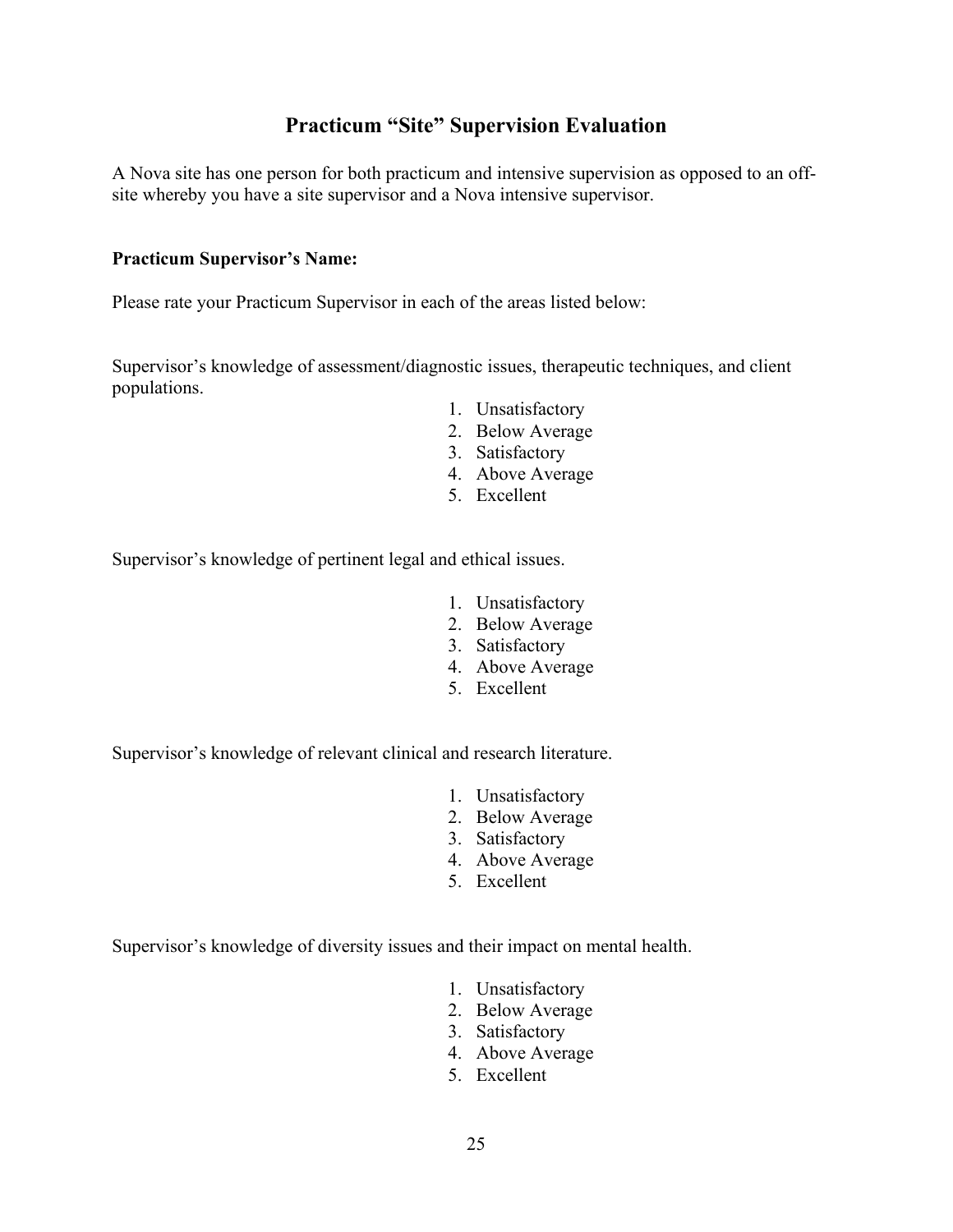Supervisor's ability to relate effectively to students (attitude, flexibility and openness, interest and enthusiasm and capacity to facilitate student exploration of relevant personal issues).

- 1. Unsatisfactory
- 2. Below Average
- 3. Satisfactory
- 4. Above Average
- 5. Excellent

Clarity of objectives for supervision. 1. Unsatisfactory

- 2. Below Average
- 3. Satisfactory
- 4. Above Average
- 5. Excellent

Clarity of expectations and evaluation criteria.

- 1. Unsatisfactory
- 2. Below Average
- 3. Satisfactory
- 4. Above Average
- 5. Excellent

**Overall rating** of your practicum supervisor.

- 1. Unsatisfactory
- 2. Below Average
- 3. Satisfactory
- 4. Above Average
- 5. Excellent

Below, please indicate how much you strongly agree or disagree with the following statements:

I received the amount of supervision specified in my practicum contract.

- 1. I Strongly Disagree
- 2. I Disagree
- 3. I Agree Somewhat
- 4. I Agree
- 5. I Strongly Agree
- N/A Not Applicable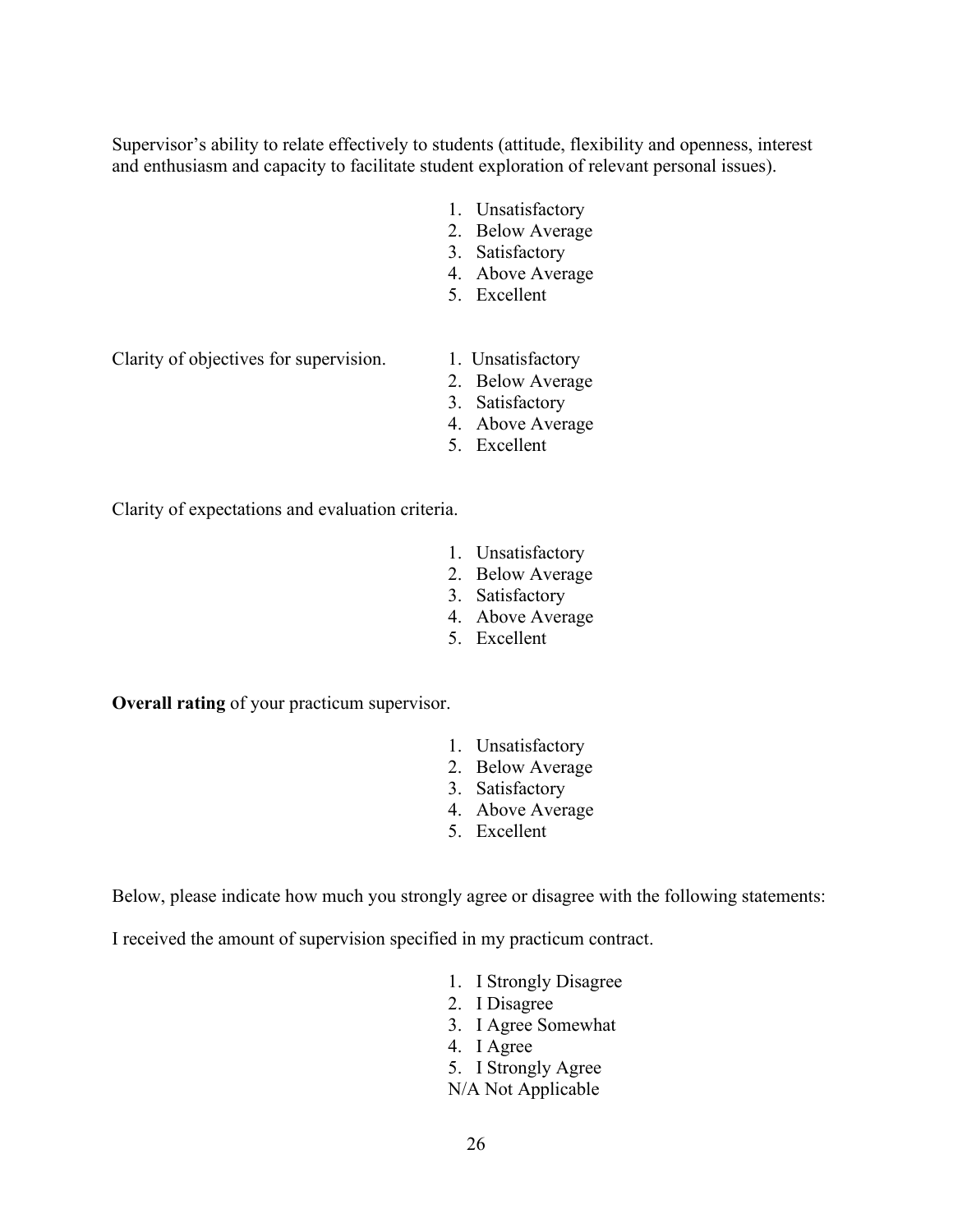My supervision time was rarely canceled, delayed, or shortened.

- 1. I Strongly Agree
- 2. I Disagree
- 3. I Agree Somewhat
- 4. I Agree
- 5. I Strongly Agree
- N/A Not Applicable

When my supervision time was canceled, delayed, or shortened, the supervision time was subsequently made up.

> 1. I Strongly Agree 2. I Disagree 3. I Agree Somewhat 4. I Agree 5. I Strongly Agree N/A Not Applicable

My supervisor infrequently allowed interruptions (e.g. phone calls). If interruptions occurred with regularity, please describe them in the comment section provided.

- 1. I Strongly Agree
- 2. I Disagree
- 3. I Agree Somewhat
- 4. I Agree
- 5. I Strongly Agree
- N/A Not Applicable

My written work was carefully reviewed and sufficient feedback was given.

- 1. I Strongly Agree
- 2. I Disagree
- 3. I Agree Somewhat
- 4. I Agree
- 5. I Strongly Agree
- N/A Not Applicable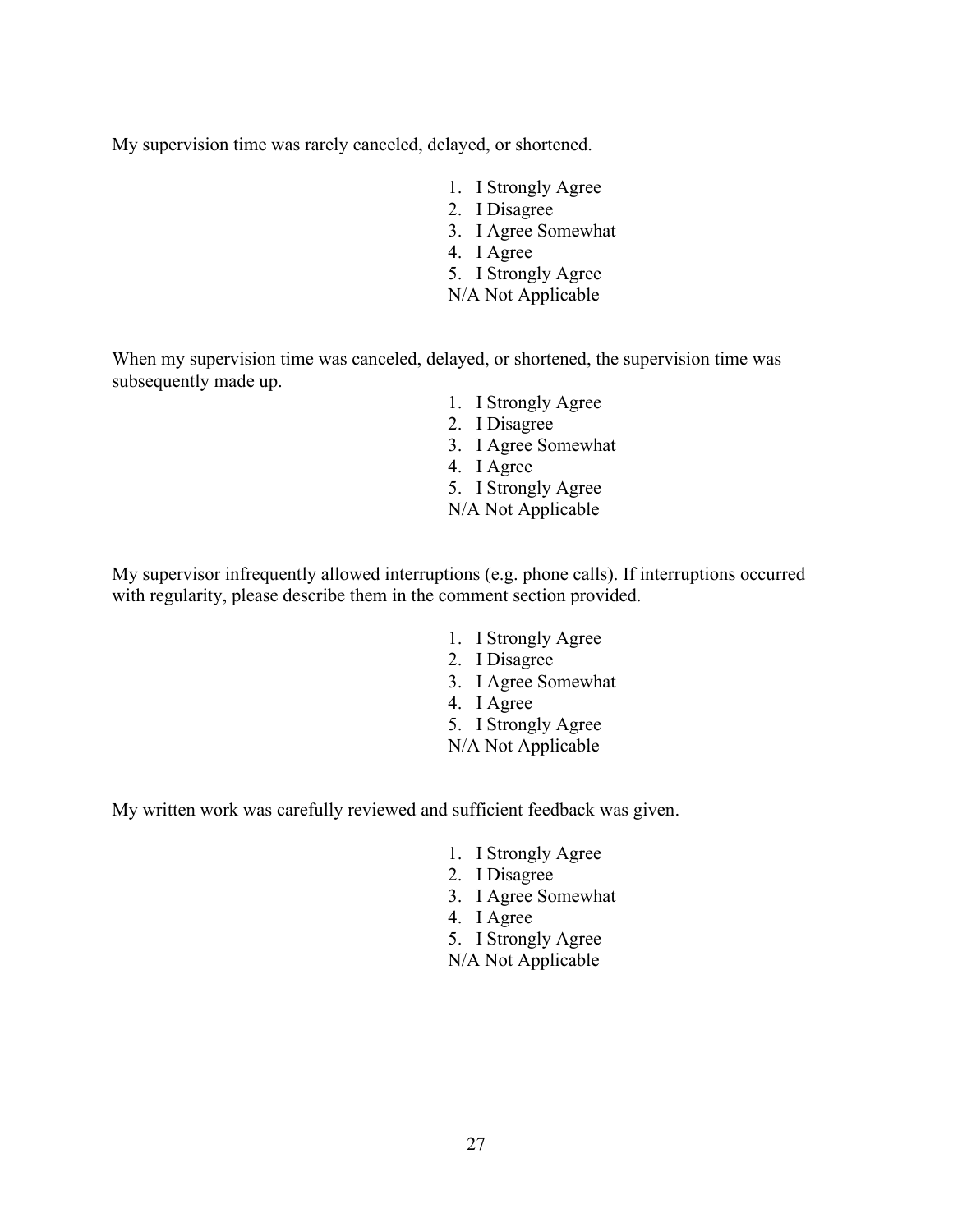My supervisor was open to a range of approaches to treating my cases.

- 1. I Strongly Agree
- 2. I Disagree
- 3. I Agree Somewhat
- 4. I Agree
- 5. I Strongly Agree
- N/A Not Applicable

A sufficient amount of supervision time was spent reviewing taped therapy materials.

1. I Strongly Agree 2. I Disagree 3. I Agree Somewhat 4. I Agree 5. I Strongly Agree N/A Not Applicable

Didactic presentations, when warranted, were incorporated into the supervision.

- 1. I Strongly Agree
- 2. I Disagree
- 3. I Agree Somewhat
- 4. I Agree
- 5. I Strongly Agree
- N/A Not Applicable

My supervisor remained abreast of my caseload and my client's progress.

- 1. I Strongly Agree
- 2. I Disagree
- 3. I Agree Somewhat
- 4. I Agree
- 5. I Strongly Agree

N/A Not Applicable

**General Comments:**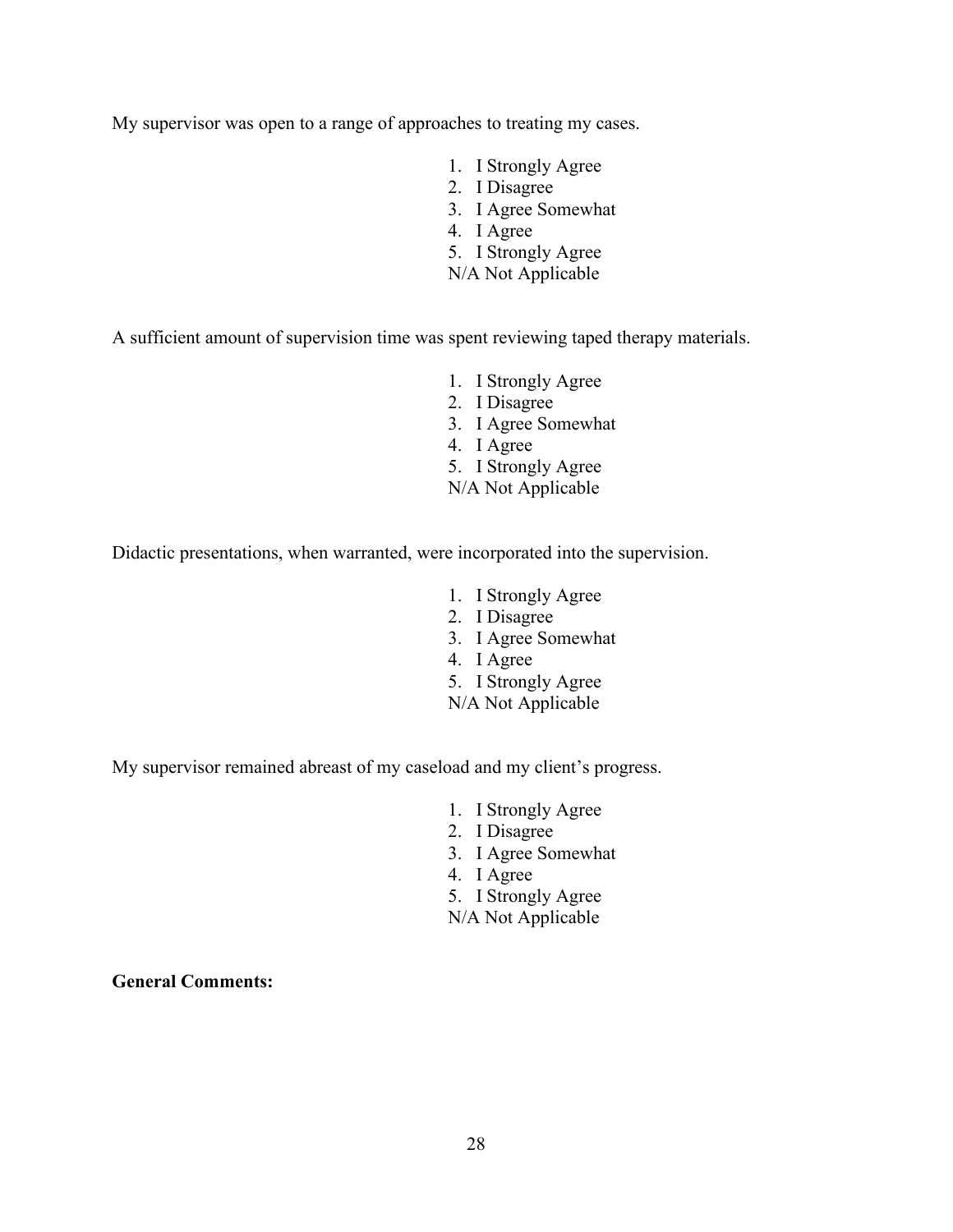# **Appendix C**

# **Intensive Supervision Evaluation**

Not for supervisors of PSC faculty clinics or for off-site clinical supervisors (e.g. VA, hospitals, UM/JMMC, etc.). This is for intensive supervisors that supervise students who are at non Nova practicum sites.

### **Intensive Supervisor's Name:**

Please rate your intensive supervisor in each of the areas listed below:

Supervisor's knowledge of assessment/diagnostic issues, therapeutic techniques, and client populations.

- 1. Unsatisfactory
- 2. Below Average
- 3. Satisfactory
- 4. Above Average
- 5. Excellent

Supervisor's knowledge of pertinent legal and ethical issues.

- 1. Unsatisfactory
- 2. Below Average
- 3. Satisfactory
- 4. Above Average
- 5. Excellent

Supervisor's knowledge of relevant clinical and research literature.

- 1. Unsatisfactory
- 2. Below Average
- 3. Satisfactory
- 4. Above Average
- 5. Excellent

Supervisor's knowledge of diversity issues and their impact on mental health.

- 1. Unsatisfactory
- 2. Below Average
- 3. Satisfactory
- 4. Above Average
- 5. Excellent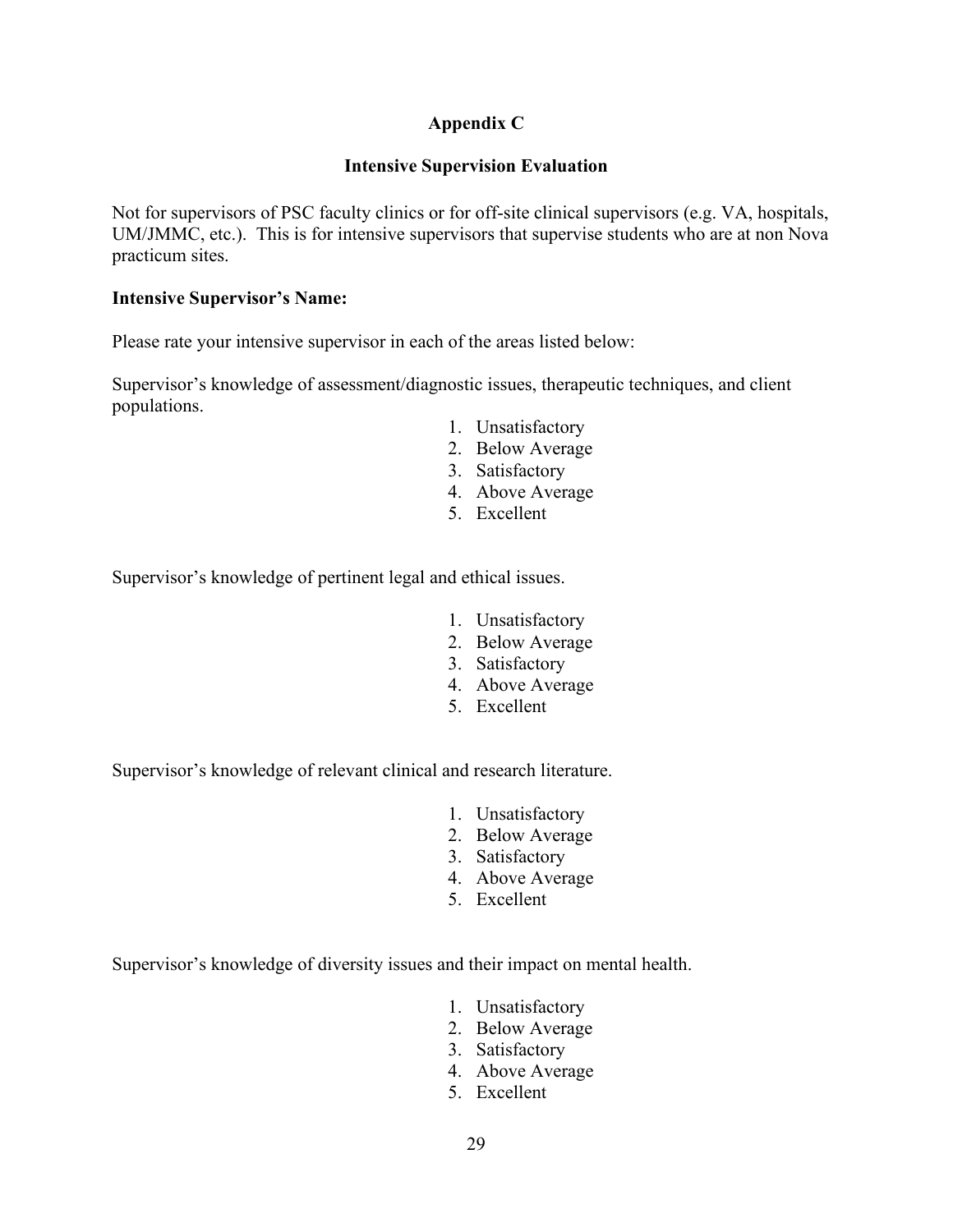Supervisor's ability to relate effectively to students (attitude, flexibility and openness, interest and enthusiasm and capacity to facilitate student exploration of relevant personal issues).

- 1. Unsatisfactory
- 2. Below Average
- 3. Satisfactory
- 4. Above Average
- 5. Excellent

Clarity of objectives for supervision. 1. Unsatisfactory

- 
- 2. Below Average
- 3. Satisfactory
- 4. Above Average
- 5. Excellent

Clarity of expectations and evaluation criteria.

- 1. Unsatisfactory
- 2. Below Average
- 3. Satisfactory
- 4. Above Average
- 5. Excellent

**Overall rating** of your practicum supervisor.

- 1. Unsatisfactory
- 2. Below Average
- 3. Satisfactory
- 4. Above Average
- 5. Excellent

Below, please indicate how much you strongly agree or disagree with the following statements:

I received an average of 45 minutes per week on my case(s).

- 1. I Strongly Disagree
- 2. I Disagree
- 3. I Agree Somewhat
- 4. I Agree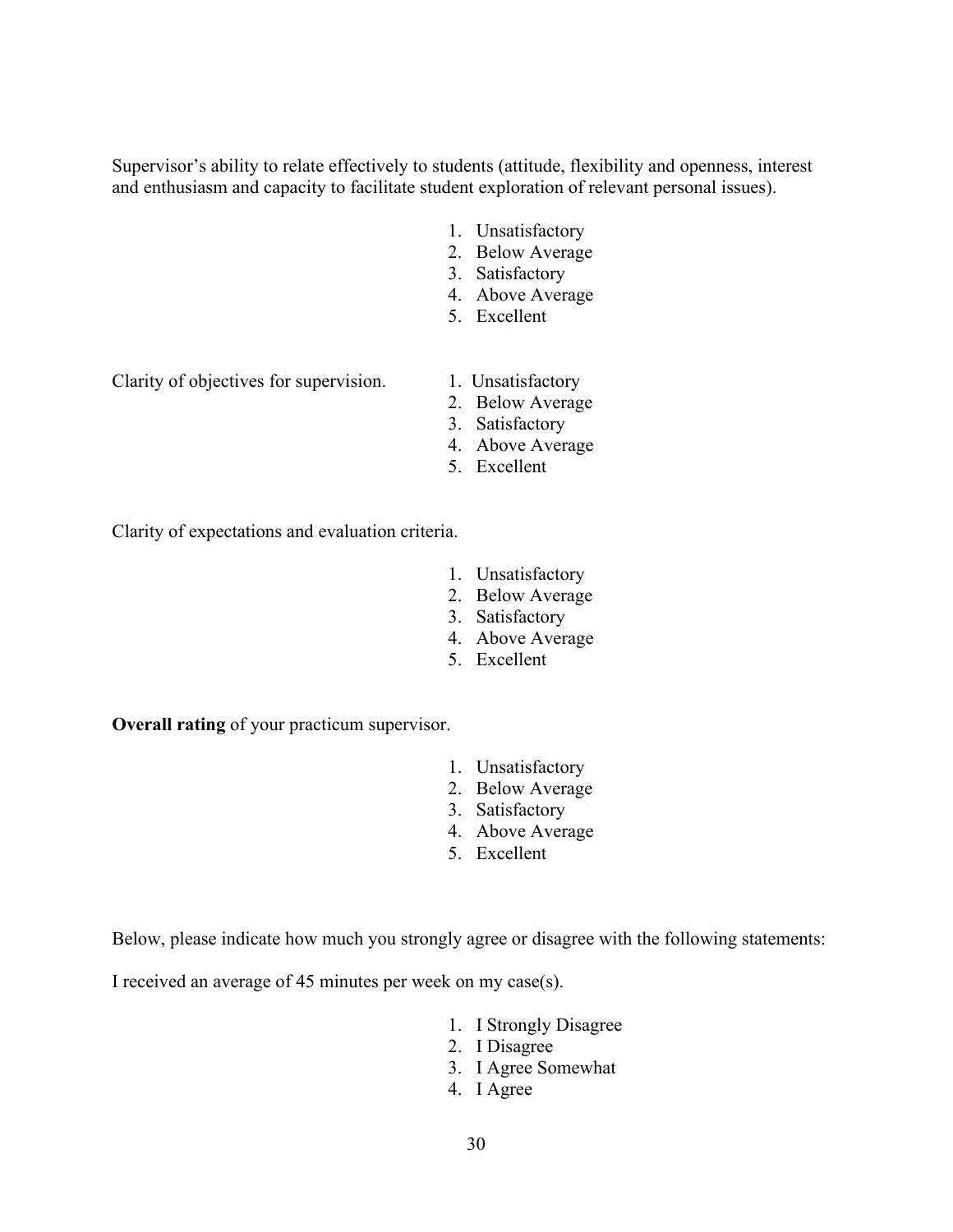5. I Strongly Agree N/A Not Applicable

My supervision time was rarely canceled, delayed, or shortened.

- 1. I Strongly Agree
- 2. I Disagree
- 3. I Agree Somewhat
- 4. I Agree
- 5. I Strongly Agree
- N/A Not Applicable

When my supervision time was canceled, delayed, or shortened, the supervision time was subsequently made up.

- 1. I Strongly Agree
- 2. I Disagree
- 3. I Agree Somewhat
- 4. I Agree
- 5. I Strongly Agree
- N/A Not Applicable

My supervisor infrequently allowed interruptions (e.g. phone calls). If interruptions occurred with regularity, please describe them in the comment section provided.

- 1. I Strongly Agree
- 2. I Disagree
- 3. I Agree Somewhat
- 4. I Agree
- 5. I Strongly Agree
- N/A Not Applicable

My written work was carefully reviewed and sufficient feedback was given.

- 1. I Strongly Agree
- 2. I Disagree
- 3. I Agree Somewhat
- 4. I Agree
- 5. I Strongly Agree
- N/A Not Applicable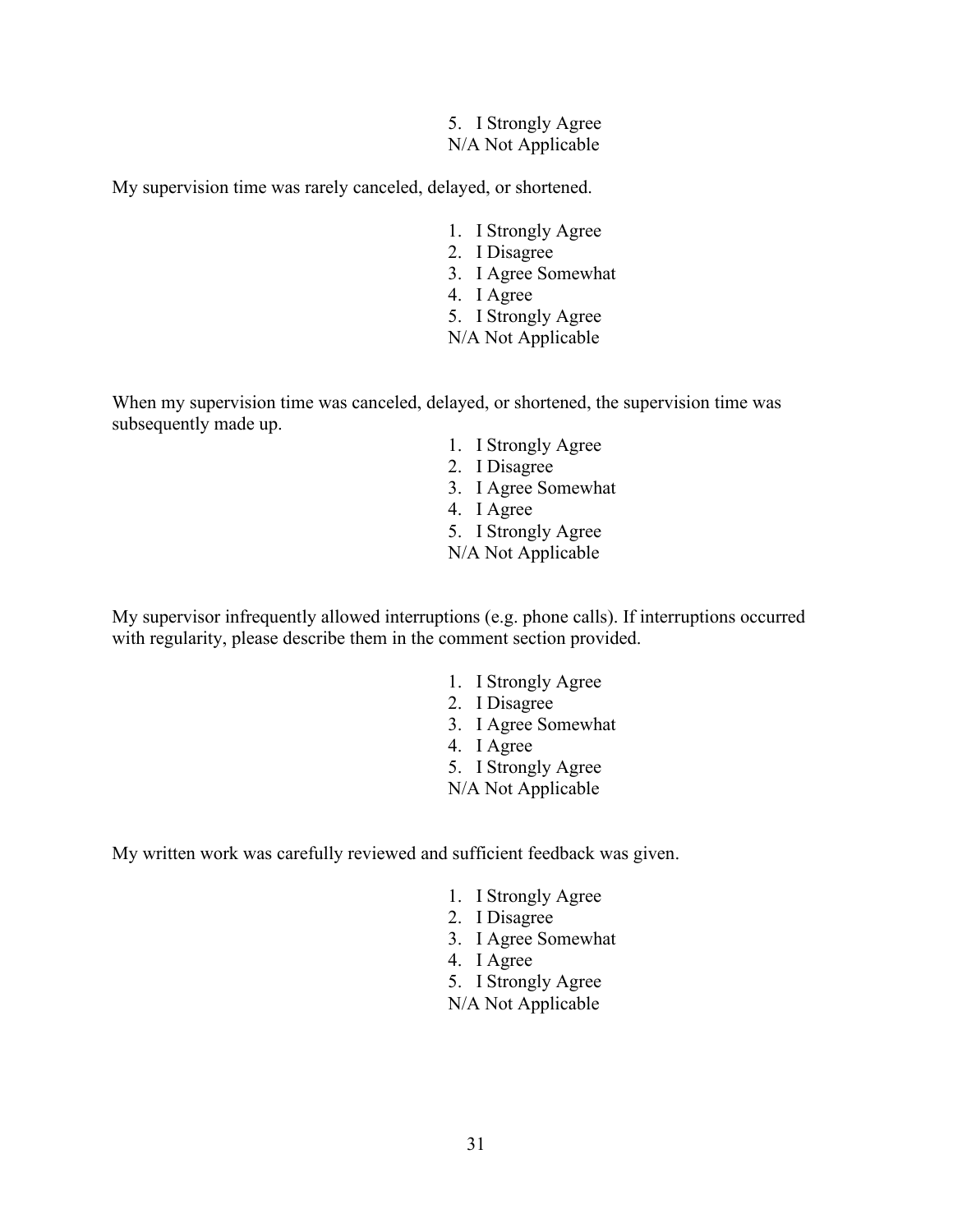My supervisor was open to a range of approaches to treating my cases.

- 1. I Strongly Agree
- 2. I Disagree
- 3. I Agree Somewhat
- 4. I Agree
- 5. I Strongly Agree
- N/A Not Applicable

A sufficient amount of supervision time was spent reviewing taped therapy materials.

- 1. I Strongly Agree
- 2. I Disagree
- 3. I Agree Somewhat
- 4. I Agree
- 5. I Strongly Agree
- N/A Not Applicable

Didactic presentations, when warranted, were incorporated into the supervision.

- 1. I Strongly Agree
- 2. I Disagree
- 3. I Agree Somewhat
- 4. I Agree
- 5. I Strongly Agree
- N/A Not Applicable

My supervisor remained abreast of my caseload and my client's progress.

- 1. I Strongly Agree
- 2. I Disagree
- 3. I Agree Somewhat
- 4. I Agree
- 5. I Strongly Agree
- N/A Not Applicable

**General Comments:**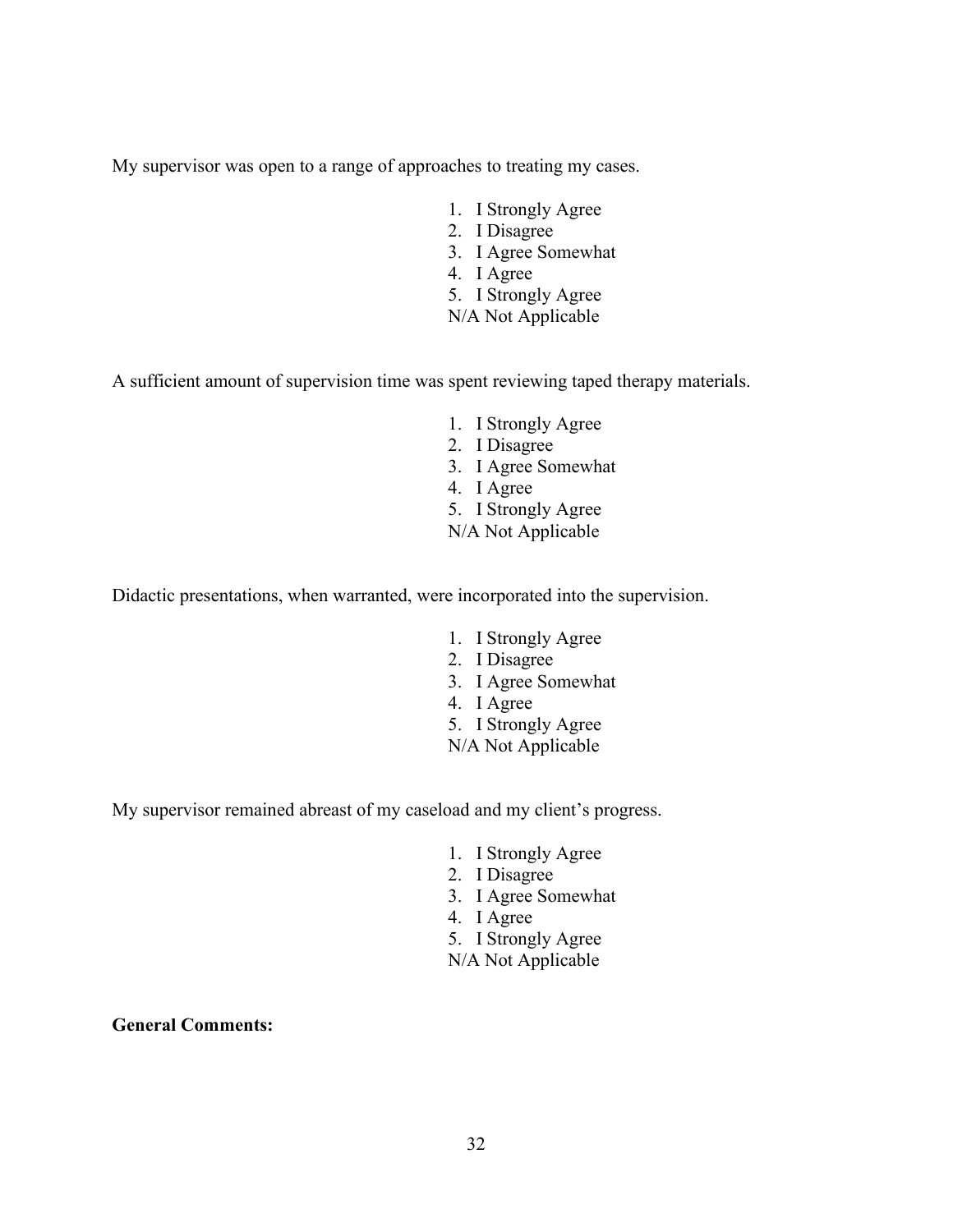# **Appendix D Practicum Extension Forms (PSC and off-site)**

# **PSYCHOLOGY SERVICES CENTER REQUEST TO EXTEND CLINICAL EXPERIENCE BEYOND PRACTICUM**

| Student Name                                                                                                                                                                                   |                                                                                                                                 |
|------------------------------------------------------------------------------------------------------------------------------------------------------------------------------------------------|---------------------------------------------------------------------------------------------------------------------------------|
| Current Practicum Site                                                                                                                                                                         |                                                                                                                                 |
| Date Practicum Terminates                                                                                                                                                                      |                                                                                                                                 |
| Purpose of extension:<br><u> 1989 - Jan Samuel Barbara, martin da shekara ta 1989 - Andrea Samuel Barbara, marka ta 1989 - Andrea Samuel B</u>                                                 |                                                                                                                                 |
| Number of clients you will be continuing to service                                                                                                                                            |                                                                                                                                 |
| Name of direct supervisor who will provide supervision beyond practicum:                                                                                                                       |                                                                                                                                 |
| <u> 1989 - Johann Stein, marwolaethau a bhann an t-Amhair an t-Amhair an t-Amhair an t-Amhair an t-Amhair an t-A</u><br>Is this supervisor licensed as a psychologist in the State of Florida? |                                                                                                                                 |
| Is this a different supervisor than previously assigned at this site?                                                                                                                          |                                                                                                                                 |
| Office for a new form).                                                                                                                                                                        | THIS EXTENSION WILL EXPIRE ON<br>(Limit of 4 months per extension. If renewal is required, please come to the Clinical Training |
| <b>Student Signature</b>                                                                                                                                                                       | Date                                                                                                                            |
| Program Director/Supervisor                                                                                                                                                                    | Date                                                                                                                            |
|                                                                                                                                                                                                |                                                                                                                                 |
| Ana Martinez, Psy.D.<br>Director of Clinical Services                                                                                                                                          | Date                                                                                                                            |
| Approved: Director of Clinical Training                                                                                                                                                        | Date                                                                                                                            |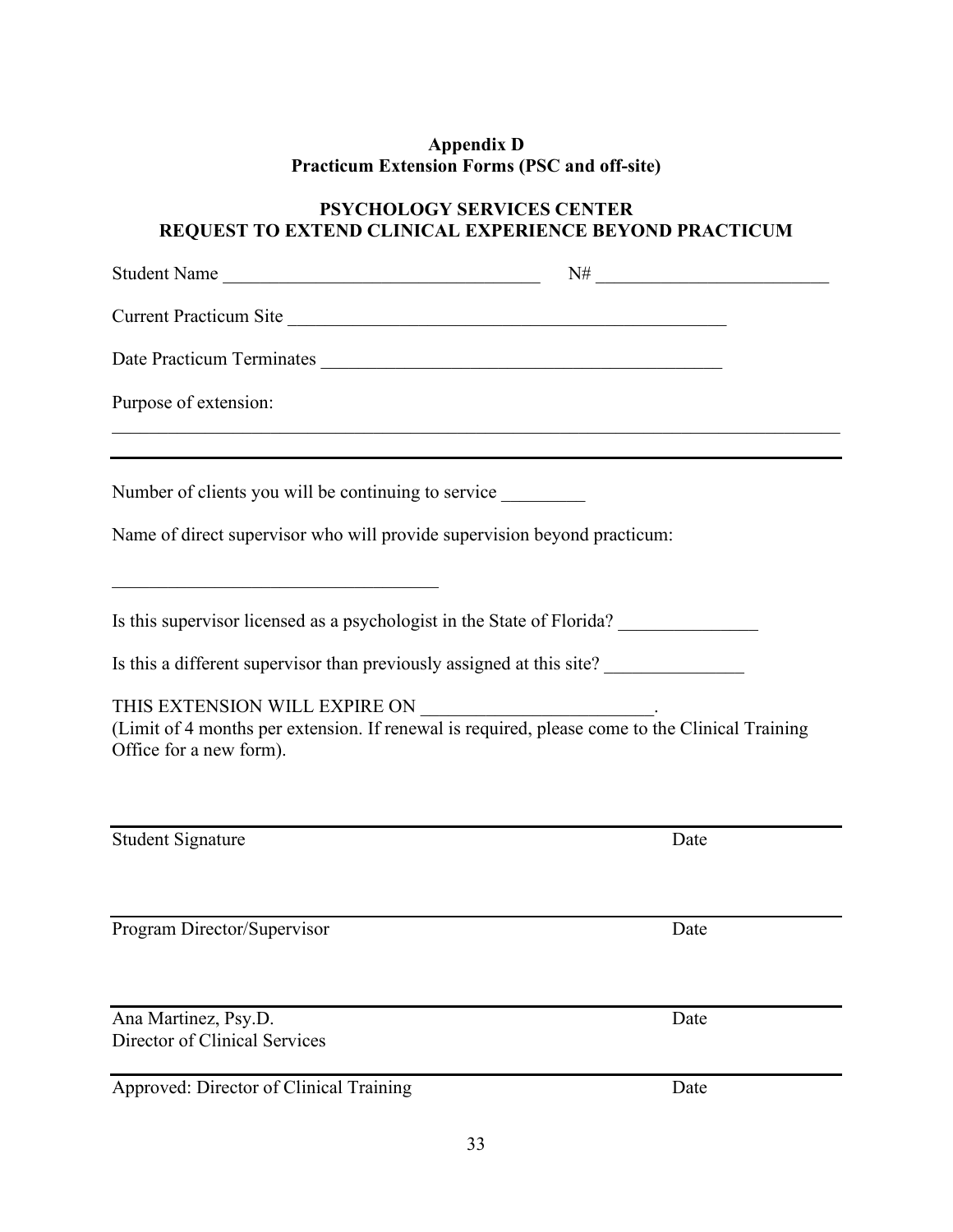# **REQUEST TO EXTEND PRACTICUM PLACEMENT BEYOND SCHEDULED END DATE**

| <b>Student Name</b>                                                         |  |  |
|-----------------------------------------------------------------------------|--|--|
| <b>Current Practicum Site</b>                                               |  |  |
| <b>Practicum Termination Date</b>                                           |  |  |
| Purpose of<br>Extension:                                                    |  |  |
| Number of clients you will be continuing to service                         |  |  |
| Name of direct supervisor who will provide supervision<br>beyond practicum: |  |  |
|                                                                             |  |  |

Is this supervisor licensed as a psychologist in the state of Florida?

Is this a different supervisor than previously assigned at this site?

# **THIS EXTENSION WILL EXPIRE ON\_\_\_\_\_\_\_\_\_\_\_\_\_\_\_\_\_\_\_.**

(Limit of **4** months per extension. If renewal is required, please come to the Clinical Training Office for a new form)

| <b>Student Signature</b>    | Date |  |
|-----------------------------|------|--|
| Program Director/Supervisor | Date |  |
| Practicum Supervisor        | Date |  |
|                             |      |  |

Approved: Director of Clinical Training Date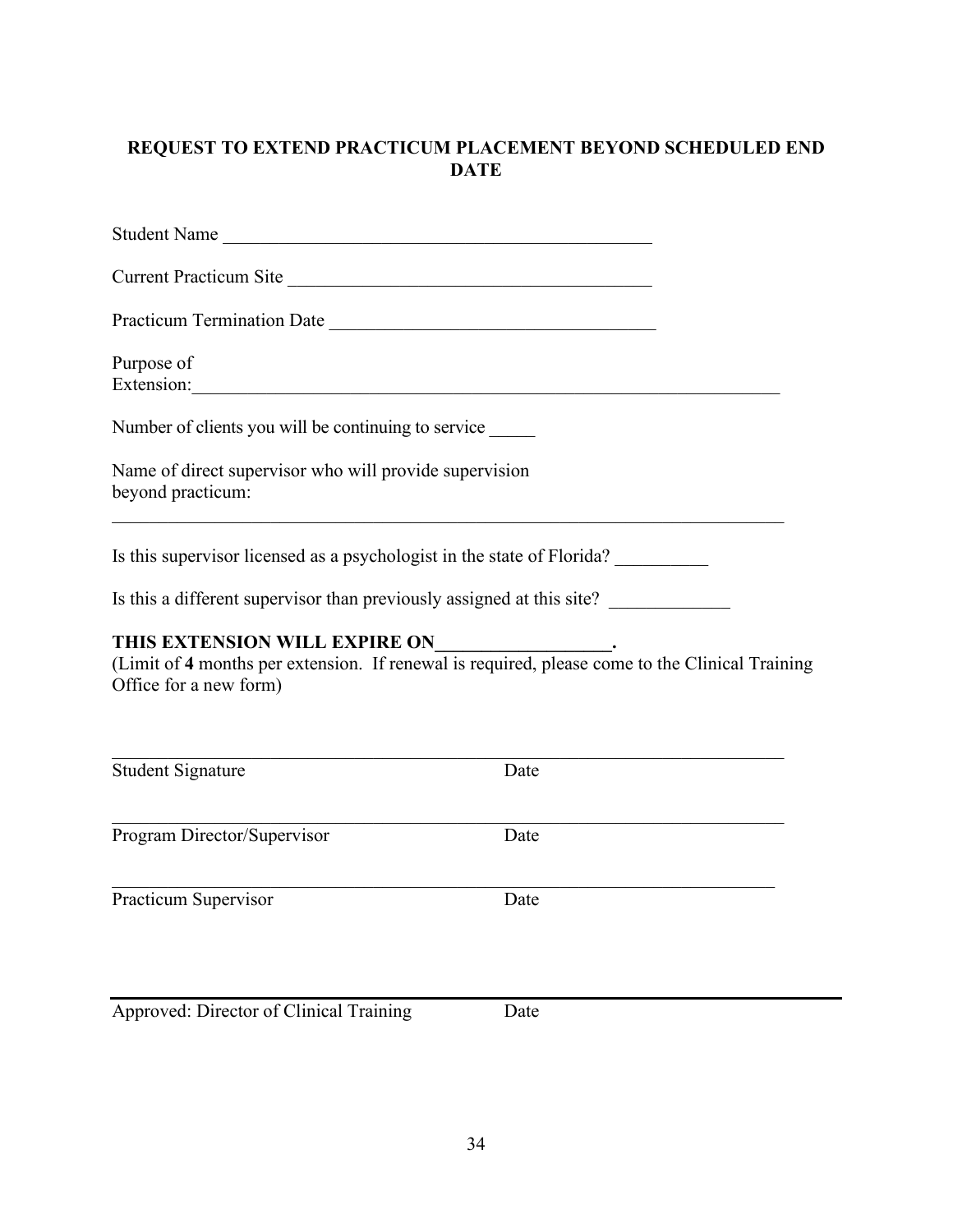### **Appendix E**

#### **NOVA SOUTHEASTERN UNIVERSITY College of Psychology 2018-2019 STUDENT TRAINEE AGREEMENT**

| Name of Student Trainee                    |  |  |
|--------------------------------------------|--|--|
|                                            |  |  |
| Doctoral Program: Psy.D. Ph.D.             |  |  |
| Practicum Name/Number<br>Semester and Year |  |  |
| On-site Supervisor                         |  |  |
|                                            |  |  |
| Period of Agreement                        |  |  |
|                                            |  |  |

**CHECK ONE BOX BELOW:**

Eight (8) months with two (2) weeks vacation **\_\_\_\_\_ Twelve (12) months with four (4) weeks vacation** 

At the beginning of the practicum experience, discuss and establish with the trainee the major activities in which she/he is expected to engage and list them below. In addition, identify training objectives and methods within specified goal areas. These constitute a contract and should be considered to form part of the basis for evaluation of practicum performance for the student.

# **A. MAJOR ACTIVITIES**

1.**Direct Clinical Contact** (Specify # hours, type of contact, etc.)

2.**Supervision** (Specify # hours and with whom, type of supervision, i.e., group, individual, case conference, etc.)

3.**Training, lecture, seminar, education activities, etc.** (Specify required activities)

4.**Other required activities** (Specify # hours, nature)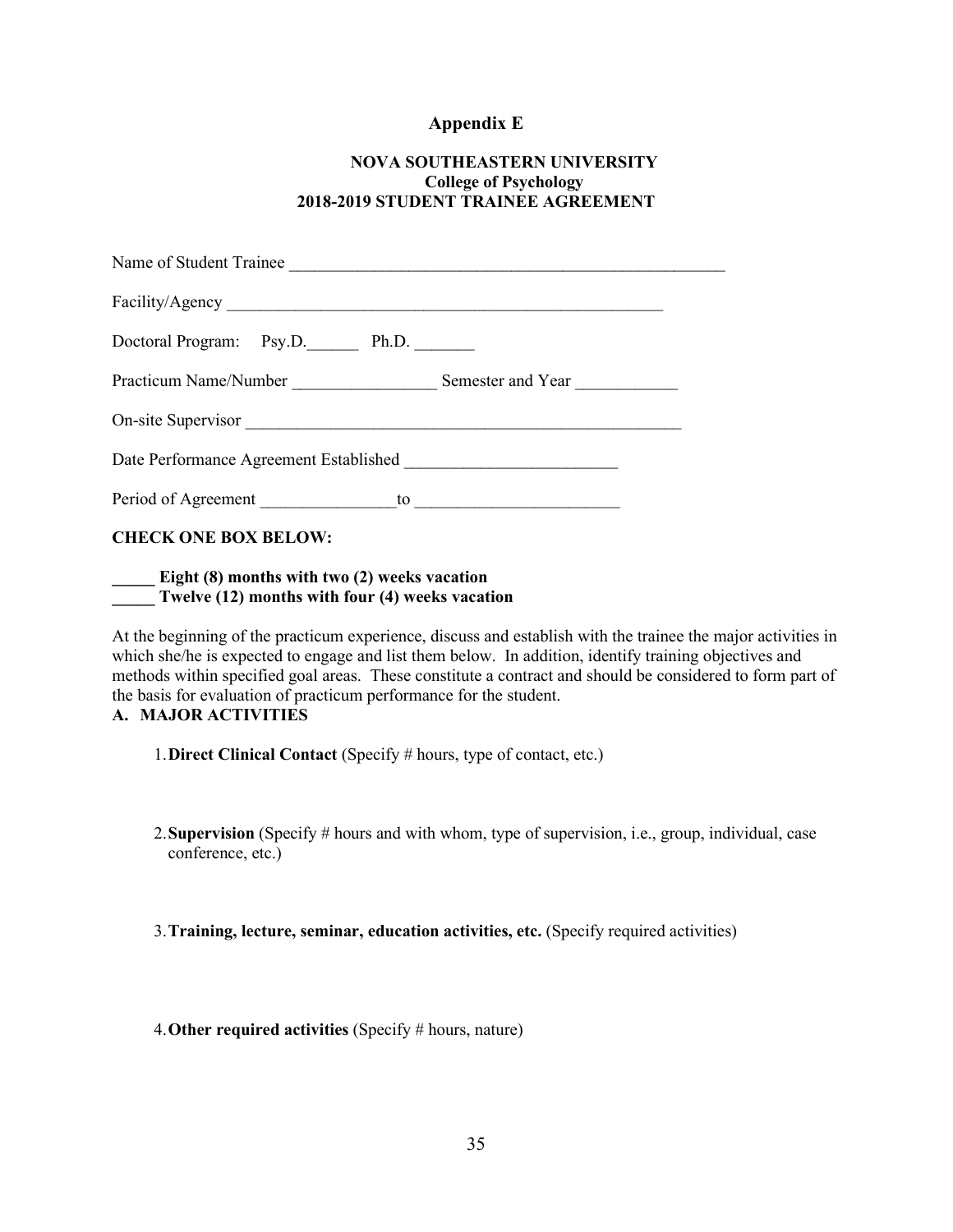#### **B. SCHEDULE OF TIME SPENT AT PRACTICUM SITE**

#### **C. TRAINING GOALS**

Within each goal area, indicate specific training objectives within each goal area (assessment, intervention, supervision) and methods for achieving these objectives. Please indicate as many objectives as necessary to describe your training program generally and any individualized training objectives you may have identified for a student. Use additional sheets if necessary.

### **Goal Areas**

#### **Objectives and Methods**

(Assessment, Intervention, Supervision, other)

| $\frac{1}{1}$ | a. Objective |
|---------------|--------------|
|               | b. Method    |
| 2.            | a. Objective |
|               | b. Method    |
| 3.            | a. Objective |
|               | b. Method    |
|               | a. Objective |
|               | b. Method    |
|               | a. Objective |
|               | b. Method    |

#### **I have read and understood the above statements.**

\_\_\_\_\_\_\_\_\_\_\_\_\_\_\_\_\_\_\_\_\_\_\_\_\_\_\_ \_\_\_\_\_\_\_\_\_\_\_\_\_\_\_\_\_\_\_\_\_ Signature of Trainee Date \_\_\_\_\_\_\_\_\_\_\_\_\_\_\_\_\_\_\_\_\_\_\_\_\_\_\_\_ \_\_\_\_\_\_\_\_\_\_\_\_\_\_\_\_\_\_\_\_\_ Supervisor/Training Director Date Practicum Site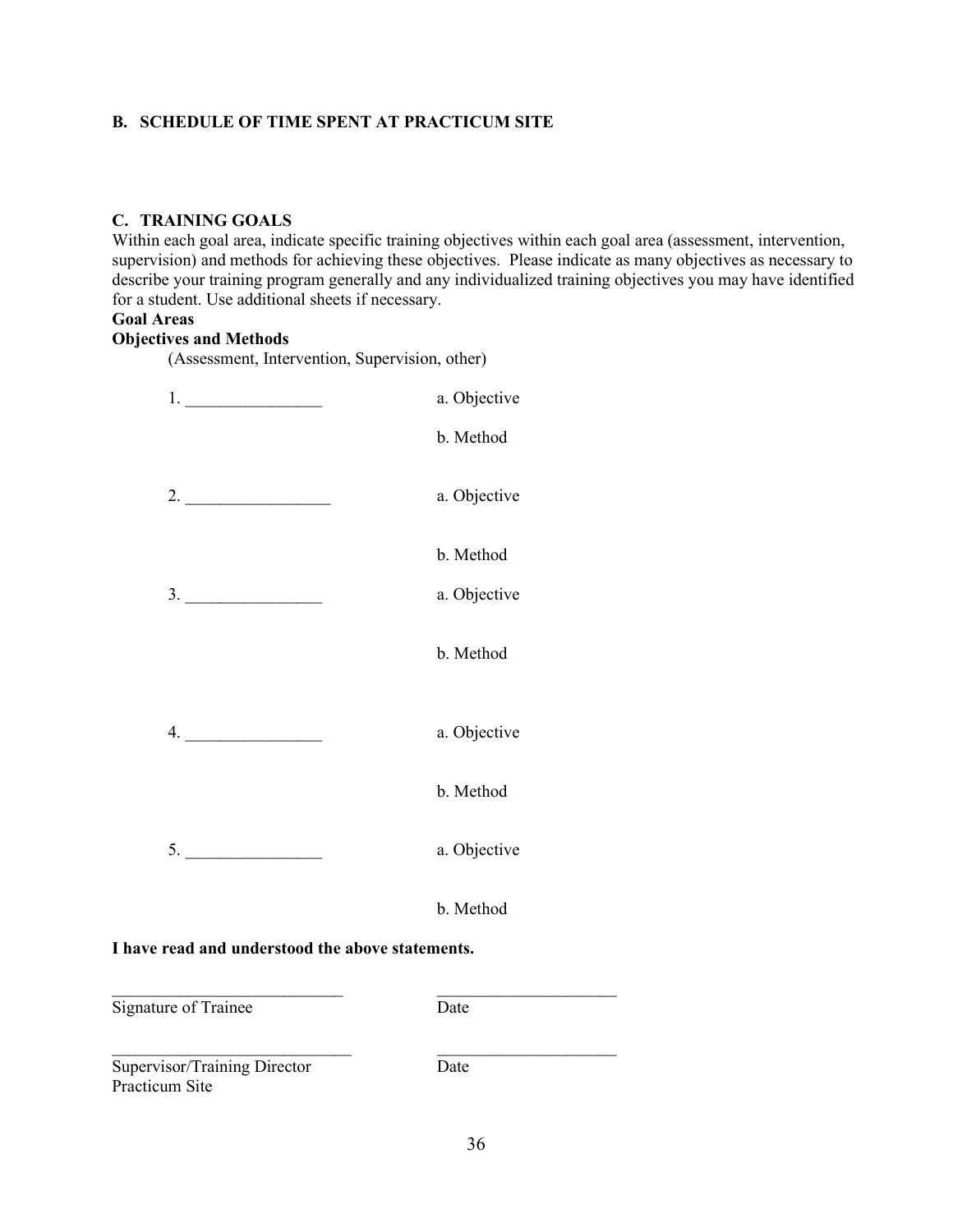# **Please email a completed signed copy to** cv303@nova.edu

Cavell Vassell Office of Clinical Training College of Psychology Nova Southeastern University 3301 College Ave. Ft. Lauderdale, FL 33071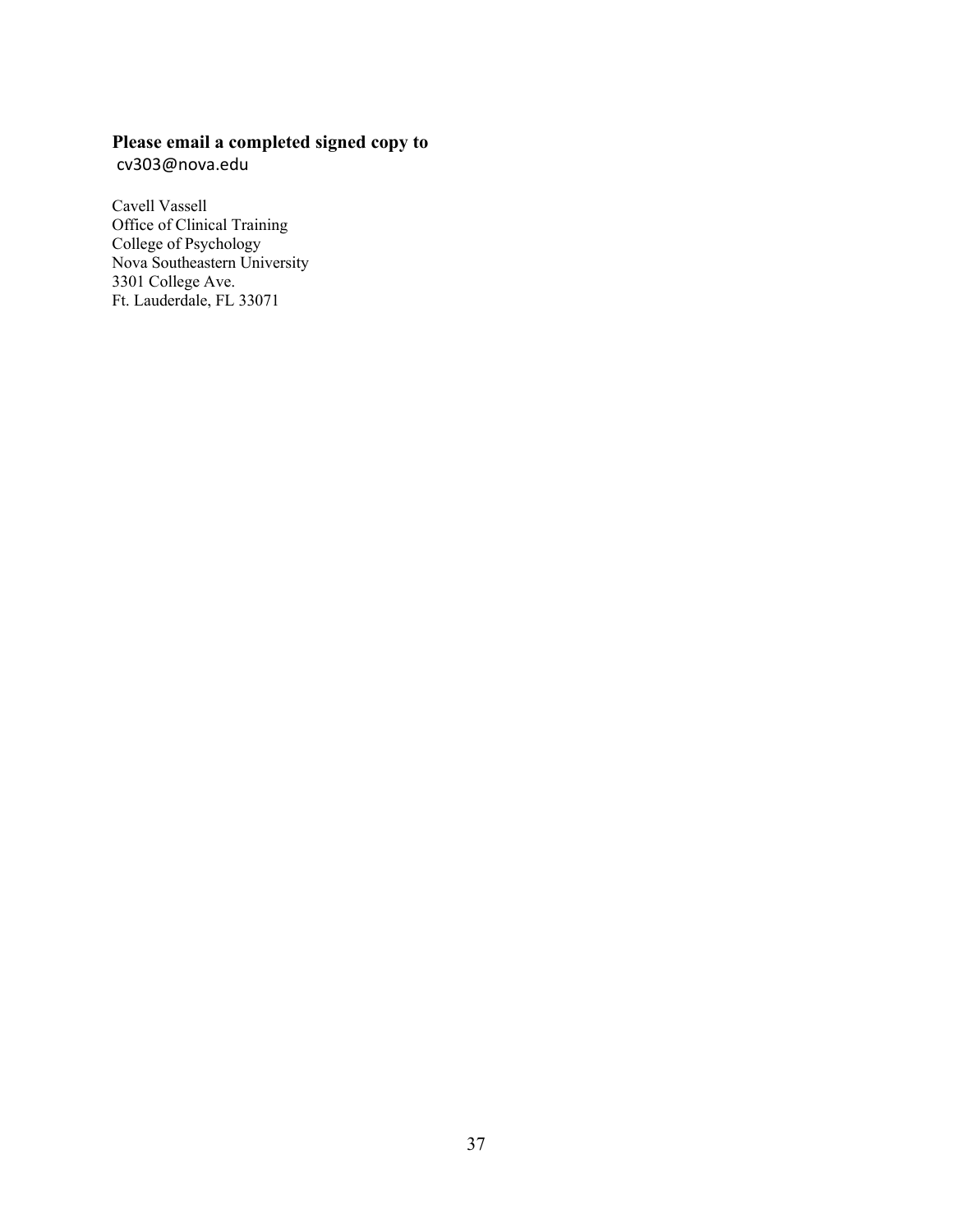# Appendix F **DOCTORAL PROGRAM IN CLINICAL PSYCHOLOGY Competency Remediation Plan**

|  |  |  | All Additional Pertinent Supervisors/Faculty: __________________________________ |  |
|--|--|--|----------------------------------------------------------------------------------|--|
|  |  |  |                                                                                  |  |
|  |  |  |                                                                                  |  |

*Check all competency domains in which the trainee's performance does not meet the benchmark:* 

### **Profession-Wide Competencies:**

| Research                                     | Assessment                          |
|----------------------------------------------|-------------------------------------|
| Ethical and legal standards                  | Intervention                        |
| Individual and cultural diversity            | Supervision                         |
| Professional values and attitudes            | Consultation and interprofessional/ |
| Communication and interpersonal skills       | interdisciplinary skills            |
| Discipline-Specific Knowledge (Category 1):  |                                     |
| History and systems of psychology            |                                     |
| Discipline-Specific Knowledge (Category 2):  |                                     |
| Basic content areas in scientific psychology |                                     |
| Affective aspects of behavior                |                                     |
| Biological aspects of behavior               |                                     |
| Cognitive aspects of behavior                |                                     |
| Developmental aspects of behavior            |                                     |

Social aspects of behavior

# **Discipline-Specific Knowledge (Category 3):**

Advanced integrative knowledge of basic discipline-specific content areas

# **Discipline-Specific Knowledge (Category 4):**

- \_\_\_\_\_Research methods
- Statistical Analysis
- Psychometrics

Description of the problem(s) in each competency domain circled above: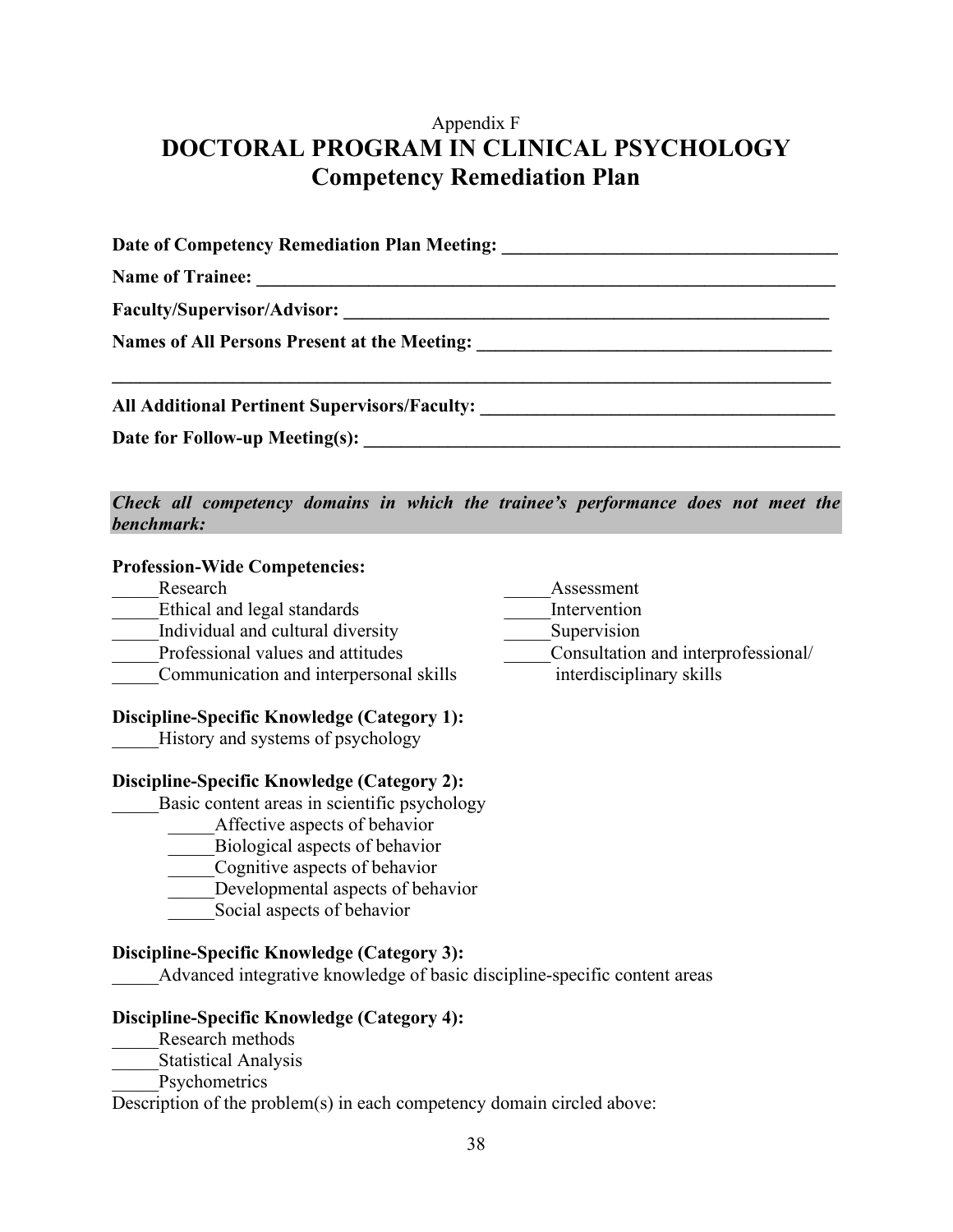Date(s) the problem(s) was brought to the trainee's attention and by whom:

Steps already taken by the trainee to rectify the problem(s) that was identified:

Steps already taken by the supervisor(s)/faculty to address the problem(s):

I, \_\_\_\_\_\_\_\_\_\_\_\_\_\_\_\_\_\_\_\_\_\_\_\_\_\_\_\_\_\_\_\_\_, have reviewed the above competency remediation plan with my supervising faculty member/supervisor/advisor, any additional supervisors/faculty, and the Director of Academic Affairs or Director of Clinical Training. My signature below indicates that I fully understand the above. I agree/disagree with the above decision (please circle one). My comments, if any, are attached (*PLEASE NOTE: If trainee disagrees, comments, including a detailed description of the trainee's rationale for disagreement, are REQUIRED).* 

| <b>Trainee Signature</b>                                                                    | Date |
|---------------------------------------------------------------------------------------------|------|
| <b>Faculty Signature</b>                                                                    | Date |
| <b>Director of Clinical Training Signature</b><br>or Director of Academic Affairs Signature | Date |

**All supervisors/ faculty with responsibilities or actions described in the above competency remediation plan agree to participate in the plan as outlined above. Please sign and date below to indicate your agreement with the plan.** 

| <b>Print Name</b> | <b>Signature</b> | Date |
|-------------------|------------------|------|
| <b>Print Name</b> | <b>Signature</b> | Date |
| <b>Print Name</b> | <b>Signature</b> | Date |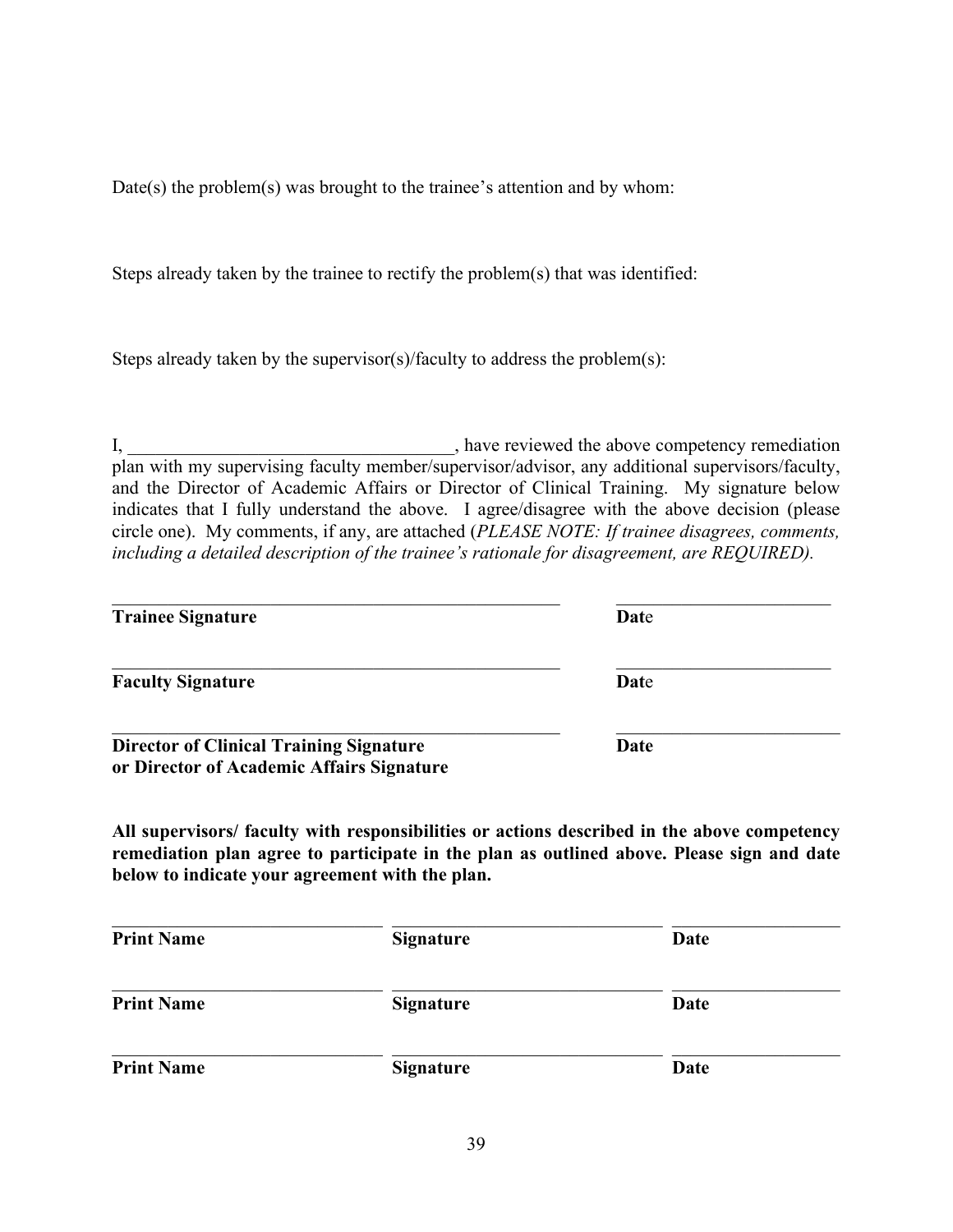# **Competency Remediation Plan**

| Competency<br>Domain/<br><b>Essential</b> | Problem<br><b>Behaviors</b> | <b>Expectations</b><br>for<br>Acceptable | Candidate's<br><b>Responsibilities</b><br>and Actions | Supervisors'/<br>Faculty<br><b>Responsibilities</b> | Timeframe<br>for<br>Acceptable | Assessment<br><b>Methods</b> | Dates of<br><b>Evaluation</b> | Consequences<br>for<br>Unacceptable |
|-------------------------------------------|-----------------------------|------------------------------------------|-------------------------------------------------------|-----------------------------------------------------|--------------------------------|------------------------------|-------------------------------|-------------------------------------|
| <b>Components</b>                         |                             | Performance                              |                                                       | and Actions                                         | Performance                    |                              |                               | Remediation                         |
|                                           |                             |                                          |                                                       |                                                     |                                |                              |                               |                                     |
|                                           |                             |                                          |                                                       |                                                     |                                |                              |                               |                                     |
|                                           |                             |                                          |                                                       |                                                     |                                |                              |                               |                                     |
|                                           |                             |                                          |                                                       |                                                     |                                |                              |                               |                                     |
|                                           |                             |                                          |                                                       |                                                     |                                |                              |                               |                                     |
|                                           |                             |                                          |                                                       |                                                     |                                |                              |                               |                                     |
|                                           |                             |                                          |                                                       |                                                     |                                |                              |                               |                                     |
|                                           |                             |                                          |                                                       |                                                     |                                |                              |                               |                                     |
|                                           |                             |                                          |                                                       |                                                     |                                |                              |                               |                                     |
|                                           |                             |                                          |                                                       |                                                     |                                |                              |                               |                                     |
|                                           |                             |                                          |                                                       |                                                     |                                |                              |                               |                                     |
|                                           |                             |                                          |                                                       |                                                     |                                |                              |                               |                                     |
|                                           |                             |                                          |                                                       |                                                     |                                |                              |                               |                                     |
|                                           |                             |                                          |                                                       |                                                     |                                |                              |                               |                                     |
|                                           |                             |                                          |                                                       |                                                     |                                |                              |                               |                                     |
|                                           |                             |                                          |                                                       |                                                     |                                |                              |                               |                                     |
|                                           |                             |                                          |                                                       |                                                     |                                |                              |                               |                                     |
|                                           |                             |                                          |                                                       |                                                     |                                |                              |                               |                                     |
|                                           |                             |                                          |                                                       |                                                     |                                |                              |                               |                                     |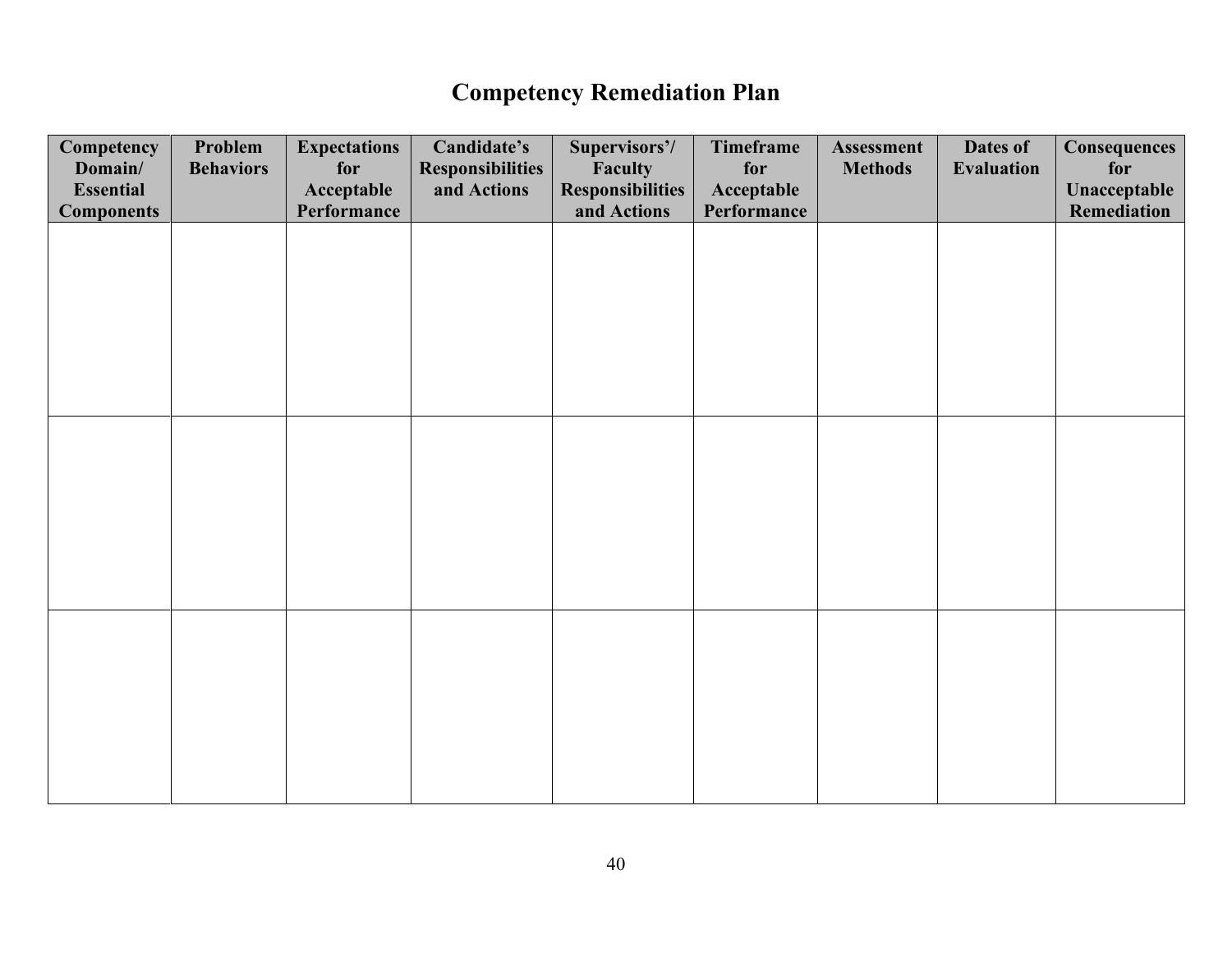# **DOCTORAL PROGRAM IN CLINICAL PSYCHOLOGY Summative Evaluation of Competency Remediation Plan**

**Follow-up Meeting(s):** \_\_\_\_\_\_\_\_\_\_\_\_\_\_\_\_\_\_\_\_\_\_\_\_\_\_\_\_\_\_\_\_\_\_\_\_\_\_\_\_\_\_\_\_\_\_\_\_ **Date(s):** \_\_\_\_\_\_\_\_\_\_\_\_\_\_\_\_\_\_\_\_\_\_\_\_\_\_\_\_\_\_\_\_\_\_\_\_\_\_\_\_

**In Attendance:** \_\_\_\_\_\_\_\_\_\_\_\_\_\_\_\_\_\_\_\_\_\_\_\_\_\_\_\_\_\_\_\_\_\_\_\_\_\_\_\_\_\_\_\_\_\_\_\_\_\_\_\_\_\_\_\_\_\_\_\_\_\_\_\_\_\_\_\_\_\_\_\_\_\_\_\_\_\_\_\_\_\_\_\_\_\_\_\_\_\_\_\_\_\_\_\_\_\_\_\_\_\_\_\_\_\_

| <b>Competency Domain/</b><br><b>Essential Components</b> | <b>Expectations for</b><br><b>Acceptable Performance</b> | <b>Outcomes Related to</b><br><b>Expected Benchmarks</b><br>(met, partially met, not<br>met) | <b>Next Steps</b><br>(e.g., remediation<br>concluded, remediation<br>continued and plan<br>modified, next stage in<br><b>Due Process Procedures)</b> | <b>Next Evaluation Date</b><br>(if needed) |
|----------------------------------------------------------|----------------------------------------------------------|----------------------------------------------------------------------------------------------|------------------------------------------------------------------------------------------------------------------------------------------------------|--------------------------------------------|
|                                                          |                                                          |                                                                                              |                                                                                                                                                      |                                            |
|                                                          |                                                          |                                                                                              |                                                                                                                                                      |                                            |
|                                                          |                                                          |                                                                                              |                                                                                                                                                      |                                            |
|                                                          |                                                          |                                                                                              |                                                                                                                                                      |                                            |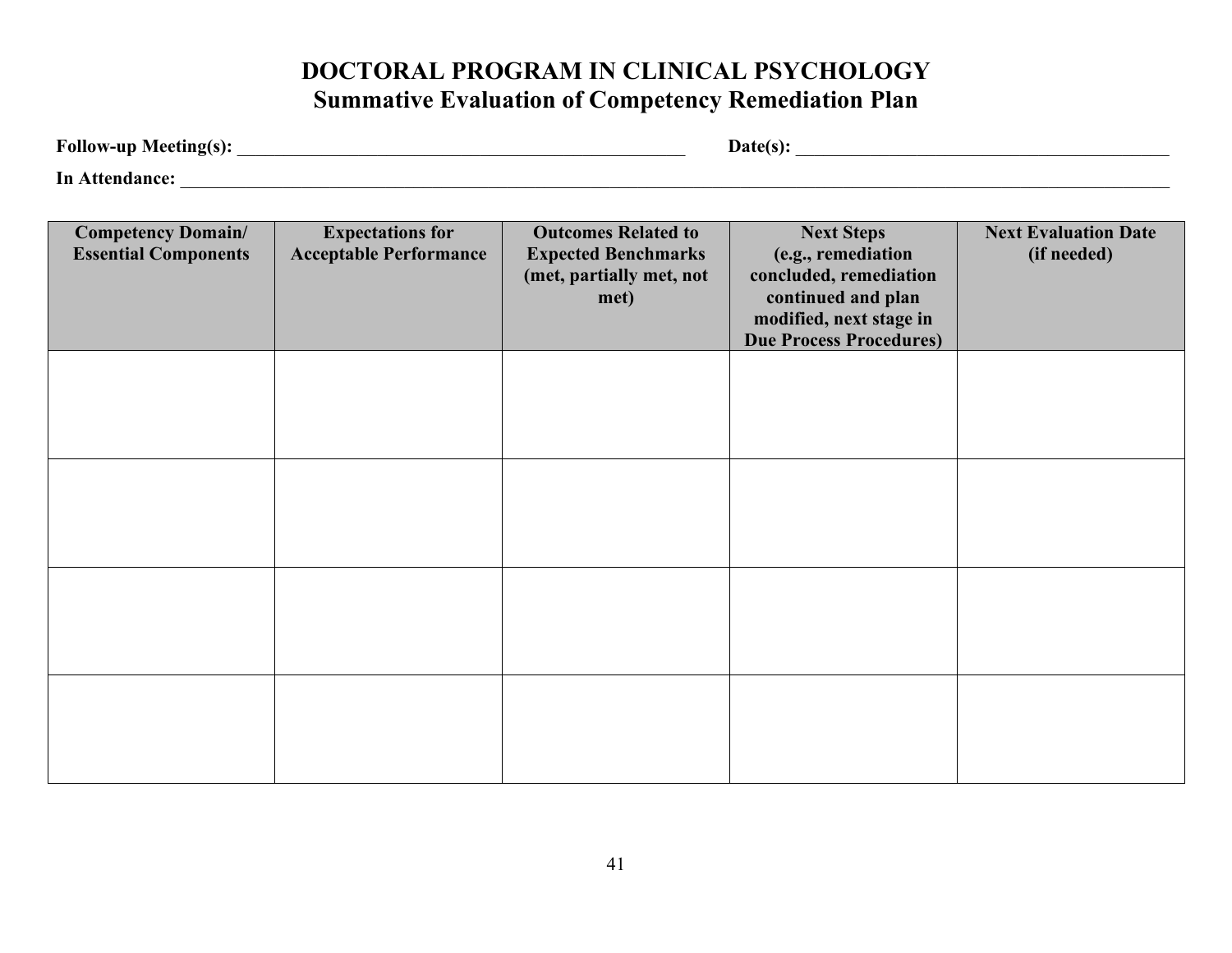I, \_\_\_\_\_\_\_\_\_\_\_\_\_\_\_\_\_\_\_\_\_\_\_\_\_\_, have reviewed the above summative evaluation of my competency remediation plan with my supervising faculty member/supervisor/advisor, any additional supervisors/faculty, and the Director of Academic Affairs or Director of Clinical Training. My signature below indicates that I fully understand the above. I agree/disagree with the above outcome assessments and next steps (please circle one). My comments, if any, are below. (*PLEASE NOTE: If trainee disagrees with the outcomes and next steps, comments, including a detailed description of the trainee's rationale for disagreement, are REQUIRED).* 

| <b>Trainee Signature</b>           | Date        |  |  |
|------------------------------------|-------------|--|--|
| <b>Faculty Signature</b>           | Date        |  |  |
| <b>Training Director Signature</b> | <b>Date</b> |  |  |

# **TRAINEE'S COMMENTS (Feel free to use additional pages):**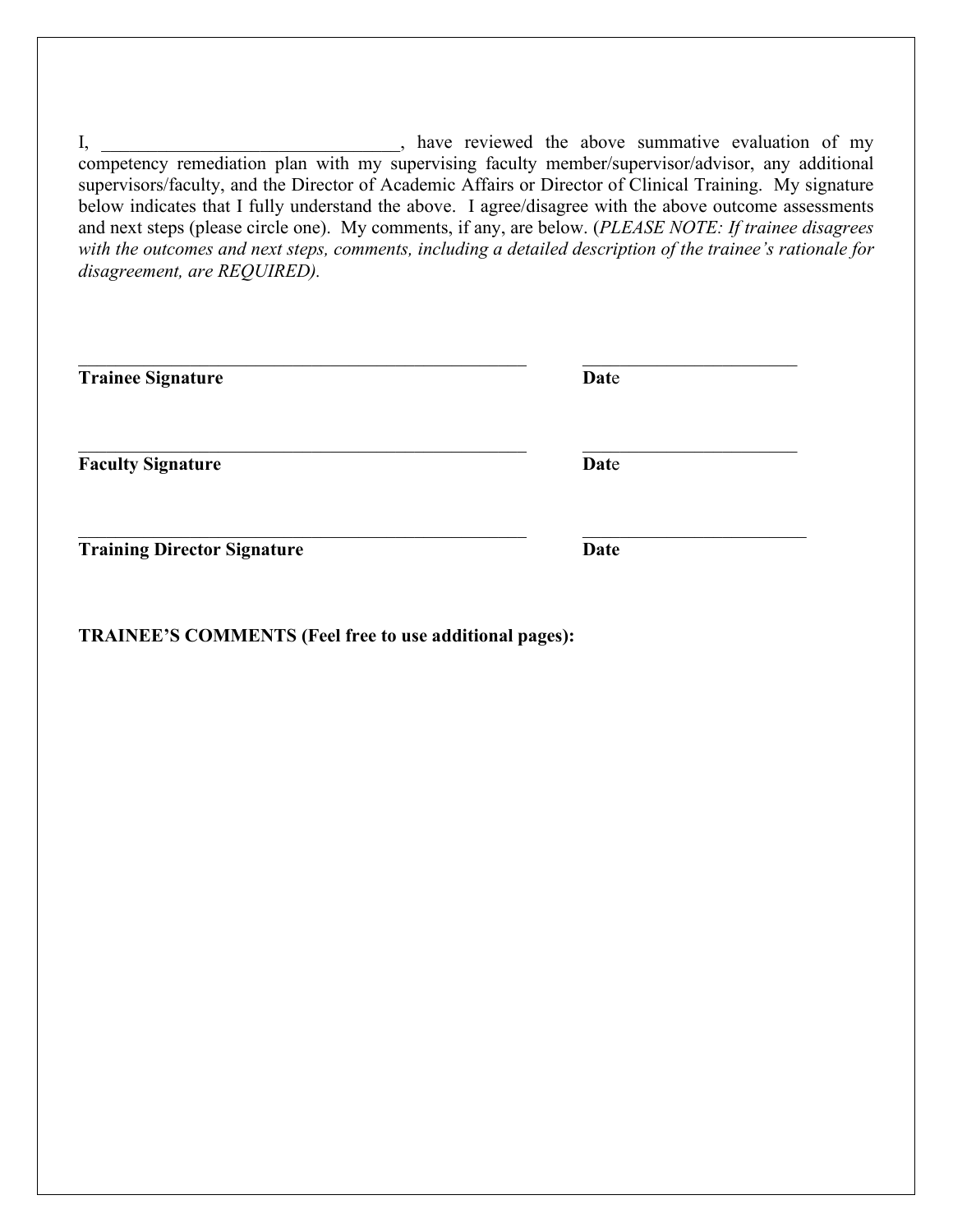# **Appendix G**

# **TQCVL Verification Process for the Clinical Psychology Doctoral Programs in the Department of Clinical and School Psychology at Nova Southeastern University**

The *Trainee Qualifications and Credentials Verification Letter* (TQCVL) is a letter that DCTs are required to sign and submit to the VA on behalf of each trainee that will be working at the VA. The letter contains personal and medical information (e.g., vaccination status) to which the DCT is customarily not privy.

The following is a set of guidelines for handling this VA requirement to protect the privacy and respect the self-determination of clinical psychology students as they decide if they wish to pursue VA training opportunities. This process is also in place to ensure that the DCT feels comfortable signing a document that attests to information not appropriate for a DCT to review or evaluate (e.g., vaccination records). For this documented policy, the term *DCT* refers to the current Program Director of the Clinical Psychology Ph.D. and Psy.D. Programs at **Nova Southeastern University** or an acting DCT who has been appointed the role of acting Program Director in the absence or unavailability of the current DCT.

- 1. The TQCVL VA requirement will be made transparent to all program students, including the option not to pursue VA training if students wish not to disclose information required by the TQCVL letter; this information, including this written policy, will be included in detail in the
	- a. clinical psychology program's student handbook
	- b. practicum training orientation and materials
	- c. clinical internship training orientation and materials.
- 2. Students pursuing VA training and for whom the VA has requested a DCT-endorsed TQCVL must, per the VA, completed the following steps:
	- a. obtain a tuberculosis screening (with a formal physician note and signature attesting to this screening)
	- b. satisfy one of the following: i) obtain a hepatitis B vaccine, ii) show formal documentation of having already received such a vaccine (with a formal physician note and signature attesting to this vaccination), or iii) a signed declination waiver.
	- c. satisfy one of the following: by November  $30<sup>th</sup>$  of the preceding year i) obtain an influenza vaccine, ii) show formal documentation of having already received such a vaccine (with a formal physician note and signature attesting to this vaccination), or iii) a signed declination waiver and a written acknowledgement that declining this waiver requires wearing a face mask at VA facilities during the entirety of the influenza season.
	- d. sign a program-specific statement that
		- i. permits the DCT to screen your name against the Health and Human Services' list of Excluded Individuals
		- ii. acknowledges that should your name show up on the Health and Human Services' list of Excluded Individuals, the DCT will be unable to endorse your TQCVL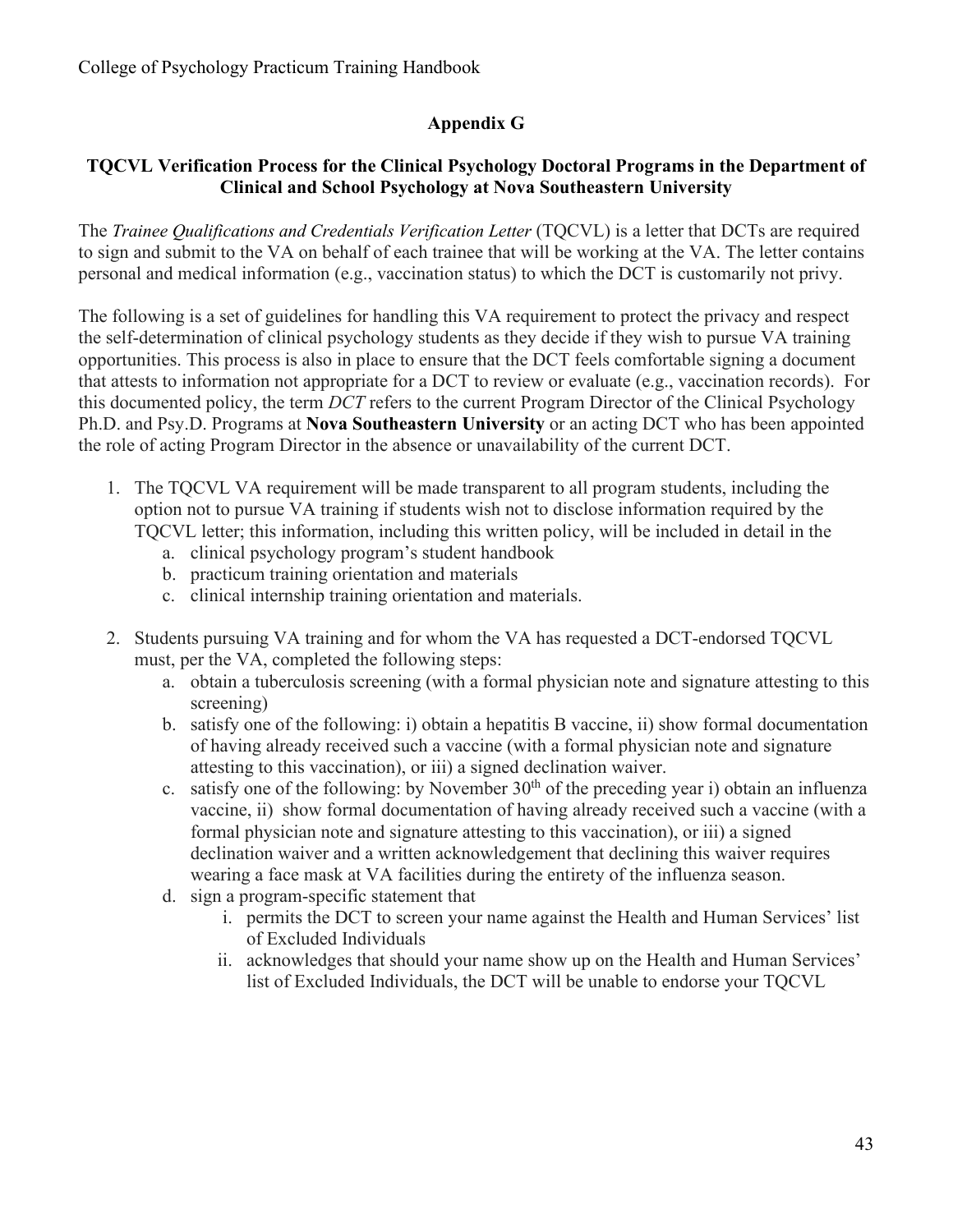- iii. sign a program-specific statement that, if assigned to male<sup>[1](#page-43-0)</sup> at birth, a US citizen or immigrant, and between 18 and 25 years old (inclusive of 18 and 25), you have registered with Selective Service or will provided a Status Information Letter.
- e. For non-US citizen trainees,
	- i. provide the DCT with documented proof of current immigrant or non-immigrant status. This may include visa status documents, permanent resident card, Deferred Action for Childhood Arrivals (DACA) trainee Employment Authorization Document (Form I-766), and other forms as requested by the VA during this process
	- ii. sign a statement that permits the DCT to provide this documented proof of current immigrant or non-immigrant status along with the TQCVL to the VA.

The foregoing are mandatory requirements set by the VA. The DCT has no ability to waive or modify them. Of course, the decision to pursue training at the VA is at the sole option of the student, and a student who does not wish to comply with these requirements may seek training at a non-VA facility.

- 3. To protect the privacy and security of the information required to be collected for the TQCVL, the following protocols will be followed:
	- a. Any information collected by the Office of Clinical Training and the DCT for the purposes of completing your TQCVL will be reviewed only by the DCT for purposes of completing the TQCVL or verifying information on the TQCVL. No other faculty will have access to this information.
	- b. The information for completing the TQCVL will be stored in a locked filing cabinet in the office of the DCT. Other than the DCT and the Coordinator for the Office of Clinical Training, no other faculty, staff, or students will have access to the TQCVL information at **Nova Southeastern University**.
	- c. Information for the TQCVL will be stored for 1 year passed the date of earning the doctoral degree or otherwise discontinuing from the program. At this time, the TOCVL will be destroyed by the Office of Clinical Training.

<span id="page-43-0"></span><sup>&</sup>lt;sup>1</sup>Federal law requires that most males living in the US between the ages of 18 and 25 (inclusive of 18 and 25) register with the Selective Service System. This includes individuals who are US citizens, non-US citizens and dual nationals, regardless of their immigration status. *Male* for this purpose is defined as those individuals born male on their birth certificate regardless of current gender. Only male, non-US citizens on a student or visitor visa are exempt from registration. Males required to register, but who fail to do so by their 26th birthday, are **barred from any position in any Executive Agency**.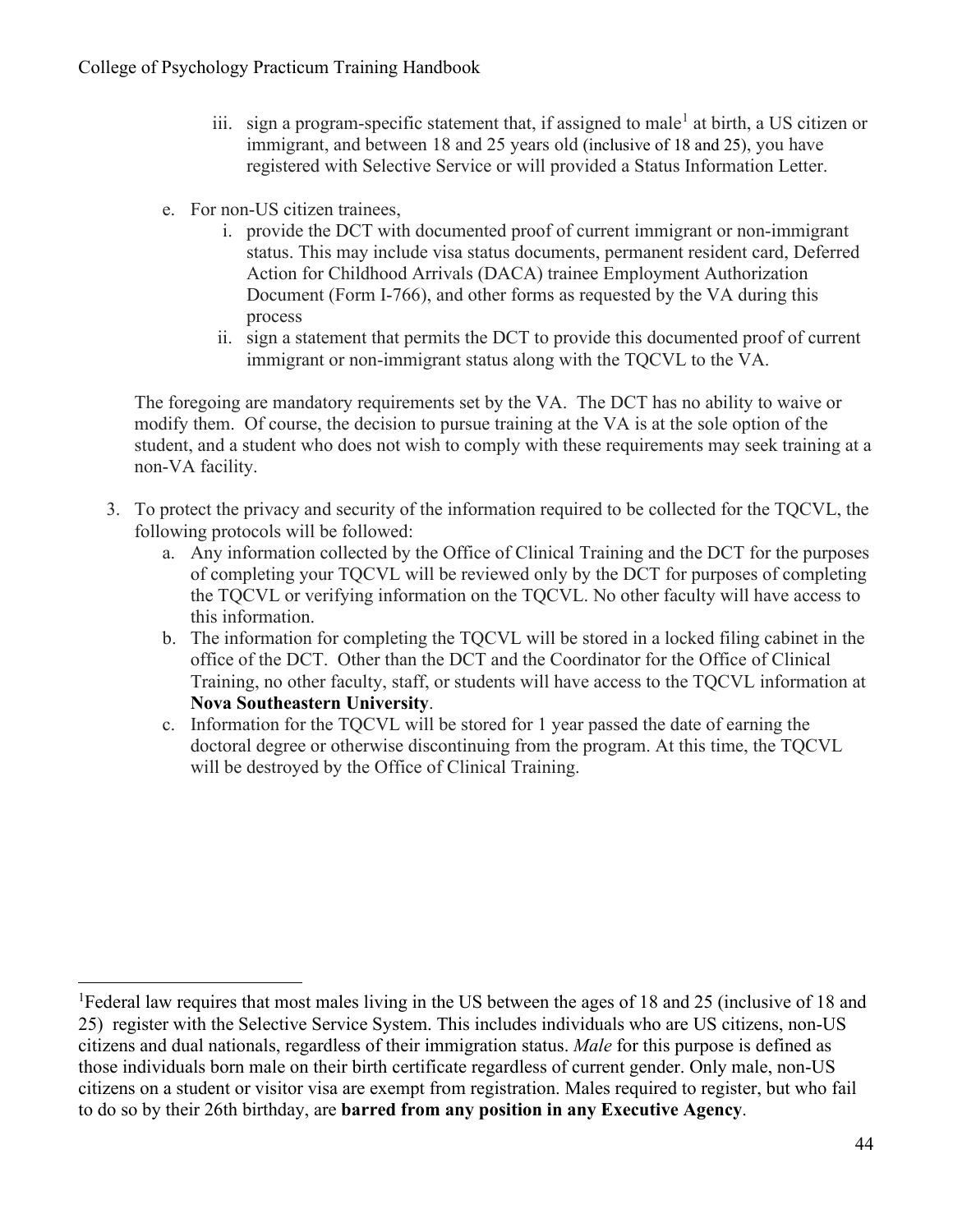# **Appendix H**

# **NSU College of Psychology Psychology Recording Procedure for Third Party (Non-NSU) Sites**

The following instructions detail how students will securely record patient/client sessions during practicum experiences at third-party (non-NSU) sites and how students will share the recordings with NSU faculty for supervisory and educational purposes. For purposes of this procedure, references to "Supervisor" means a member of the faculty of NSU's College of Psychology who is providing off-site supervision to the student during the practicum. "Supervisory purposes" refers to the intensive supervision provided by the Supervisor for educational purposes and does not include on-site supervision provided by third-party clinical personnel.

The Student will record certain patient/client sessions using the student's personally owned device. Mobile devices must be enrolled in NSU's mobile device security application and laptops must meet the requirements of NSU's Personally Owned Devices Policy. Recordings will not be stored on the student's personal devices but will be transmitted and stored on NSU's HIPAA-compliant cloud storage platform, Zoom. Upon conclusion of a recorded patient/client session, the student will email a password protected link to the session recording that may be accessed by the Supervisor. Patient/client recordings will be automatically destroyed 180 days after creation.

# **Preliminary Setup**

- 1. The student must enroll the personal device to be utilized for patient/client recording and for transmission of signed patient authorization forms in NSU's Mobile Device Security Platform (Microsoft Intune) and have the HIPAA-compliant Zoom application installed. Guidance on installing and configuring these mobile applications is available to the student from the NSU Office of Innovation and Information Technology (OIIT) at [https://www.nova.edu/oiit/microsoft](https://www.nova.edu/oiit/microsoft-intune/index.html)[intune/index.html.](https://www.nova.edu/oiit/microsoft-intune/index.html)
- 2. Laptops may be used to record patient sessions via the HIPAA-compliant Zoom but are not utilized for transmitting signed patient authorization forms. The signed authorization forms must be sent using the Microsoft Outlook application on the student's cellular device.
- 3. Prior to the beginning of the practicum, NSU Program Directors will submit a list of students and Supervisors (along with emails addresses) to who require access to use the HIPAA-compliant Zoom application to NSU's OIIT via ServiceNow. Use of the HIPAA-compliant application for recording by the student and Supervisor will automatically terminate after a period of one year.

# **On-Site Procedure**

- 1. Students must obtain a patient/client executed site authorization form. Students shall only use a site-provided authorization form that expressly allows the student to record the patient/client sessions and to share the recordings with the student's Supervisor for supervisory and educational purposes. Only one executed and Supervisor- approved site authorization form is required per patient/client for student recordings of sessions.
- 2. The student must email a copy of the patient/client signed and dated site authorization form to the Supervisor by creating a new email message within the Microsoft Outlook application on their cellular device. Then, the student must take a photograph of the signed authorization form from within the Outlook message (not the phone's camera application) and emails the form using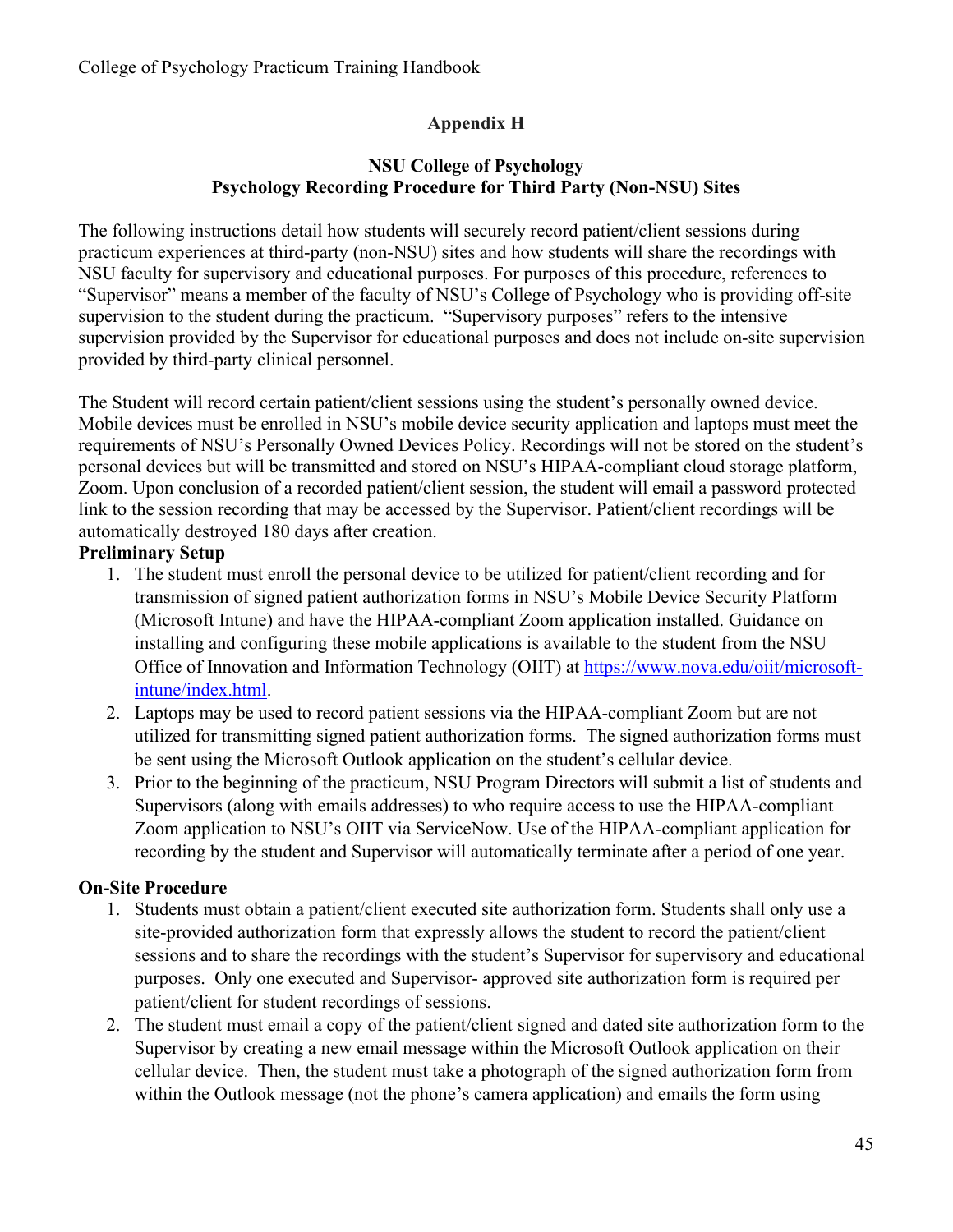Outlook to the Supervisor. The subject line of the email will state the words "Recording Authorization Form", followed by the Student's Last Name, Course #, Section #, and Date/Time of Recording. Patient/client names or initials should not be included anywhere in the content of the email or subject line.

- 3. Once the Supervisor has approved the authorization form and communicates to the student approval to record, the student may initiate recording sessions via the HIPAA-compliant Zoom application. NSU OIIT is available to students to provide guidance on utilizing HIPAA Zoom and proper configuration for recordings. Students should position their device in such a manner that both the student and the patient are visible and clearly audible on the recording.
- 4. Students must utilize a standardized naming convention when setting up each Zoom recording. The recording name should be in the following format: Student's Last Name, Course #, Section #, Date/Time of Recording. Patient name or initials should never be included in the recording name.
- 5. After the session has been recorded, the student will generate a password-protected link to the recording in Zoom, which will be sent via email to the Supervisor. OIIT is available to students to provide guidance on the steps necessary to generate the password for the session. All such recordings will be automatically deleted 180 days after their creation.
- 6. Patient recordings are not considered NSU medical treatment records but are education records maintained for supervisory and educational purposes.
- **7. Students are not permitted to utilize the HIPAA-compliant Zoom for any purpose other than as is described explicitly in this policy.**

# **Reviewing Recordings**

- 1. The patient/client recordings are highly confidential information and may only be viewed by the student who created the recording and their Supervisor for supervisory and educational purposes.
- 2. Recordings may not be shared with anyone other than the student's NSU Supervisor.
- 3. Students are prohibited from downloading or storing any patient/client recording on any personal devices in any manner. The recordings may only be maintained in the NSU HIPAA-compliant Zoom cloud storage at all times.
- 4. Students should only review the patient/client recordings in a private setting where the content cannot be readily observed by an unauthorized individual.
- 5. Students should not access the patient/client recordings using public Wi-Fi or any other connection where the security of the network cannot be verified by NSU OIIT.
- 6. If a student suspects that their device or account may have been compromised, the student must contact the NSU OIIT Information Security Office immediately.
- 7. Failure to follow the aforementioned protocol will result in a referral of the student to the College of Psychology's Professional Standing Committee and may result in disciplinary sanctions, including without limitation, dismissal from the academic program and fines and other penalties related to any violations of state and/or federal law.

# **Supervisor Responsibilities**

1. Before viewing any recording shared by a student, the Supervisor must verify receipt of the executed patient authorization form allowing student recording to occur and the recording to be shared with NSU. If the Supervisor has not been provided such patient/client executed site authorization form, then the recording cannot be viewed.